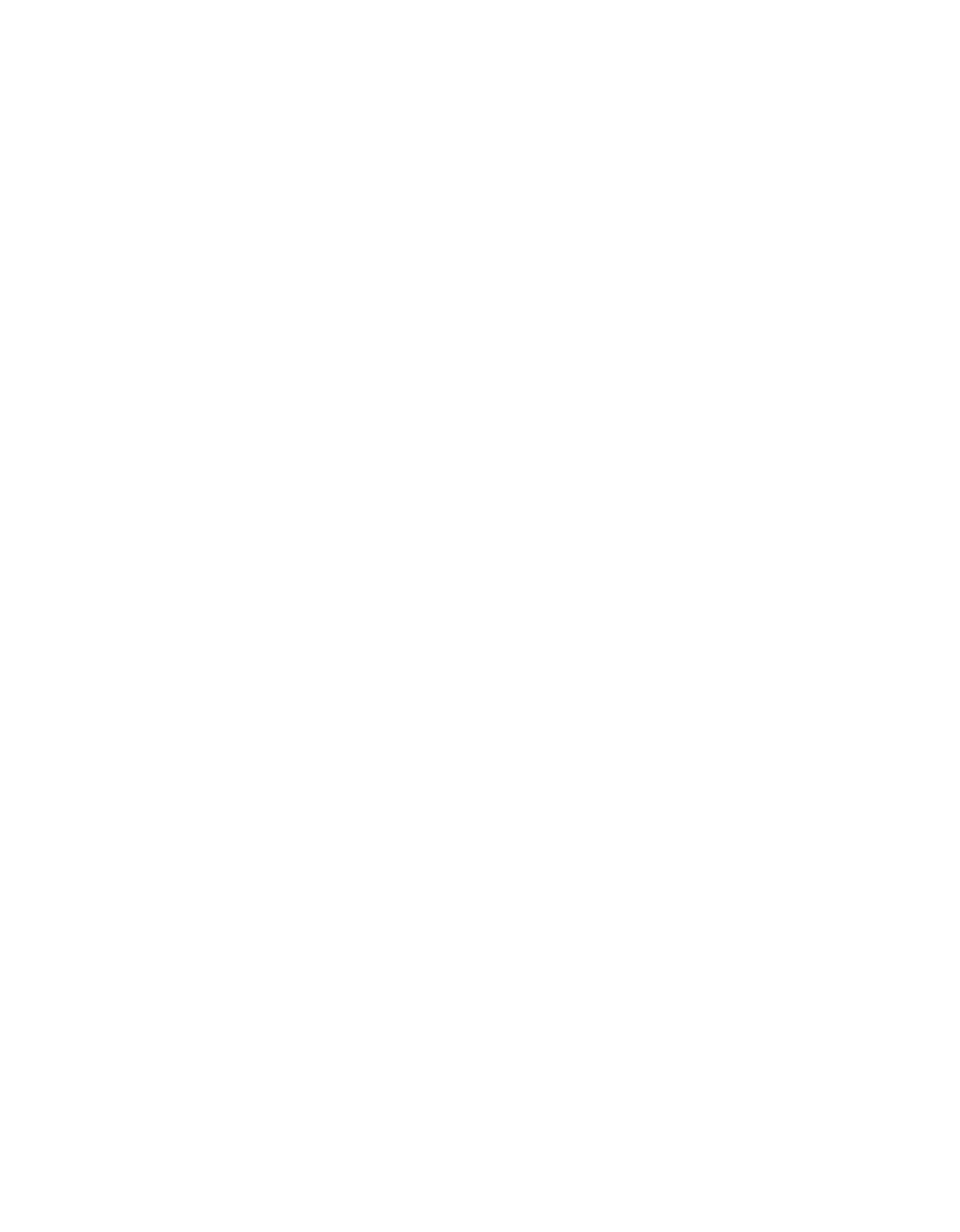**ANNUAL REPORT 43PD** 

#### **BOARD OF DIRECTORS**

Chairman & Whole Time Director Mr. Amarjit Goyal

Managing Director Mr. Krishan Kumar Goyal

Mr. D.S. Gill Dr. Priyavrat Thareja Dr. Meena Sharma Mr. D.K. Gupta - Nominee Director Mr. R.K. Sinha - Director (Operations)

#### **GM (SECRETARIAL) & COMPANY SECRETARY**

Mr. Ashish Sharma

#### **AUDITORS**

M/s. Aaryaa & Associates Chartered Accountants

#### **BANKERS**

State Bank of India Punjab National Bank State Bank of Patiala (Now merged with State Bank of India) Canara Bank

#### **CORPORATE OFFICE**

SCO 98-99, Sub City Centre, Sector 34, Chandigarh-160 022, India

#### **REGISTERED OFFICE & WORKS**

G.T. Road, Mandi Gobindgarh, Distt. Fategarh Sahib, Punjab - 147 301, India

#### **REGISTRARS & SHARE TRANSFER AGENTS**

M/s. MCS Share Transfer Agent Limited F-65, First Floor, Okhla Industrial Area, Phase 1, New Delhi-110 020

### **CONTENTS**

| Corporate Governance Report --------------- 12      |
|-----------------------------------------------------|
| Independent Auditor's Report ---------------- 19    |
|                                                     |
| Statement of Profit & Loss---------------------- 25 |
| Cash Flow Statement -------------------------- 26   |
|                                                     |
|                                                     |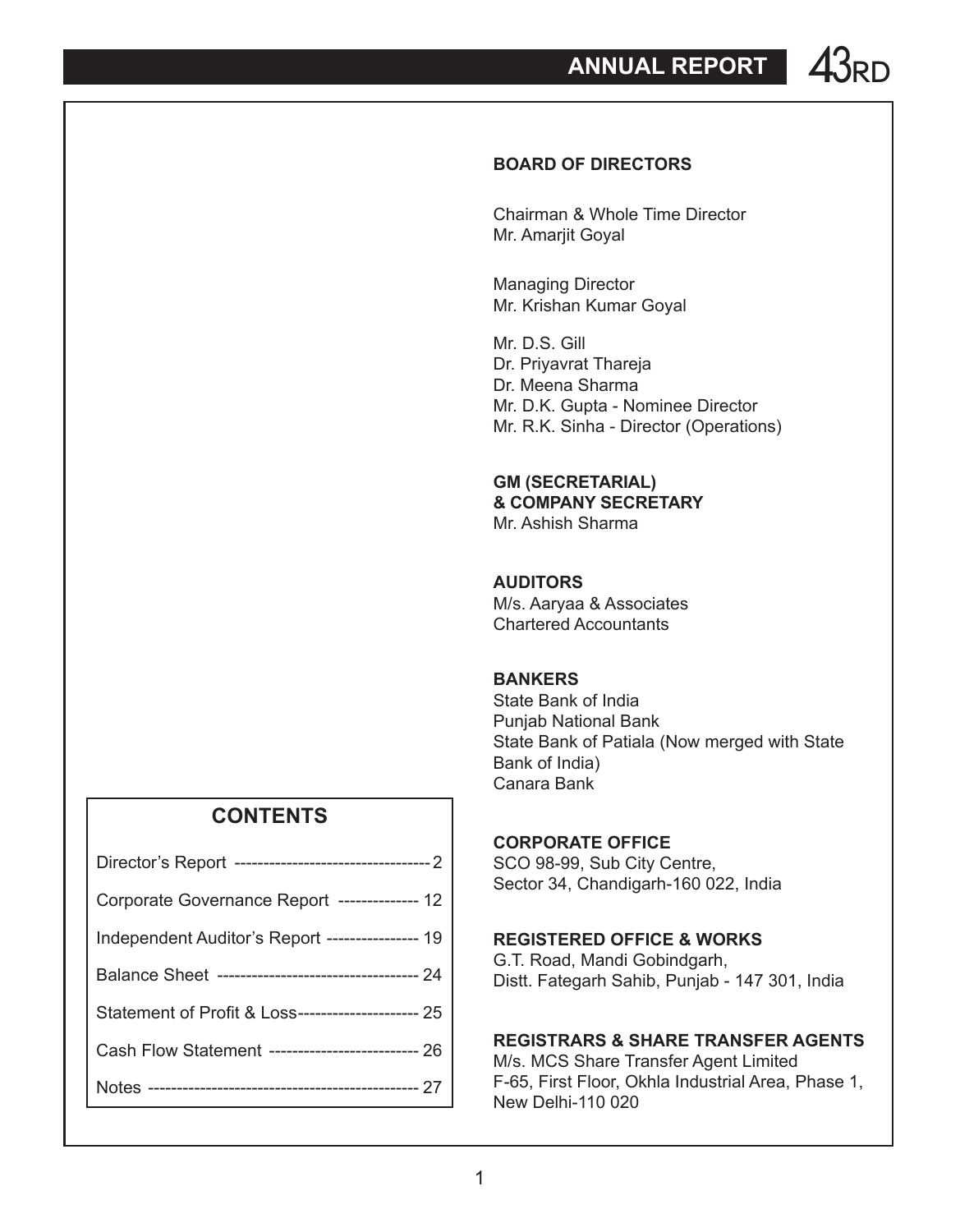

### **DIRECTORS' REPORT**

#### To

The Members Modern Steels Limited

#### Dear Members,

Your Directors hereby present their 43<sup>rd</sup> Annual Report and audited accounts of the Company for the year ended 31st March, 2017.

#### **FINANCIAL HIGHLIGHTS**  $\bar{\tau}$  in Lacs

| Year Ended | Year Ended |
|------------|------------|
| 31.03.2017 | 31.03.2016 |
| 35415      | 30270      |
| 3911       | 3345       |
| 31504      | 26925      |
|            |            |
| 963        | 1528       |
| 486        | 2713       |
| 477        | (1185)     |
| 535        | 539        |
| (58)       | (1724)     |
| (58)       | (3357)     |
|            |            |

#### **PERFORMANCE**

Financial year 2016-17 has been challenging year for Indian **CORPORATE GOVERNANCE AND MANAGEMENT**  Steel industry due to low margins. The Company was able **DISCUSSIONS & ANALYSIS** to achieve Gross Sales of ₹ 354.15 Crores as compared to A separate report on Corporate Governance and ₹ 302.70 Crores in the previous year. The operating profit Management Discussions & Analysis is attached herewith of the Company for the year stood at  $\bar{\tau}$  9.63 Crores as and forms part of this report. against ₹ 15.28 Crores previous year. The input cost of raw materials continued to increase during the year and could **DIRECTORS** not be passed on fully to the consumer.

#### **DIVIDEND**

Due to the difficult financial position and the losses suffered by the Company, the Directors have not recommended any dividend for the year.

#### **STATUS OF COMPANY'S ACCOUNTS WITH LENDERS**

Members will recall that earlier the company had submitted its proposal for additional financial assistance to the lenders. The lenders conducted the TEV study of the Company and assessed the need based working capital requirements of the Company. Due to inadvertent delay in sanctioning financial assistance by the Lenders, the financial system of the Company got in difficulties and pushed the Company into difficult position of NPA.

The Company has submitted its restructuring scheme again and the Banks are yet to decide, leading to uncertainty with regard to the amount and time of any repayment falling due which are both crucial to identify the quantum of liability and its nature whether current or otherwise. The Company **DECLARATION BY INDEPENDENT DIRECTORS** based on the opinion has shown the total debts payable as on the balance sheet date under the head long term borrowings instead of showing other current liabilities.

The Company is in discussions with the Lenders to find out a workable solution to meet the present financial difficulties of the company.

#### **CURRENT OPERATIONS**

The fiscal 2017-18 augurs bright for the Indian Automotive sector, which shall increase the demand of steel in the market. On the other hand increase in the prices of electrodes will impact the Input cost. Given the above scenario, it is becoming more and more important to focus on cost reduction to remain competitive in current market and to maintain margins.

#### **KAIZEN & TS 16949 ACCREDITATION**

Your Company's manufacturing facilities continue to maintain the prestigious TS 16949 certification by DNV Netherlands, a leading international Certification Company.

During the year, the Company continued implementation of Kaizen and 5'S' projects to come up to the expectations of major global OEMs.

#### **FIXED DEPOSITS**

The outstanding exempted deposits at the end of the year under review amount to  $\bar{\tau}$  679 Lacs (Previous year  $\bar{\tau}$  661 Lacs). There are no overdue deposits.

Mr. Krishan Kumar Goyal, Managing Director shall retire by rotation at the ensuing Annual General Meeting, and being eligible, offers himself for re-appointment.

The terms of Mr. Amarjit Goyal, Chairman & Whole Time Director and Mr. Krishan Kumar Goyal, Managing Director of the Company are up to 31st March, 2017. The Board of Directors on the recommendation of the Nomination and Remuneration Committee has re-appointed Mr. Amarjit Goyal, Chairman & Whole Time Director and Mr. Krishan Kumar Goyal, Managing Director of the Company for a period of 3 (three) years with effect from 1<sup>st</sup> April, 2017, subject to approval of shareholders.

The first term of office of Mr. D.S. Gill and Dr. Priyavrat Thareja, as Independent Directors, expires at the ensuing Annual General Meeting. The Board has recommended reappointment of Mr. D.S. Gill and Dr. Priyavrat Thareja as Independent Directors of the Company for a second term of 3 (three) consecutive years.

The Company has received the necessary declaration from each Independent Director in accordance with Section 149 (7) of the Companies Act, 2013, that they meet the criteria of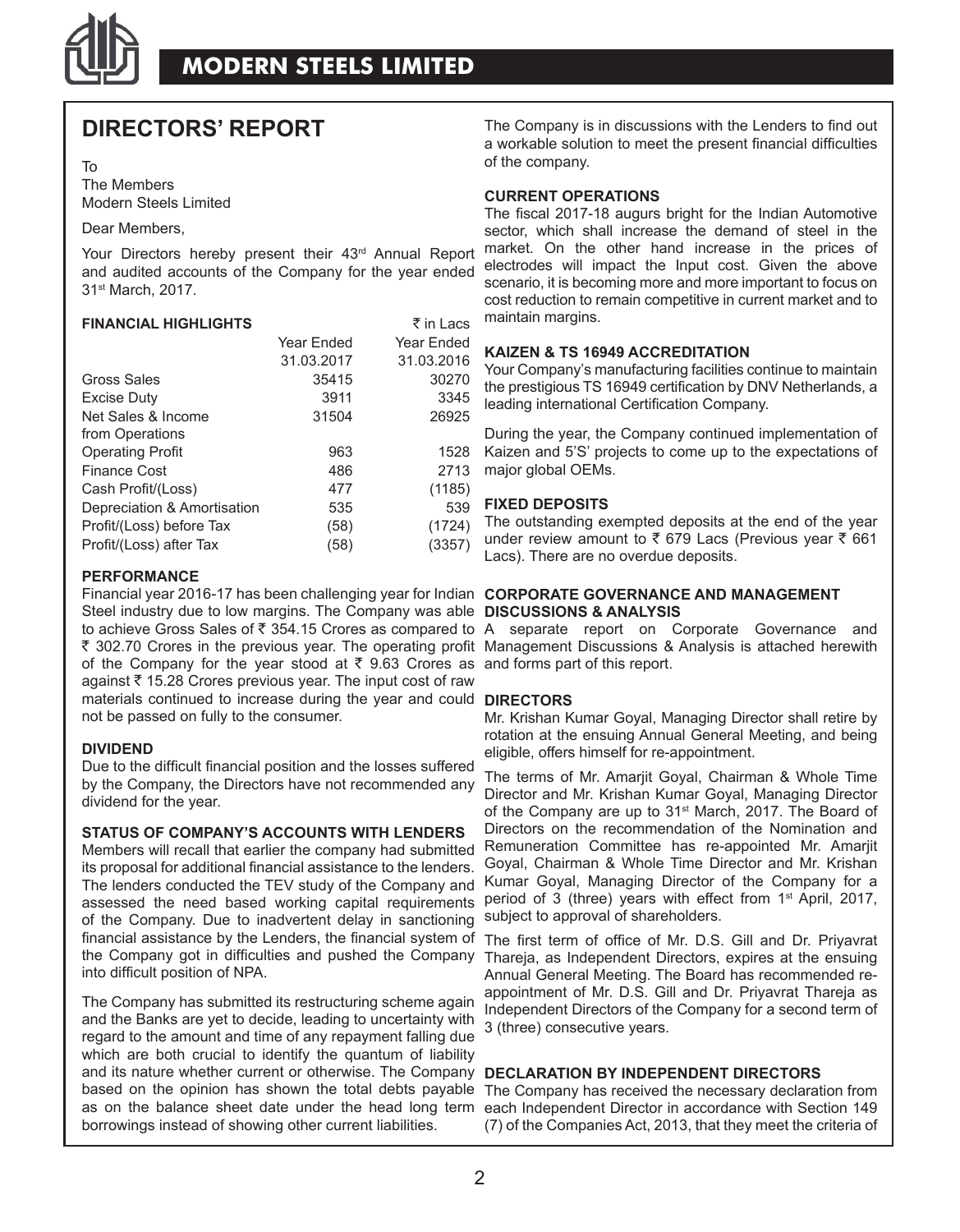**ANNUAL REPORT** 

and Disclosure Requirements) Regulations, 2015.

#### **BOARD DIVERSITY AND REMUNERATION POLICY**

The Company has a policy for formation of the Board to have Executive Directors and Independent Directors of diverse background to maintain the independence of the **CONSERVATION OF ENERGY, TECHNOLOGY**  Board. As on 31st March, 2017, the Board consists of 7 members, three are Executive/Whole Time Directors, three **AND OUTGO** Independent Directors and One Bank Nominee Director.

We affirm that the remuneration paid to the directors is as per the terms approved by the Nomination & Remuneration Committee of the Company.

#### **BOARD MEETINGS**

During the year, five Board Meetings were convened and held, the details of which are given in the Corporate Governance Report.

#### **DIRECTOR'S RESPONSIBILITY STATEMENT**

Pursuant of requirements under Section 134(3) (c) of the Companies Act, 2013 with respect to Directors Responsibility Statement, it is hereby confirmed that:

- i) in the preparation of the annual financial statements for the year ended 31<sup>st</sup> March, 2017, the applicable accounting standards have been followed along with proper explanation relating to material departures, if any;
- ii) the Directors have selected such accounting policies and applied them consistently and made judgments and estimates that are reasonable and prudent so as to give a true and fair view of the state of affairs of the Company as at 31st March, 2017 and of the loss of the Company for the year ended on that date;
- iii) the Directors have taken proper and sufficient care for the maintenance of adequate accounting records in accordance with the provisions of the Companies Act, 2013, for safeguarding the assets of the Company and for preventing and detecting fraud and other irregularities;
- iv) the Directors have prepared the annual financial 'going concern' basis;
- v) the Directors have laid down internal financial controls to be followed by the Company and that such internal financial controls are adequate and were operating effectively;
- vi) the Directors have devised proper systems to ensure compliance with the provisions of all applicable laws and that such systems are adequate and operating effectively.

#### **RELATED PARTY TRANSACTIONS**

All contracts or arrangements entered into by the Company with Related Parties have been done at arm's length and are in the ordinary course of business.

independence as laid out in Sub Section (6) of Section 149 Pursuant to Section 134 of the Companies Act, 2013 read of the Companies Act, 2013 and SEBI (Listing Obligation with Rule 8(2) of the Companies (Accounts) Rules, 2014, the particulars of such transactions are provided in Form AOC-2 which is annexed herewith as Annexure "A" to this report. Related Party disclosures as per AS-18 have been provided in the Notes to the financial statement.

# **ABSORPTION AND FOREIGN EXCHANGE EARNINGS**

The information on conservation of energy, technology absorption and foreign exchange earnings and outgo stipulated under Section 134(3)(m) of the Companies Act, 2013 read with Rule 8 of the Companies (Accounts) Rules, 2014 is annexed herewith as Annexure "B".

#### **RISK MANAGEMENT**

The Company recognises that risk is an integral and unavoidable component of business and is committed to managing the risk in a proactive and efficient manner.

The Company has formulated Risk Management Policy to identify and then manage threats/risks that could have impact on the goals and objectives of the Company.

#### **INTERNAL FINANCIAL CONTROL SYSTEMS AND THEIR ADEQUACY**

MSL has aligned its current systems of internal financial control with the requirement of Companies Act, 2013.

MSL's internal controls are commensurate with its size and nature of its operations. These have been designed to provide reasonable assurance with regard to recording and providing reliable financial and operational information, complying with applicable statues, safeguarding assets from unauthorized use, executing transactions with proper authorisation and ensuring compliance of corporate policies.

The management assessed the effectiveness of the Company's internal control over financial reporting (as defined in Clause 17 of SEBI Regulations 2015) as of 31<sup>st</sup> March, 2017. The assessment involved self review and external audit.

statements for the year ended 31<sup>st</sup> March, 2017, on a Aaryaa & Associates, the statutory auditors of MSL has audited the financial statements including in this annual report and has issued an attestation report on our internal control over financial reporting (as defined in Section 143).

> The Audit Committee reviews reports submitted by the management and audit reports submitted by internal auditors and statutory auditors. Suggestions for improvement are considered and the audit committee follows up on corrective action.

> Based on its evaluations (as defined in Section 177 of Companies Act, 2013 and Clause 18 of SEBI Regulations 2015), the Audit Committee has concluded that, as of  $31<sup>st</sup>$ March, 2017, the internal financial controls were adequate and operating effectively.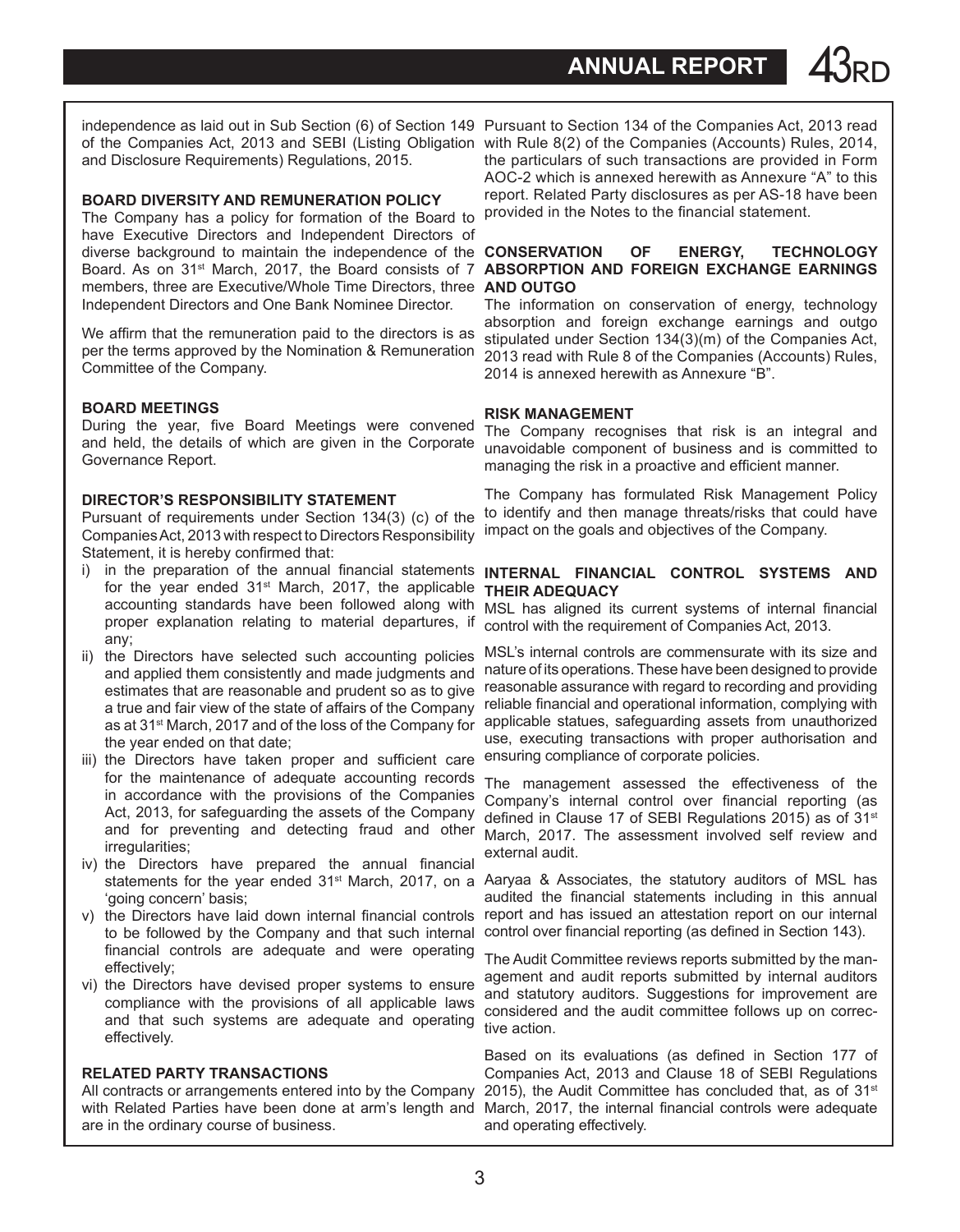

### **MODERN STEELS LIMITED**

#### **AUDITORS**

At the Annual General Meeting held on 29<sup>th</sup> September, 2014, M/s. Aaryaa & Associates, Chartered Accountants, were appointed as Statutory Auditors of the Company to hold office till the conclusion of the Annual General Meeting to be held in the year 2019. In terms of the provisions of **APPRECIATION** Section 139 of the Companies Act, 2013, the appointment of the Auditor shall be placed for ratification at every Annual General Meeting.

Accordingly, the appointment of M/s. Aaryaa & Associates, Chartered Accountants, as Statutory Auditors of the Company will be placed for ratification by shareholders. In this regard, the Company has received a Certificate from received from its valued stakeholders. the Auditors to the effect that if their appointment is ratified, it would be in accordance with the provisions of Section 141 of the Companies Act, 2013.

The Board of Directors have approved the appointment Dated:  $27<sup>th</sup>$  May 2017 and remuneration of M/s. V. Kumar & Associates as Cost Auditors of the Company to conduct the cost audit for **MANAGEMENT DISCUSSIONS AND ANALYSIS** the year 2017-18 on the recommendations of the Audit Committee subject to the ratification of the remuneration by steel through steel scrap as its main raw material and caters the shareholders.

The Board has appointed M/s. B.K. Gupta & Associates, **1. Industry's Structure and Developments** Company Secretaries, to conduct Secretarial Audit for the financial year 2016-17. The Secretarial Audit Report in Form MR-3 for the financial year ended 31st March, 2017 is annexed herewith as Annexure "C" to this report.

#### **AUDITOR'S REPORT**

The Notes on financial statements referred to in the Auditors' Report are self-explanatory and do not call for any further comments. The Auditors' Report does not contain any qualification, reservation or adverse remark.

#### **HUMAN RESOURCES**

The Company is having motivated work force. Harmonious employee relations prevailed throughout the year. Your Directors place on record their appreciation for all employees for their hard work and dedication.

#### **EXTRACT OF ANNUAL RETURN**

The extract of the Annual Return of the Company in Form MGT-9 is annexed herewith s Annexure "D" to this report.

#### **PARTICULARS OF LOANS, GUARANTEES OR INVESTMENTS**

Particulars of Loans, guarantees and investments covered under Section 186 of the Companies Act, 2013 form part of the notes to the financial statements provided in the Annual Report.

#### **MATERIAL CHANGES AND COMMITMENTS, IF ANY AFFECTING FINANCIAL POSITION OF THE COMPANY**

There are no adverse material changes or commitments **3. Risks and concerns the management perceives** occurring after 31st March, 2017, which may affect the financial position of the Company.

#### **SIGNIFICANT AND MATERIAL ORDERS**

There are no significant and material orders passed by the regulators or courts or tribunals impacting the going concern status and Company's operations in future.

The Directors also wish to place on record its appreciation for the commitment displayed by all employees at all levels during the year.

The Directors also take this opportunity to express its deep gratitude for the continued co-operation and support

For & on behalf of the Board

Place : Chandigarh **Amarjit Goyal** Chairman & Whole Time Director

The Company is secondary producer of special and alloy mainly to Automotives and Engineering sector.

India has overall positive prospects due to the Central Government's reform momentum and policies to increase infrastructure and manufacturing output. Even as Indian economy adjusts to the effects of Demonetisation, the World Steel Association in its short range outlook projected that steel demand growth in India will be 6.1% and 7.1% in 2017 and 2018 respectively – which is the highest amongst major steel consuming nations.

The performance of special and alloy steel industry mainly depends upon demand from Automobile and Engineering industry and growth in infrastructure development. Government of India is pushing for use of domestic steel for government projects. The policies of GOI of becoming self-reliant in defense and railway requirements will generate demand. Further "Make in India" and "Digital India" concepts are giving a flip to increase the demand of steel in India.

#### **2. Opportunities & Threats**

Key Opportunities include:

- Central Government's push for "Make in India" Drive.
- International Auto Majors are showing keen interest and are expanding their ways for growing Indian market.

Key Threats include:

- Increase of Input Cost particularly imported metallic, Ferro-alloys, refractory, electrodes etc are effecting margins.

The volatility of the input cost especially increasing price of electrodes is the main concern for management.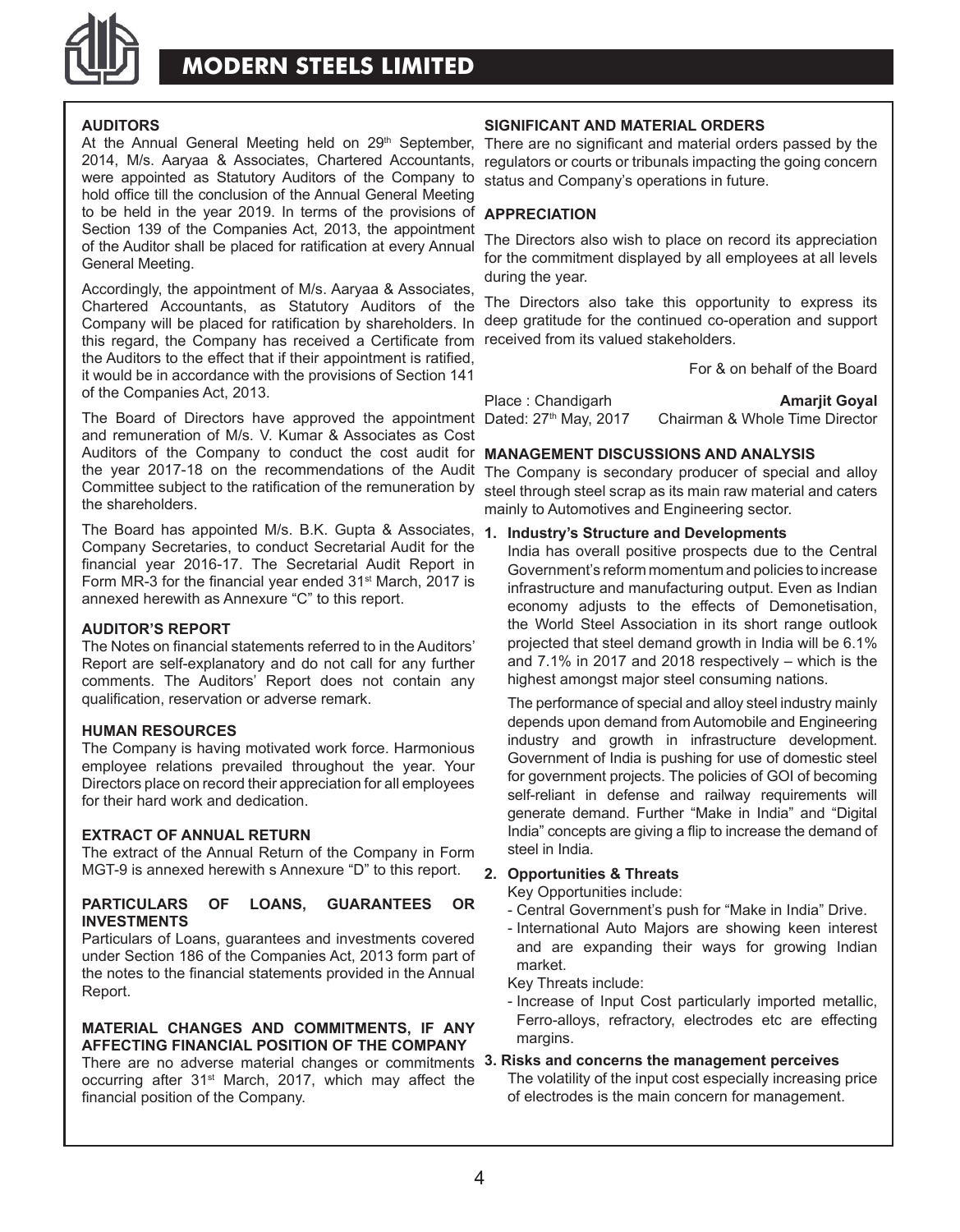**ANNUAL REPORT** 

#### **4. Internal control system and their adequacy**

To provide reasonable assurance that assets are safeguarded against loss or damage and that accounting records are reliable for preparing financial statements, management maintains a system of accounting and controls including an internal audit process. Internal controls are supported by Management reviews.

The Board of Directors have an Audit Committee that **7. Cautionary statement** is chaired by an Independent Director. The committee meets periodically with Management, Internal Auditor, Statutory Auditors to review the Company's program of internal controls, audit plans and results, recommendations of the auditors and management's responses to those recommendations.

#### **5. Performance**

Financial year 2016-17 has been challenging year for Indian Steel industry due to low margins. The Company was able to achieve Gross Sales of  $\bar{\tau}$  354.15 Crores as compared to ₹ 302.70 Crores in the previous year. The operating profit of the Company for the year stood at  $\bar{\tau}$  9.63 Crores as against ₹ 15.28 Crores previous year. The input cost of raw materials continued to increase during the year and could not be Place : Chandigarh **Amarjit Goyal** passed on fully to the consumer.

#### **6. Human Resources**

Human resources are the most valuable assets of the Company and the Company recognizes employees' contributions to the growth of the Company. The Company is having professionalized and motivated work force. Company's manpower was rationalized keeping in view of less equipment utilization.

The statement in this management discussion and analysis describing the Company's objectives, projections, estimates, expectations may be forward looking statements within the meaning of applicable laws and regulations. Actual results could differ materially from those expressed & implied. Important factors that could make difference to the Company's decisions include economic conditions effecting demand & supply and price conditions in the domestic market.

For & on behalf of the Board

Dated: 27<sup>th</sup> May, 2017 Chairman & Whole Time Director

#### **Annexure 'A' to Directors ' Report**

#### **Form No. AOC-2**

*(Pursuant to clause (h) of sub-section (3)of section 134 of the Act and Rule 8(2) of the Companies (Accounts) Rules, 2014)*

**Form for disclosure of particulars of contracts/arrangements entered into by the Company with related parties referred to in sub-section (1) of section 188 of the Companies Act, 2013 including certain arms length transactions under third proviso thereto**

- 1. Details of contracts or arrangements or transactions not at arm's length basis No such contract or arrangement.
- 2. Details of material contracts or arrangement or transactions at arm's length basis

| (a) Name(s) of the related party and nature of relationship                                        | Modern Automotives Limited<br><b>Related Party</b>                                                                                                                                         |
|----------------------------------------------------------------------------------------------------|--------------------------------------------------------------------------------------------------------------------------------------------------------------------------------------------|
| b) Nature of contracts/arrangements/transactions                                                   | (Purchase / Sale of scrap, alloy and non-alloy rounds)<br>and machined and auto forged components                                                                                          |
| c) Duration of the contracts / arrangements/transactions                                           | During the year                                                                                                                                                                            |
| (d) Salient terms of the contracts or arrangements or<br>transactions including the value, if any: | The Company is engaged in the sale / purchase of<br>scrap, alloy and non-alloy rounds and machined<br>and auto forged components in the normal course of<br>business at arms length basis. |
| (e) Date(s) of approval by the Board, if any:                                                      | At quarterly board meetings                                                                                                                                                                |
| (f) Amount paid as advances, if any:                                                               | Nil                                                                                                                                                                                        |

For & on behalf of the Board

Place: Chandigarh **Amarjit Goyal**<br>Dated: 27<sup>th</sup> May, 2017 **Amarjit Goyal**<br>Chairman & Whole Time Director Chairman & Whole Time Director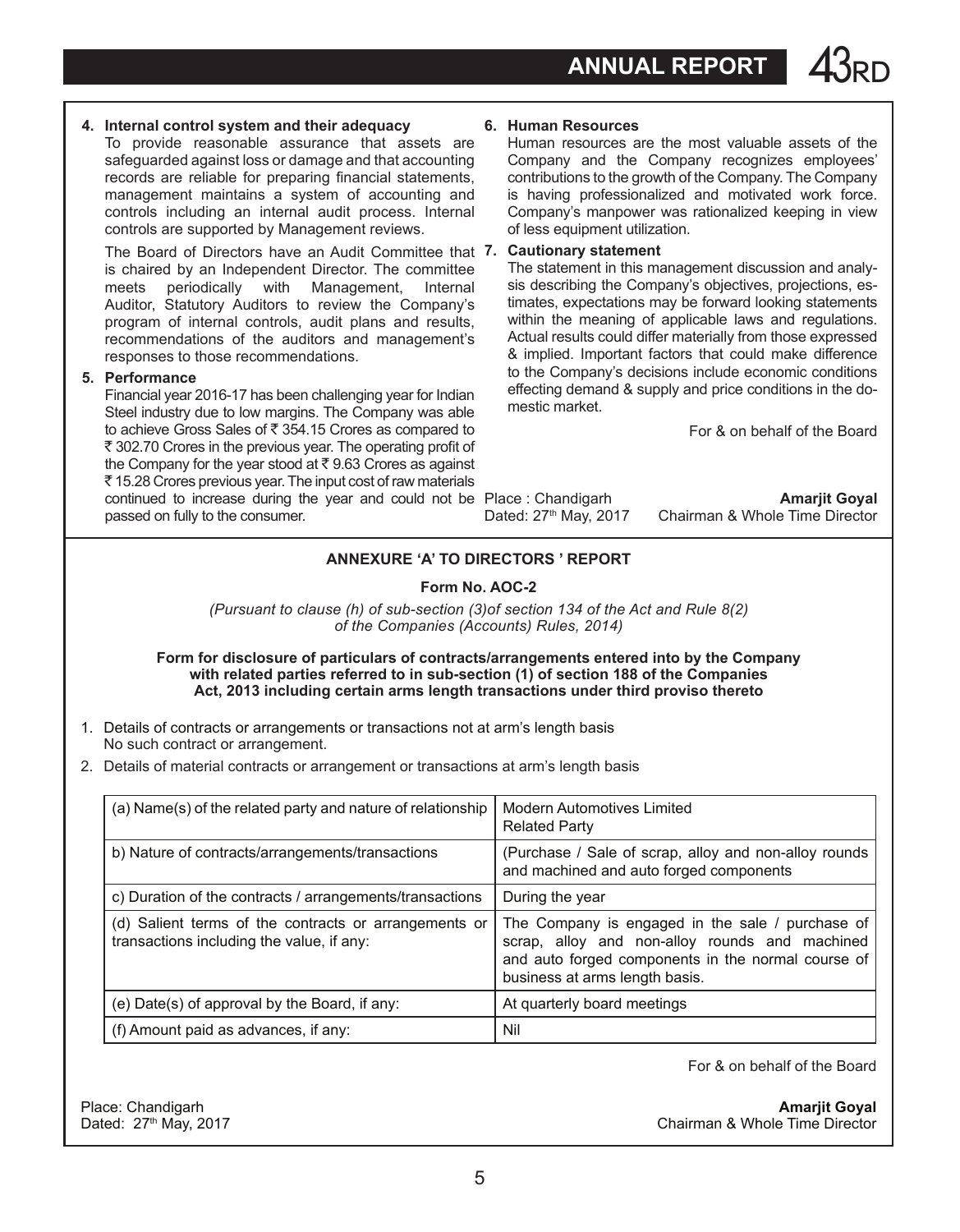

#### **Annexure 'B' to Directors' Report**

**Information as per Section 134(3)(m) of the Companies Act, 2013 read with rule 8 of the Companies (Accounts) Rules,2014 and forming part of the Directors' Report for the year ended 31st March, 2017.**

#### **FORM 'A'**

|                                              | <b>Current Year</b><br>2016-17 | <b>Previous Year</b><br>2015-16 |
|----------------------------------------------|--------------------------------|---------------------------------|
| A) Power and Fuel Consumption                |                                |                                 |
| 1. Electricity                               |                                |                                 |
| Purchased Units (kwh)                        | 6,88,08,000                    | 5,81,53,270                     |
| Total Amount ₹                               | 48,86,33,849                   | 41.99.63.880                    |
| Rate Per unit ₹                              | 7.10                           | 7.22                            |
| 2. Fuel                                      |                                |                                 |
| Quantity (Kgs)/kl                            | 29,48,816                      | 17,03,598                       |
| Total Amount ₹                               | 7,71,22,226                    | 4,97,13,878                     |
| Rate Per Unit ₹                              | 26.15                          | 29.18                           |
| 3. Steam Coal(Gasifire)                      |                                |                                 |
| Quantity (Kgs)                               | 57,96,094                      | 63,29,321                       |
| Total Amount ₹                               | 5,30,97,967                    | 6,00,72,237                     |
| Rate Per Unit ₹                              | 9.16                           | 9.49                            |
| <b>B) Consumption Per Unit of Production</b> |                                |                                 |
| 1. Production (Concast Billets) MT           | 51,682                         | 43,671                          |
| a. Electricity Units                         | 803                            | 804                             |
| b. Furnace Oil (Kgs)                         | 19                             | 21                              |
| 2. Production (Ingots) MT                    | 17,488                         | 13,625                          |
| a. Electricity Units                         | 647                            | 663                             |
| b. Furnace Oil (Kgs)                         | 3                              | 3.00                            |
| Production (Rolled Products with Oil) MT     | 28,264                         | 6,499                           |
| Production (Rolled Products with Coal) MT    | 32,094                         | 42,530                          |
| a. Electricity Units                         | 91                             | 86                              |
| b. Steam Coal(Kgs)-Gasifire                  | 180                            | 149                             |
| c. Furnace Oil (Kgs)                         | 53                             | 41                              |

#### **FORM 'B'**

#### **1. TECHNOLOGY ABSORPTION**

During the current Financial Year 2016-17, the Company has under gone Process Oriented R&D towards efficiency improvement and significant cost saving measures. These are as follows:-

#### **Research & Development**

- (a) Dispersion De-oxidization concept for refining practice in L.R.F.
- (b) Development of Engine Piston Material developed for major OEMs. After the final use it was appreciated and award was given for this development.

#### **Technology Absorption, Adaptation and Innovation**

Towards process optimization in EAF, there is further improvement in Refractory life, M-9 Ingot weighing 10 Ton each introduced in the product mix towards value addition.

High Alloy Grades started producing through Heavy Ingot Route, getting satisfactory appreciation from the customers. Optimization of casting powder towards further improving the quality.

#### **2. FOREIGN EXCHANGE EARNING AND OUTGO**

Particulars with regard to Foreign Exchange earnings and outgo appear on the relevant note of the Balance Sheet.

For & on behalf of the Board

#### **Place: Chandigarh Amarjit Goyal** Amarjit Goyal Amarjit Goyal

Dated:27<sup>th</sup> May, 2017 **Chairman & Whole Time Director**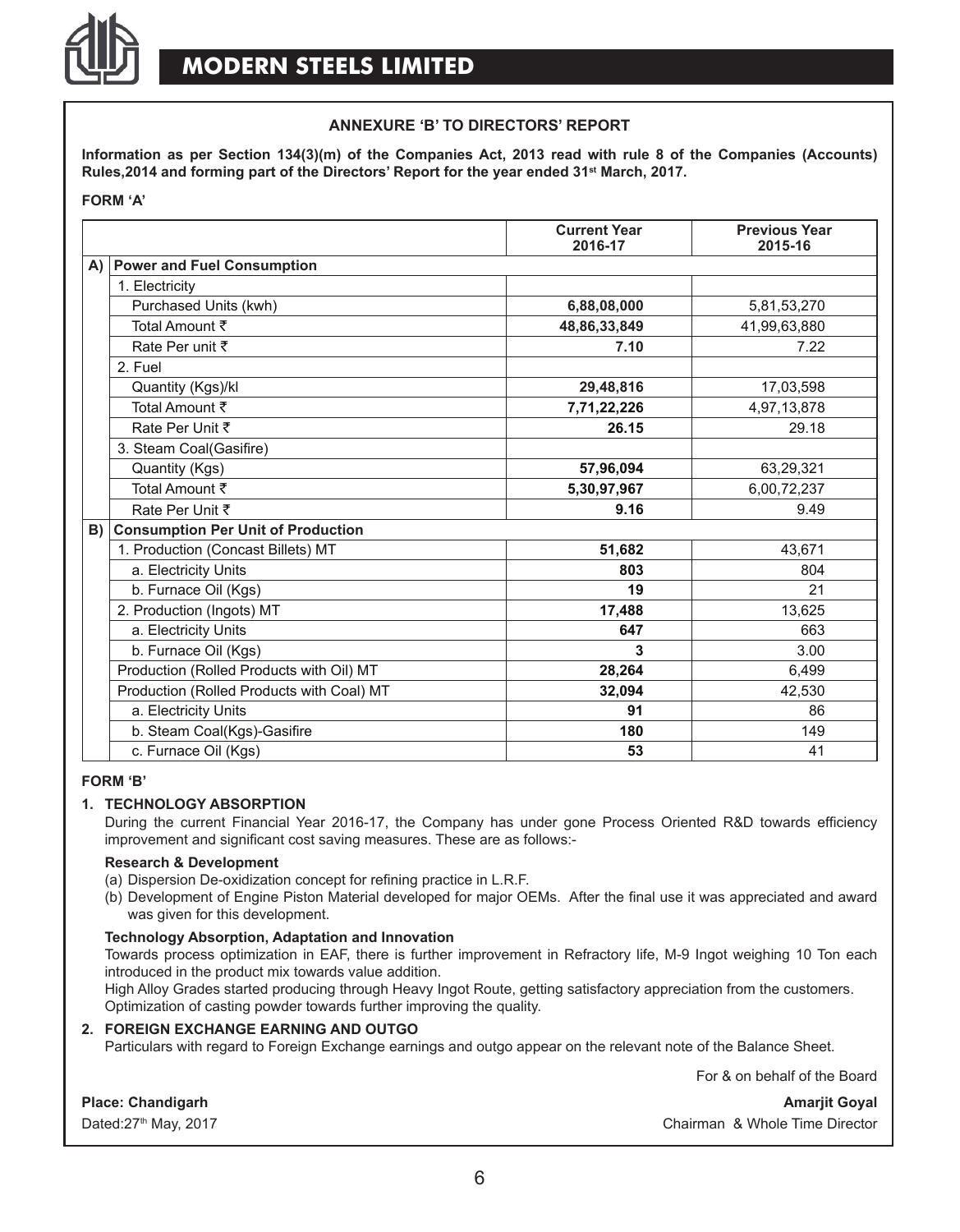**ANNUAL REPORT** 

#### **Annexure 'c' to Directors' Report**

**Form No. MR-3 SECRETARIAL AUDIT REPORT**

#### **FOR THE FINANCIAL YEAR ENDED 31st MARCH, 2016**

*[Pursuant to section 204(1) of the Companies Act, 2013 and rule No.9 of the Companies (Appointment and Remuneration of Managerial Personnel) Rules, 2014]*

#### To, The Members, MODERN STEELS LTD.

We have conducted the Secretarial Audit of the Compliance of applicable statutory provisions and the adherence to good corporate practices by MODERN STEELS LTD. Secretarial Audit was conducted in a manner that provided me a reasonable basis for evaluating the Corporate conducts/Statutory Compliances and expressing my opinion thereon.

Based on our verification of the MODERN STEELS LTD., Books, Papers, Minute Books, Forms and Returns filed and other records maintained by the Company and also the information provided by the Company, its officers, agents and authorized representatives during the conduct of Secretarial Audit, We hereby report that in our opinion, the Company has, during the Audit period covering the Financial Year ended on 31st March, 2017 complied with the Statutory Provisions Listed hereunder and also that the Company has proper Board-processes and Compliance-Mechanism in place to the extent, in the manner and subject to the Reporting made hereinafter:

We have examined the books, papers and minute books, forms and returns filed and other records maintained by MODERN STEELS LTD. for the Financial Year ended on 31<sup>st</sup> March, 2017, according to the provisions of:

- (i) The Companies Act, 2013 (the Act) and the rules made thereunder;
- (ii) The Securities Contracts (Regulation) Act, 1956 ('SCRA') and the rules made thereunder;
- (iii) The Depositories Act, 1996 and the Regulations and Bye-laws framed thereunder;
- (iv) Foreign Exchange Management Act, 1999 and the rules and regulations made thereunder to the extent of Foreign Direct Investment, Overseas Direct Investment and External Commercial Borrowings;
- (v) The following Regulations and Guidelines prescribed under the Securities and Exchange Board of India Act, 1992 ('SEBI Act'):-
	- (a) The Securities and Exchange Board of India (Substantial Acquisition of Shares and Takeovers) Regulations, 2011;
	- (b) The Securities and Exchange Board of India (Listing Obligation and Disclosure Requirement) Regulations, 2015;
	- (c) The Securities and Exchange Board of India (Prohibition of Insider Trading) Regulations, 1992 and Regulations 2015;
	- (d) The Securities and Exchange Board of India (Issue of Capital and Disclosure Requirements) Regulations, 2009 - Not Applicable during the audit period;
	- (e) The Securities and Exchange Board of India (Employee Stock Option Scheme and Employee Stock Purchase Scheme) Guidelines, 1999 Not Applicable during the audit period;
	- (f) The Securities and Exchange Board of India (Issue and Listing of Debt Securities) Regulations, 2008 - Not Applicable during the audit period;
	- (g) The Securities and Exchange Board of India (Registrars to an Issue and Share Transfer Agents) Regulations, 1993 regarding the Companies Act and dealing with client - Not Applicable during the audit period;
	- (h) The Securities and Exchange Board of India (Delisting of Equity Shares) Regulations, 2009; and - Not Applicable during the audit period;
	- (i) The Securities and Exchange Board of India (Buyback of Securities) Regulations, 1998 - Not Applicable during the audit period;
- (vi) We have relied on the representation made by the Company & its Officers for system and mechanism formed by the Company for compliances under other applicable Acts as Environmental Laws & Labour Laws as per list attached herewith.

We have also examined compliance with the applicable clauses of the following:

- Secretarial Standards issued by The Institute of Company Secretaries of India.
- The Listing Agreement/SEBI (Listing Obligation and Disclosure Requirement) Regulations, 2015 entered into by the Company with Stock Exchange(s), if applicable;

During the period under review the Company has generally complied with the provisions of the Act, Rules, Regulations, Guidelines, Standards, etc. mentioned above subject to the following observations:

 As per the representation made by the Company appointment of CFO under section 203 of the companies Act, 2013 is under process.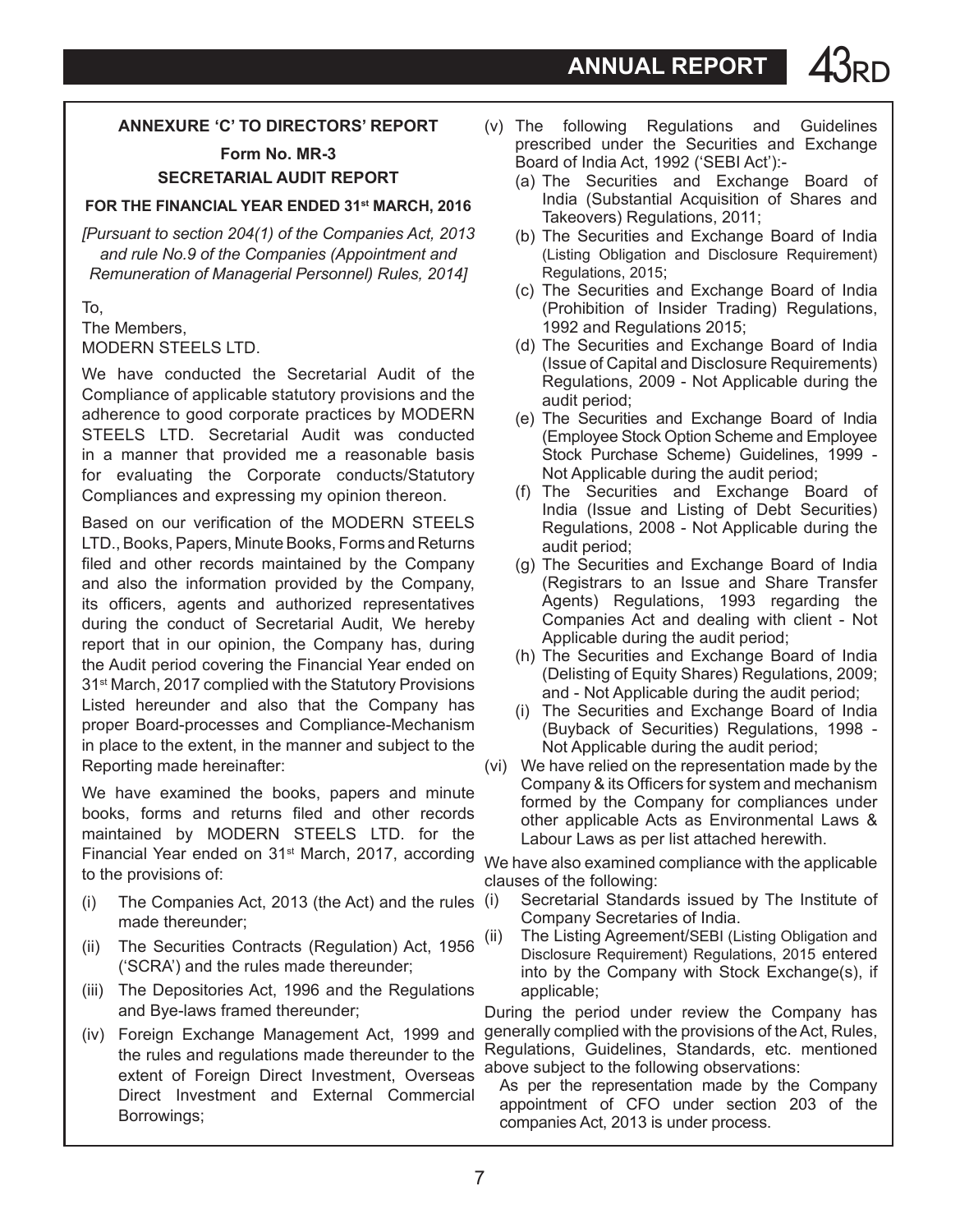## **MODERN STEELS LIMITED**

We further report that:

The Board of Directors of the Company is duly constituted with proper balance of Executive Directors, Non-Executive Directors and Independent Directors. The changes in the Composition of the Board of Directors that took place during the period under review were carried <sub>To,</sub> out in compliance with the provisions of the Act.

Adequate notice is given to all Directors to Schedule the Modern Steels Ltd. Board Meetings, Agenda and detailed notes on Agenda were sent at least seven days in advance, and a system Our report of even date is to be read along with this exists for seeking and obtaining further information and letter. clarifications on the Agenda items before the meeting 1. Maintenance of secretarial record is the and for meaningful participation at the meeting.

We further report that there are adequate systems and processes in the Company commensurate with the size and operations of the Company to monitor and ensure Compliance with Applicable Laws, Rules, Regulations and Guidelines.

We further report that during the audit period the company has not made any decisions which are having major bearing in the Company's affair in pursuance of above referred laws, rules, regulation, guidelines, standards, etc.

For B.K. Gupta & Associates

|                                  | (Bhupesh Gupta) |
|----------------------------------|-----------------|
| Place:Ludhiana                   | FCS No.:4590 4  |
| Date: 27 <sup>th</sup> May, 2017 | CP No: 5708     |

#### **LIST OF LABOUR LAWS AND ENVIRONMENTAL LAWS WHICH HAVE BEEN VERIFIED DURING AUDIT PERIOD**

**List of Labour Laws**

Factories Act, 1948 Industrial Disputes Act, 1947 The Payment of Wages Act, 1936 The Minimum Wages Act, 1948 Employee's State Insurance Act 1948 The Payment of Bonus Act, 1972 The Contract Labour (Regulation and Abolition) Act, 1970 The Apprentices Act, 1961

### **List of Environmental Laws**

Environment (Protection) Act, 1986 The Public Liability Insurance Act, 1991 Water (Prevention and Control of Pollution) Act, 1974 Air (Prevention and Control of Pollution) Act, 1981 Hazardous Waste (Management, Handling and Transboundary Movements) Rules, 2008

*The Secretarial Audit Report is to be read with our letter of even date which is annexed as Annexure A and Forms an integral part of this report.*

#### **'Annexure A'**

The Members

- responsibility of the management of the Company. Our responsibility is to express an opinion on these secretarial records based on our audit.
- 2. We have followed the audit practices and process as were appropriate to obtain reasonable assurance about the correctness of the contents of the secretarial records. The verification was done on test basis to ensure that correct facts are reflected in secretarial records. We believe that the process and practices, we followed provide a reasonable basis for our opinion.
- 3. We have not verified the correctness and appropriateness of financial records and books of accounts of the Company.
- 4. Wherever required, we have obtained the Management representation about the compliance of laws, rules and regulations and happening of events etc.
- 5. The compliance of the provisions of Corporate and other applicable laws, rules, regulations, standards is the responsibility of management. Our examination was limited to the verification of procedure on random test basis.
- 6. The Secretarial Audit report is neither an assurance as to the future viability of the Company nor of the efficacy or effectiveness with which the management has conducted the affairs of the Company.

For B.K. Gupta & Associates

Place:Ludhiana Date: 27<sup>th</sup> May, 2017 CP No: 5708

(Bhupesh Gupta)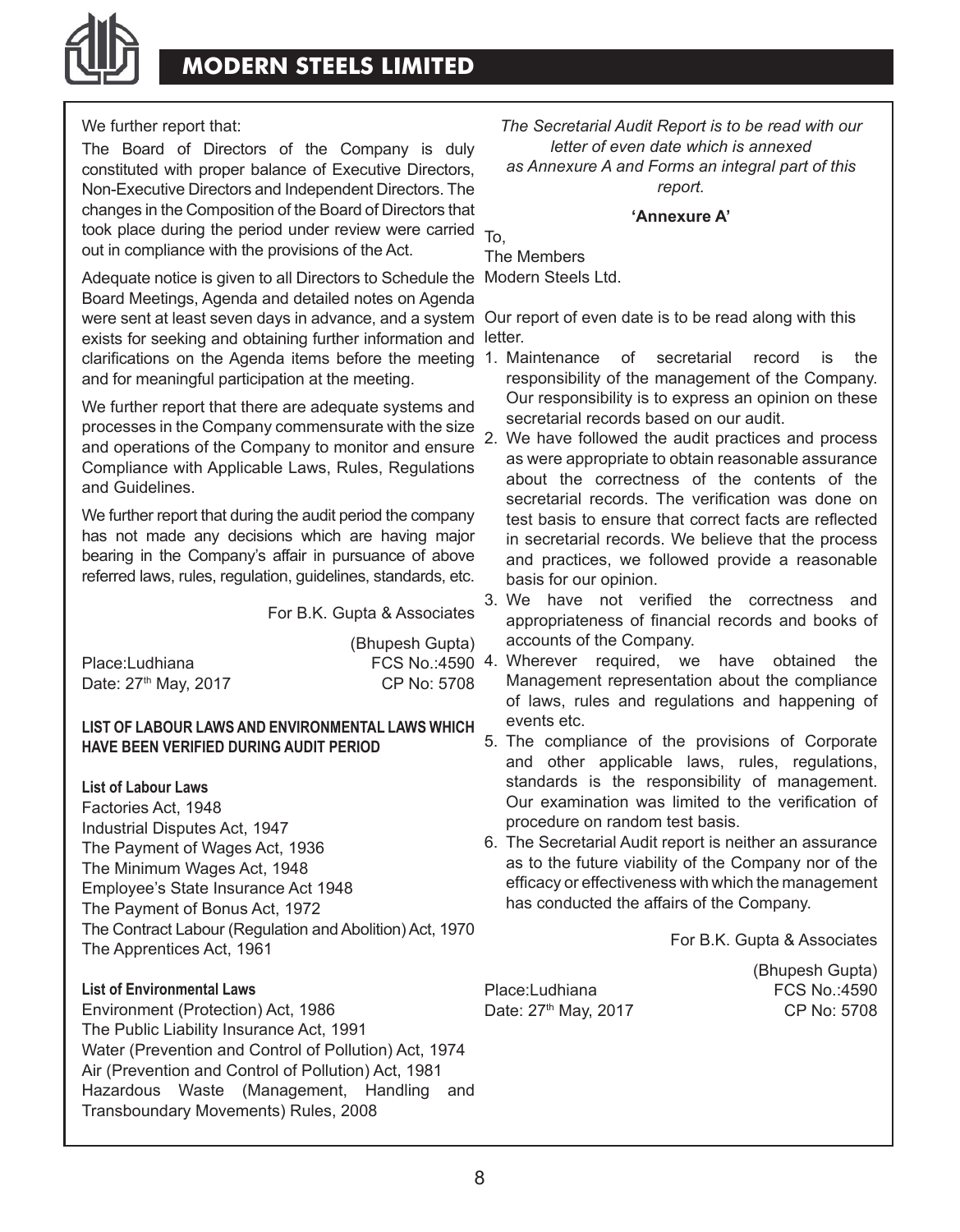**ANNUAL REPORT** 43RD

#### **Annexure 'd' to Directors' Report Form No. MGT-9**

#### **EXTRACT OF ANNUAL RETURN**

#### **as on the financial year ended on 31st March, 2017**

(Pursuant to section 92(3) of the Companies Act, 2013 and rule 12(1) of the Companies (Management and Administration) Rules, 2014)

#### **I. REGISTRATION AND OTHER DETAILS:**

| i)  | <b>CIN</b>                                                                        | L27109PB1973PLC003358                                                                                                                                                                                                                            |
|-----|-----------------------------------------------------------------------------------|--------------------------------------------------------------------------------------------------------------------------------------------------------------------------------------------------------------------------------------------------|
| ii) | <b>Registration Date</b>                                                          | 19th November, 1973                                                                                                                                                                                                                              |
|     | iii) Name of the Company                                                          | Modern Steels Limited                                                                                                                                                                                                                            |
|     | iv) Category / Sub-Category of the Company                                        | <b>Public Limited Listed Company</b>                                                                                                                                                                                                             |
| V)  | Address of the Registered office<br>and contact details                           | GT Road, Mandi Gobindgarh, Distt Fatehgarh Sahib, Punjab - 147301,<br>Tel: 01765-257991                                                                                                                                                          |
|     | vi) Whether listed Company Yes / No                                               | Yes                                                                                                                                                                                                                                              |
|     | vii) Name, Address and Contact details of<br>Registrar and Transfer Agent, if any | M/s. MCS Share Transfer Agent Ltd., F-65, 1 <sup>st</sup> Floor, Okhla Industrial Area,<br>Phase-I, New Delhi 110 020, Tel.No.: +91-11-41406149,<br>Fax No.: +91-11-41709881, E-mail: admin@mcsregistrars.com,<br>Website: www.mcsregistrars.com |

#### **II. PRINCIPAL BUSINESS ACTIVITIES OF THE COMPANY**

All the Business activities contributing 10% or more of the total turnover of the Company shall be stated:-

| Sr. No. | Name and Description of main products | NIC Code of the Product | % to total turnover of the Company |
|---------|---------------------------------------|-------------------------|------------------------------------|
|         | Alloy Bars / Rounds                   | 2304867922              | 65%                                |
|         | Non Allloy Bars / Rounds              | 612753909               | 17%                                |
|         | Auto Components                       | 471676394               | 13%                                |

#### **III. PARTICULARS OF HOLDING, SUBSIDIARY AND ASSOCIATE COMPANIES - NIL**

#### **IV. SHAREHOLDING PATTERN (Equity Share Capital Breakup as percentage of total Equity)**

#### **i) Category-wise Shareholding**

| <b>Category of Shareholders</b>    | No. of shares held at the beginning<br>of the year (as on 1 <sup>st</sup> April, 2016) |                 |               | No. of shares held at the end of the<br>year (as on 31 <sup>st</sup> March, 2017) |         |                 |               | $%$ change<br>during |          |
|------------------------------------|----------------------------------------------------------------------------------------|-----------------|---------------|-----------------------------------------------------------------------------------|---------|-----------------|---------------|----------------------|----------|
|                                    | <b>Demat</b>                                                                           | <b>Physical</b> | <b>Total</b>  | $\%$                                                                              | Demat   | <b>Physical</b> | Total         | %                    | the year |
| A. Promoters                       |                                                                                        |                 |               |                                                                                   |         |                 |               |                      |          |
| (1) Indian                         |                                                                                        |                 |               |                                                                                   |         |                 |               |                      |          |
| a) Individual /HUF                 | 6885859                                                                                |                 | 6885859 50.03 |                                                                                   | 6885859 |                 | 6885859 50.03 |                      | 0.00     |
| d) Bodies Corp.                    | 2133077                                                                                |                 | 2133077 15.50 |                                                                                   | 2133077 |                 | 2133077 15.50 |                      | 0.00     |
| Sub Total (A):-                    | 9018936                                                                                |                 | 9018936 65.53 |                                                                                   | 9018936 |                 | 9018936 65.53 |                      | 0.00     |
| Total shareholding of Promoter (A) | 9018936                                                                                |                 | 9018936 65.53 |                                                                                   | 9018936 |                 | 9018936 65.53 |                      | 0.00     |
| B. Public Shareholding             |                                                                                        |                 |               |                                                                                   |         |                 |               |                      |          |
| 1. Institutions                    |                                                                                        |                 |               |                                                                                   |         |                 |               |                      |          |
| a) Mutual Funds                    | 3600                                                                                   | 2400            | 6000          | 0.04                                                                              | 3600    | 2400            | 6000          | 0.04                 | 0.00     |
| b) Banks / Fl                      |                                                                                        | 1000            | 1000          | 0.01                                                                              |         | 1000            | <b>1000</b>   | 0.01                 | 0.00     |
| Sub Total (B)(1):-                 | 3600                                                                                   | 3400            | 7000          | 0.05                                                                              | 3600    | 3400            | 7000          | 0.05                 | 0.00     |
| 2. Non-Institutions                |                                                                                        |                 |               |                                                                                   |         |                 |               |                      |          |
| a) Bodies Corporate                |                                                                                        |                 |               |                                                                                   |         |                 |               |                      |          |
| Indian                             | 182910                                                                                 | 43600           | 226510        | 1.65                                                                              | 165875  | 43300           | 209175        | 1.52                 | $-0.13$  |
| b) Individuals                     |                                                                                        |                 |               |                                                                                   |         |                 |               |                      |          |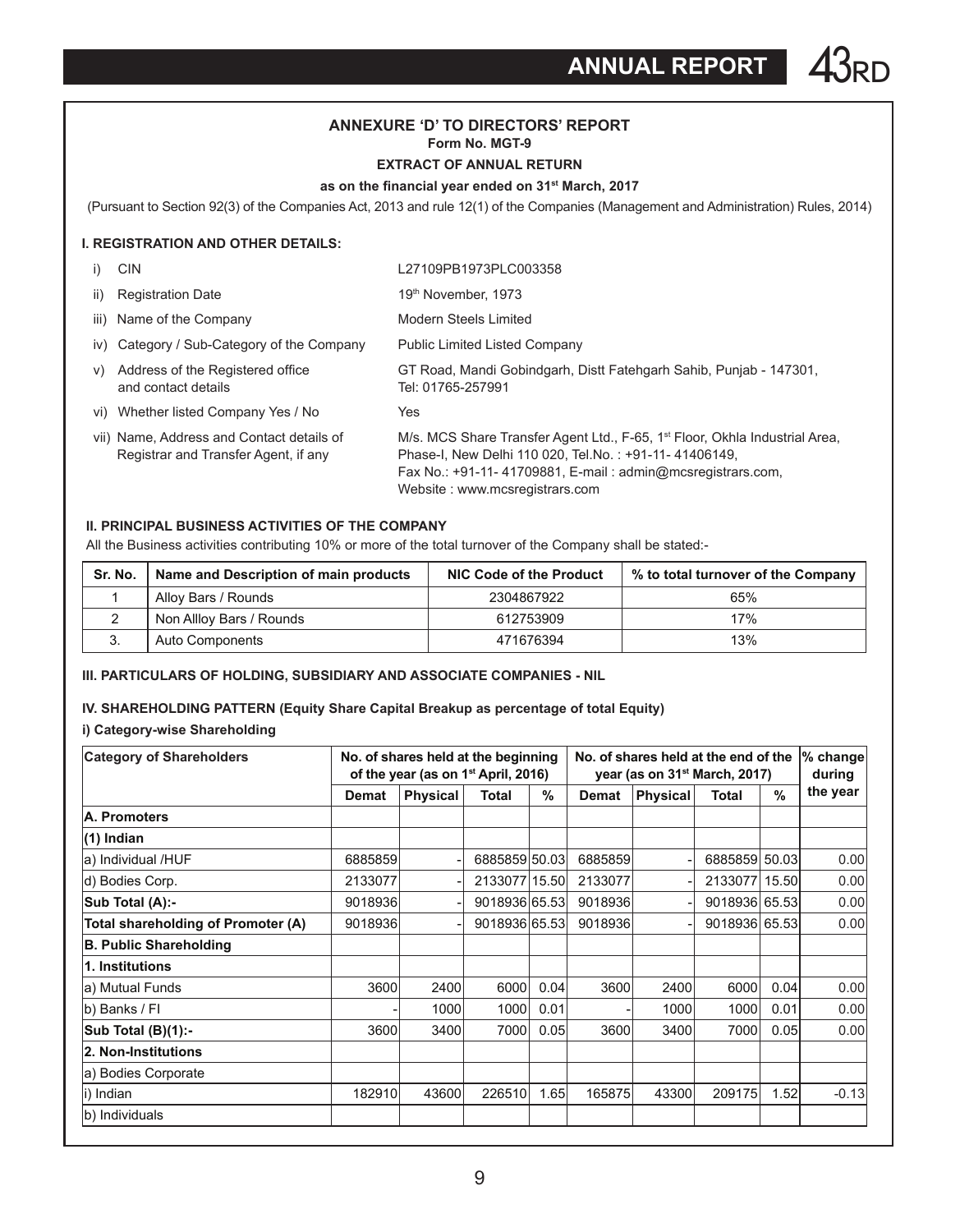

## **MODERN STEELS LIMITED**

| i) Individual shareholders holding nominal<br>share capital up to Rs 1 lakh        | 2074469  | 815705 | 2890174 21.00 |                  | 2076134  | 806955 | 2883089 20.95 |       | $-0.05$ |
|------------------------------------------------------------------------------------|----------|--------|---------------|------------------|----------|--------|---------------|-------|---------|
| ii) Individual shareholders holding nominal<br>share capital in excess of ₹1 lakh. | 1557669  | 21000  | 1578669 11.47 |                  | 1595025  | 21000  | 1616025       | 11.74 | 0.27    |
| c) Others (Specify)                                                                |          |        |               |                  |          |        |               |       |         |
| Non Resident Indians                                                               | 41070    |        | 41070         | 0.30             | 28134    |        | 28134         | 0.20  | $-0.09$ |
| Sub Total (B)(2):-                                                                 | 3856118  | 880305 | 4736423 34.42 |                  | 3865168  | 871255 | 4736423 34.42 |       |         |
| <b>Total Public Shareholding</b><br>$(B) = (B)(1) + (B)(2)$                        | 3859718  | 883705 | 4743423 34.47 |                  | 3868768  | 874655 | 4743423 34.47 |       |         |
| C. Shares held by custodian for<br><b>CDRs and ADRs</b>                            |          |        |               |                  |          |        |               |       |         |
| Grand Total (A+B+C)                                                                | 12878654 | 883705 | 13762359      | 100 <sup>1</sup> | 12887704 | 874655 | 13762359      | 100l  |         |

#### **(ii) Shareholding of Promoters**

| <b>Shareholder's Name</b>           |                  | year (as on 1 <sup>st</sup> April, 2016)  | Shareholding at the beginning of the                      | Shareholding at the end of the<br>year (as on 31 <sup>st</sup> March, 2017) | % change in<br>shareholding    |                                                                   |                    |
|-------------------------------------|------------------|-------------------------------------------|-----------------------------------------------------------|-----------------------------------------------------------------------------|--------------------------------|-------------------------------------------------------------------|--------------------|
|                                     | No. of<br>shares | % of total<br>shares<br>of the<br>Company | % of shares<br>pledged /<br>encumbered to<br>total shares | No. of<br>shares                                                            | % of total<br>shares<br>of the | % of shares<br>pledged /<br>encumbered<br>Company to total shares | during the<br>year |
| 1. Krishan Kumar Goyal              | 2496179          | 18.14                                     | 18.14%                                                    | 2496179                                                                     | 18.14                          | 18.14%                                                            |                    |
| 2. Amarjit Goyal                    | 1189250          | 8.64                                      | 8.64%                                                     | 1189250                                                                     | 8.64                           | 8.64%                                                             |                    |
| 3. Alka Goyal                       | 1488840          | 10.82                                     | 10.82%                                                    | 1488840                                                                     | 10.82                          | 10.82%                                                            |                    |
| 4. Nabha Commerce Pvt Ltd.          | 837750           | 6.09                                      | 6.09%                                                     | 837750                                                                      | 6.09                           | 6.09%                                                             |                    |
| 5. Aditya Goyal                     | 795590           | 5.78                                      | 5.78%                                                     | 795590                                                                      | 5.78                           | 5.78%                                                             |                    |
| 6. Chandigarh Finance Pvt Ltd       | 380625           | 2.77                                      | 2.77%                                                     | 380625                                                                      | 2.77                           | 2.77%                                                             |                    |
| 7. Krishan Kumar Goyal (HUF)        | 546000           | 3.97                                      | 3.97%                                                     | 546000                                                                      | 3.97                           | 3.97%                                                             | ۰                  |
| 8. Amarjit Goyal (HUF)              | 370000           | 2.69                                      | 2.69%                                                     | 370000                                                                      | 2.69                           | 2.69%                                                             |                    |
| 9. Times Finvest & Commerce Limited | 234702           | 1.71                                      | 1.71%                                                     | 234702                                                                      | 1.71                           | 1.71%                                                             |                    |
| 10. Indo Pacific Finlease Limited   | 680000           | 4.94                                      | 4.94%                                                     | 680000                                                                      | 4.94                           | 4.94%                                                             |                    |
| Total                               | 9018936          | 65.53                                     | 65.53%                                                    | 9018936                                                                     | 65.53                          | 65.53%                                                            |                    |

#### **(iii) Change in Promoters Shareholding (please specify if there is any change)**

There is no change in the Promoter's shareholding during the year.

#### **(iv) Shareholding Pattern of top ten Shareholders (other than Directors, Promoters and Holders of GDRs and ADRs):**

| Name of the shareholder             | Shareholding at the<br>beginning of the year<br>(as on $1st$ April, 2016) |      | Purchase<br>during the<br>year | Sale during<br>the year | Cumulative shareholding at<br>the end of the year |                                        |
|-------------------------------------|---------------------------------------------------------------------------|------|--------------------------------|-------------------------|---------------------------------------------------|----------------------------------------|
|                                     | % of total<br>No. of<br>shares of the<br>shares<br>Company                |      | No. of shares                  | No. of shares           | No. of shares                                     | % of total<br>shares of the<br>Company |
| 1. Ajay Goyal                       | 469135                                                                    | 3.41 |                                |                         | 469135                                            | 3.41                                   |
| 2. Veenu Garg                       | 366707                                                                    | 2.66 |                                |                         | 366707                                            | 2.66                                   |
| 3. Laven Kumar Goyal                | 195672                                                                    | 1.42 | $\overline{\phantom{a}}$       |                         | 195672                                            | 1.42                                   |
| 4. Vijay Garg                       | 187921                                                                    | 1.37 |                                |                         | 187921                                            | 1.37                                   |
| 5. Shri Parasram Holdings P Ltd.    | 48439                                                                     | 0.36 | 100                            | 3245                    | 45794                                             | 0.33                                   |
| 6. Ajay Goyal                       | 45000                                                                     | 0.33 |                                |                         | 45000                                             | 0.33                                   |
| 7. Kamal Leasing Limited            | 40750                                                                     | 0.30 |                                |                         | 40750                                             | 0.30                                   |
| 8. Vaneet K Gupta                   | 35635                                                                     | 0.26 | $\overline{\phantom{a}}$       | 35635                   |                                                   | ۰                                      |
| <b>LSE Securities Limited</b><br>9. | 33451                                                                     | 0.24 | 1777                           | 8550                    | 26678                                             | 0.19                                   |
| 10. Nipa Chetan Ambani              | 30220                                                                     | 0.22 |                                | 30220                   |                                                   |                                        |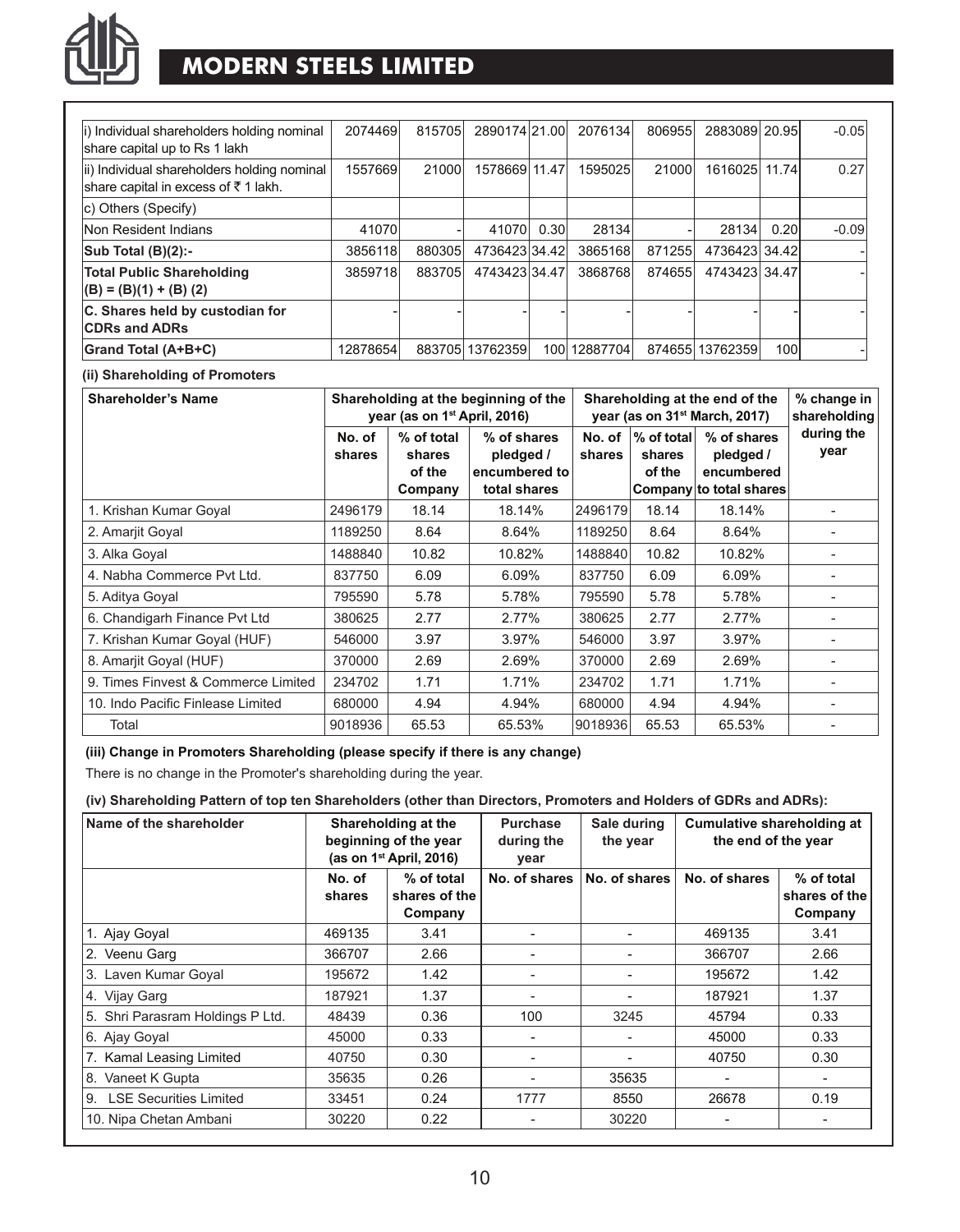| Name of the shareholder    | Shareholding at the<br>beginning of the year<br>(as on $1st$ April, 2016) |                                        | <b>Purchase</b><br>during the<br>year | Sale during<br>the year | Cumulative shareholding at<br>the end of the year |                                        |
|----------------------------|---------------------------------------------------------------------------|----------------------------------------|---------------------------------------|-------------------------|---------------------------------------------------|----------------------------------------|
|                            | No. of<br>shares                                                          | % of total<br>shares of the<br>Company | No. of shares                         | No. of shares           | No. of shares                                     | % of total<br>shares of the<br>Company |
| 1. Mr. Amarjit Goyal       | 1189250                                                                   | 8.64                                   |                                       |                         | 1189250                                           | 8.64                                   |
| 2. Mr. Krishan Kumar Goyal | 2496179                                                                   | 18.14                                  |                                       |                         | 2496179                                           | 18.14                                  |
| 3. Mr. D.S. Gill           | 500                                                                       | 0.00                                   |                                       |                         | 500                                               | 0.00                                   |
| 4. Dr. Priyavrat Thareja   | 250                                                                       | 0.00                                   | $\overline{\phantom{a}}$              |                         | 250                                               | 0.00                                   |

No other Director / KMP / Company Secretary is holding any shares in the Company during the year.

#### **V. INDEBTEDNESS**

**Indebtedness of the Company including interest outstanding/accrued but not due for payment** 

|                                                                                         | <b>Secured Loans</b><br>excluding deposits | <b>Working Capital</b><br>Loans | Unsecured<br>Loans | <b>Deposits</b> | Total<br>Indebtedness |  |  |  |  |
|-----------------------------------------------------------------------------------------|--------------------------------------------|---------------------------------|--------------------|-----------------|-----------------------|--|--|--|--|
| Indebtedness at the beginning of the financial year (as on 1 <sup>st</sup> April, 2016) |                                            |                                 |                    |                 |                       |  |  |  |  |
| <b>Principal Amount</b><br>i)                                                           | 80,68,41,034                               | 98,04,03,036                    | 6,60,69,347        |                 | 1,85,33,13,417        |  |  |  |  |
| ii) Interest due but not paid                                                           | 3,62,00,236                                |                                 | -                  |                 | 3,62,00,236           |  |  |  |  |
| iii) Interest accrued but not due                                                       |                                            |                                 |                    |                 |                       |  |  |  |  |
| Total (i+ii+iii)                                                                        | 84, 30, 41, 270                            | 98,04,03,036                    | 6,60,69,347        |                 | 1,88,95,13,653        |  |  |  |  |
| Change in indebtedness during the financial year                                        |                                            |                                 |                    |                 |                       |  |  |  |  |
| - Addition                                                                              |                                            | 2,26,29,686                     | 82, 17, 418        |                 | 3,08,47,104           |  |  |  |  |
| - Reduction                                                                             | 1,54,92,980                                |                                 | 64,50,000          |                 | 2,19,42,980           |  |  |  |  |
| Net change                                                                              | (1,54,92,980)                              | 2,26,29,686                     | 17,67,418          |                 | 89,04,124             |  |  |  |  |
| Indebtedness at the end of the financial year (as on 31 <sup>st</sup> March, 2017)      |                                            |                                 |                    |                 |                       |  |  |  |  |
| i) Principal Amount                                                                     | 79,13,48,054                               | 1,00,30,32,722                  | 6,78,36,765        |                 | 1,86,22,17,541        |  |  |  |  |
| ii) Interest due but not paid                                                           | 1,35,65,974                                |                                 |                    |                 | 1,35,65,974           |  |  |  |  |
| iii) Interest accrued but not due                                                       |                                            |                                 |                    |                 |                       |  |  |  |  |
| Total (i+ii+iii)                                                                        | 80,49,14,028                               | 1,00,30,32,722                  | 6,78,36,765        |                 | 1,87,57,83,515        |  |  |  |  |

#### **VI. REMUNERATION OF DIRECTORS AND KEY MANAGERIAL PERSONNEL**

The remuneration of Directors and Key Managerial Personel appears in the Corporate Governance Report.

**VII. PENALTIES / PUNISHMENT/ COMPOUNDING OF OFFENCES:** Nil

For & on behalf of the Board

Place: Chandigarh **Amarjit Goyal**<br>Dated: 27<sup>th</sup> May, 2017 **Amarjit Goyal Amarjit Goyal** Chairman & Whole Time Director Chairman & Whole Time Director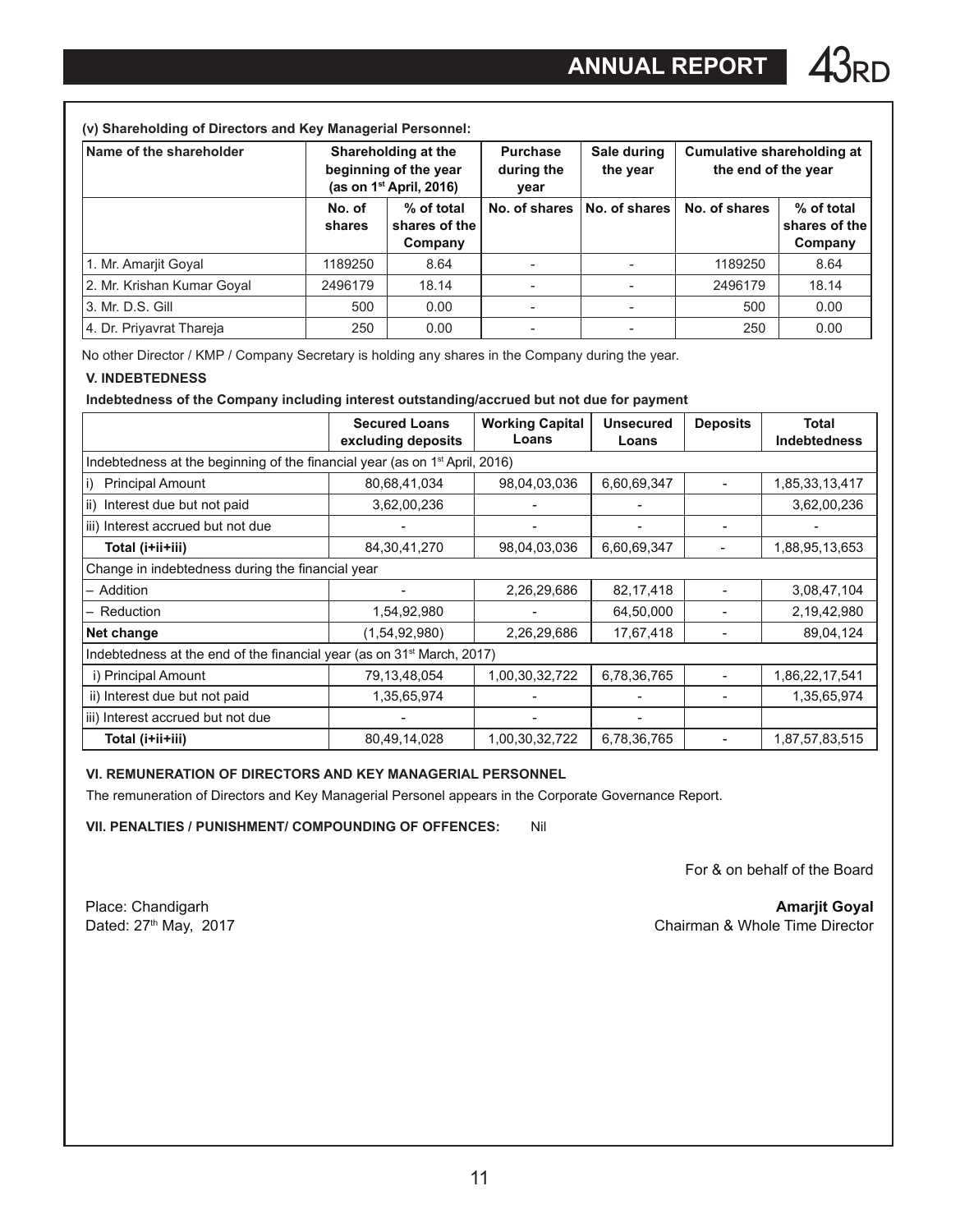

### **CORPORATE GOVERNANCE REPORT**

In line with the requirement for providing a "Report on Corporate Governance" as per SEBI (Listing Obligation and Disclosure Requirement) Regulations, 2015 of the Stock Exchanges as applicable, given below is a report on the Company's Corporate Governance norms.

#### **1. COMPANY'S PHILOSOPHY ON CODE OF GOVERNANCE**

Modern Steels Limited is committed in adopting the best practices of Corporate Governance. The Company endeavours to act on the principles of transparency, accountability, trusteeship, integrity and passion. The ultimate objective being of realizing long term shareholder value, while taking into account the interest of other stakeholders.

#### **2. BOARD OF DIRECTORS**

#### **A. Composition and category of the Board of Directors**

A list of Directors including the Chairman of the Board and their status as Executive / Non-Executive and Independent / Non-Independent during the year ended 31st March, 2017 is set out below:-

| Name of the<br>Director    | Category of the<br>Director                                                   | No. of<br>Board      | Last<br><b>AGM</b> | No. of other<br><b>Directorships</b> |                   | No. of Committee<br>positions held | Relationship<br>between directors       |  |
|----------------------------|-------------------------------------------------------------------------------|----------------------|--------------------|--------------------------------------|-------------------|------------------------------------|-----------------------------------------|--|
|                            |                                                                               | meetings<br>attended | attended           | in Public<br>Company                 | Chairman   Member |                                    | inter se                                |  |
| Mr. Amarjit<br>Goyal       | Chairman & Whole<br>Time Director,<br>Executive - Non<br>Independent Director | 5                    | <b>Yes</b>         |                                      |                   |                                    | Father of<br>Mr. Krishan<br>Kumar Goyal |  |
| Mr. Krishan<br>Kumar Goyal | Managing Director,<br>Executive - Non<br>Independent Director                 | 5                    | Yes                | 3                                    |                   |                                    | Son of<br>Mr. Amarjit Goyal             |  |
| Mr. D.S. Gill              | Non-Executive $-$<br>Independent Director                                     | 5                    | Yes                |                                      | $\overline{2}$    |                                    | <b>NA</b>                               |  |
| Dr. Priyavrat<br>Thareja   | Non-Executive $-$<br>Independent Director                                     | 5                    | Yes                |                                      |                   | 2                                  | <b>NA</b>                               |  |
| Dr. Meena<br>Sharma        | Non-Executive $-$<br>Independent Director                                     | 5                    | Yes                |                                      |                   |                                    | <b>NA</b>                               |  |
| Mr. D. K. Gupta            | Non-Executive $-$<br>Nominee Director                                         | 5                    | Yes                |                                      |                   |                                    | <b>NA</b>                               |  |
| Mr. R.K. Sinha             | Director (Operations)<br>Executive - Non<br>Independent Director              | 5                    | Yes                |                                      |                   | $\overline{2}$                     | <b>NA</b>                               |  |

**Note:** In accordance with provisions of SEBI (Listing Obligation and Disclosure Requirement) Regulations, 2015 membership/ chairmanship of the Audit Committee and Stakeholders Relationship Committee in all Public Limited Companies(listed / unlisted) have been considered.

#### **B. Board Meeting and Attendance**

During the financial year ended 31st March, 2017, five meetings of Board of Directors were held. The details of Board Meetings held during the year are as under:-

| Date of Board Meeting           | <b>Board's Strength</b> | No. of Directors Present |
|---------------------------------|-------------------------|--------------------------|
| 28 <sup>th</sup> May, 2016      |                         |                          |
| $9th$ July, 2016                |                         |                          |
| 13 <sup>th</sup> August, 2016   |                         |                          |
| 7 <sup>th</sup> November, 2016  |                         |                          |
| 13 <sup>th</sup> February, 2017 |                         |                          |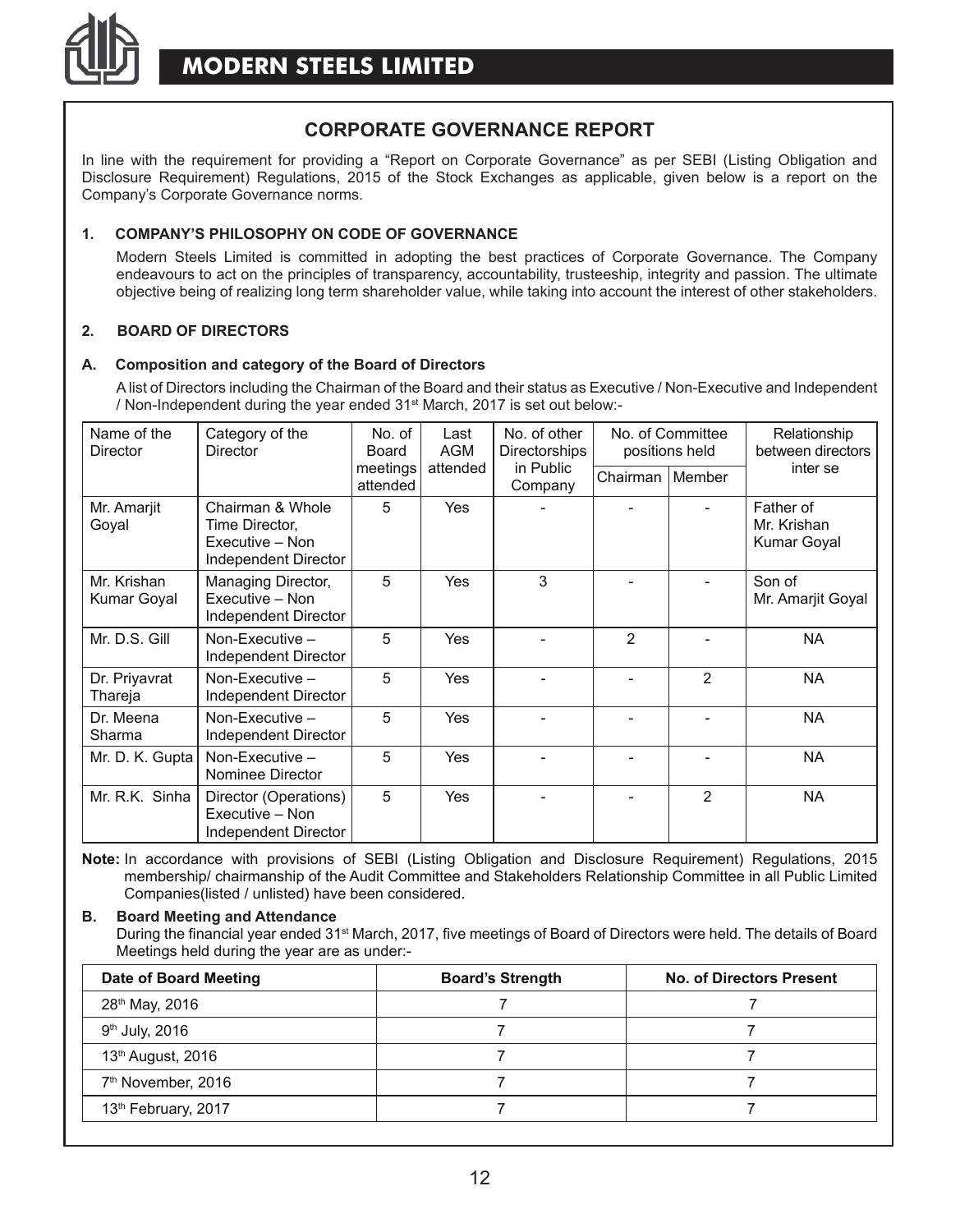**ANNUAL REPORT** 

Mr. D.S. Gill is holding 500 equity shares in the Company and Dr. Priyavrat Thareia is holding 250 equity shares in the Company. No other Non-Executive Director is holding any shares in the Company.

#### **3. AUDIT COMMITTEE**

- **a. Terms of reference of Audit Committee**
	- 1. The recommendation for appointment, remuneration and terms of appointment of auditors of the Company;
	- 2. Review and monitor the auditor's independence and performance, and effectiveness of audit process;
	- 3. Examination of the financial statement and the auditors' report thereon;
	- 4. Approval or any subsequent modification of transactions of the Company with related parties;
	- 5. Scrutiny of inter-corporate loans and investments;
	- 6. Valuation of undertakings or assets of the Company, wherever it is necessary;
	- 7. Evaluation of internal financial controls and risk management systems;
	- 8. Monitoring the end use of funds raised through public offers and related matters.
	- 9. To oversee the vigil mechanism as per Section 177 of the Companies Act, 2013.
	- 10.The Audit Committee may call for the comments of the auditors about internal control systems, the scope of audit, including the observations of the auditors and review of financial statement before their submission to the Board and may also discuss any related issues with the internal and statutory auditors and the management of the Company.
	- 11. The Audit Committee shall have authority to investigate into any matter in relation to the items specified in subsection (*4*) or referred to it by the Board and for this purpose shall have power to obtain professional advice from external sources and have full access to information contained in the records of the Company.
	- 12.The auditors of a Company and the key managerial personnel shall have a right to be heard in the meetings of the Audit Committee when it considers the auditor's report but shall not have the right to vote.

#### **b. Composition of Audit Committee**

- 1. The Company has an Audit Committee as per provisions of the SEBI (Listing Obligation & Disclosure Requirements) Regulations, 2015 and under Section 177 of the Companies Act, 2013. Mr. D.S. Gill, Dr. Priyavrat Thareja and Mr. R.K. Sinha are the members of the Committee.
- 2. The Chairperson of the Audit Committee, Mr. D.S. Gill is a Non Executive Independent Director.

#### **c. Meetings and attendance of Audit Committee**

The Committee met four times during the year on  $28<sup>th</sup>$  May, 2016, 13<sup>th</sup> August, 2016, 7<sup>th</sup> November, 2016 and 13<sup>th</sup> February, 2017. The status of attendance of members at the Audit Committee meetings was as under:-

| Name of Director      | No. of Meetings attended during 2016-17 |  |  |
|-----------------------|-----------------------------------------|--|--|
| Mr. D.S. Gill         |                                         |  |  |
| Dr. Priyavrat Thareja |                                         |  |  |
| Mr. R.K. Sinha        |                                         |  |  |

#### **4. NOMINATION AND REMUNERATION COMMITTEE**

The Company has constituted a Nomination and Remuneration Committee as per Section 178 of the Companies Act,2013 and the SEBI (Listing Obligations & Disclosure Requirements) Regulations, 2015.

#### **a. The terms of reference of the Committee are as follows-**

- 1. The Nomination and Remuneration Committee shall identify persons who are qualified to become directors and who may be appointed in senior management in accordance with the criteria laid down, recommend to the Board their appointment and removal and shall carry out evaluation of every director's performance.
- 2. The Nomination and Remuneration Committee shall formulate the criteria for determining qualifications, positive attributes and independence of a director and recommend to the Board a policy, relating to the remuneration for the directors, key managerial personnel and other employees.
- 3. The Nomination and Remuneration Committee shall, while formulating the policy ensure that—
- (a) the level and composition of remuneration is reasonable and sufficient to attract, retain and motivate directors of the quality required to run the Company successfully;
- (b) relationship of remuneration to performance is clear and meets appropriate performance benchmarks; and
- (c) remuneration to directors, key managerial personnel and senior management involves a balance between fixed and incentive pay reflecting short and long-term performance objectives appropriate to the working of the Company and its goals.'
- 4. Formulation of criteria for evaluation of Independent Directors and the Board;
- 5. Devising a policy on Board diversity;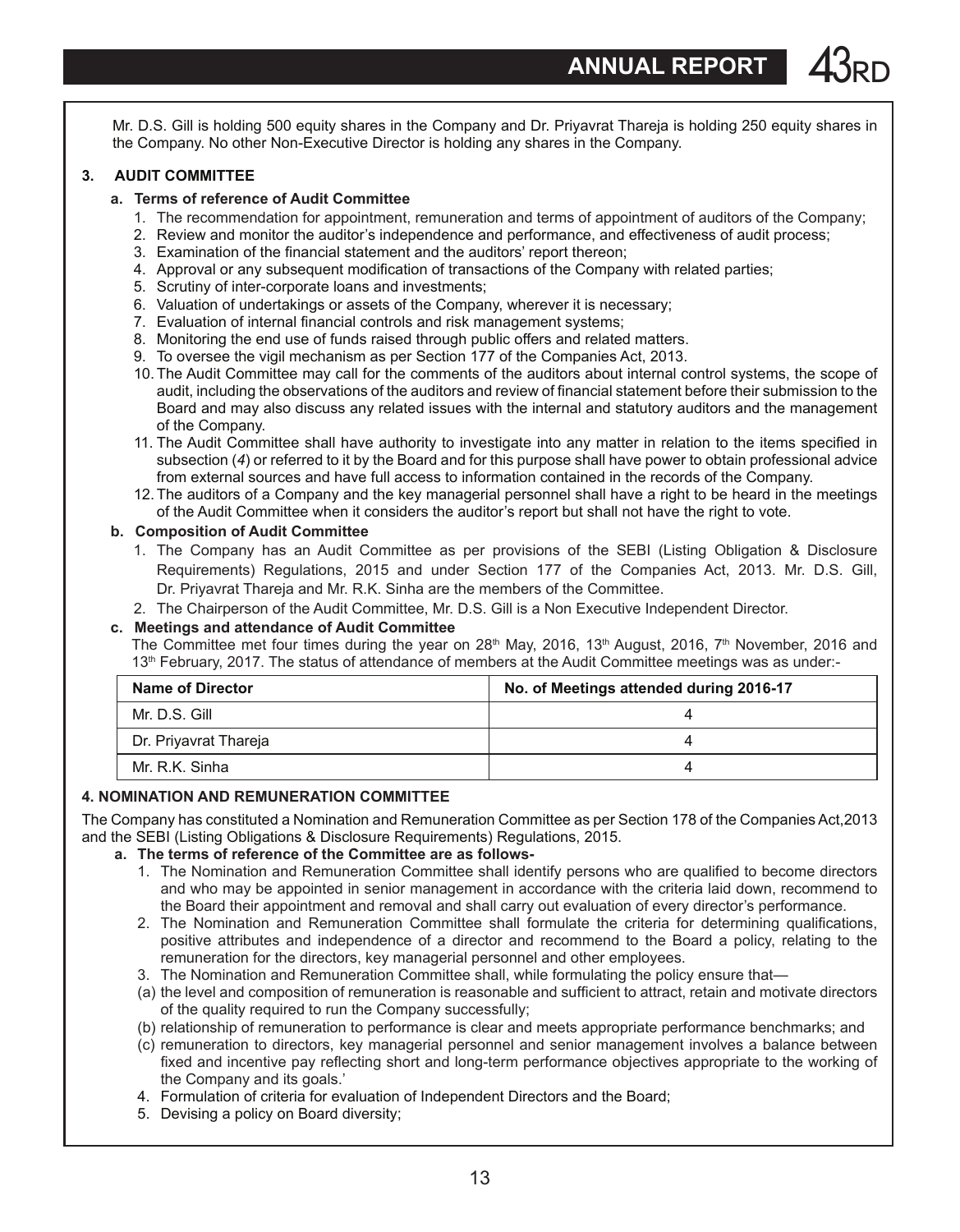

#### **b. Composition of Nomination and Remuneration Committee** The constitution of the Nomination and Remuneration Committee is as under:

| <b>Name of Director</b> | Category of the Director  | Member / Chairman |
|-------------------------|---------------------------|-------------------|
| Dr. Priyavrat Thareja   | Non Executive Independent | Chairman          |
| Mr. D.S. Gill           | Non Executive Independent | Member            |
| Dr. Meena Sharma        | Non Executive Independent | Member            |

c. During the year, no meeting of the Committee was held during the year.

d. Performance evaluation criteria: The Company has a policy for formation of the Board to have Executive Directors and Independent Directors of diverse background to maintain the independence of the Board. As on 31<sup>st</sup> March, 2017, the Board consists of members, three are Executive / Whole Time Directors, three Independent Directors and One Bank Nominee Director. The Board of Directors does the performance evaluation of Directors at the time of fixing the remuneration of Executive Directors and sitting fee of Independent Directors.

#### **5. REMUNERATION OF DIRECTORS**

The Executive Directors are paid remuneration as per the terms approved by the Board of Directors and confirmed by the shareholders of the Company and in confirmation with the approval of Central Government wherever necessary. Service contracts are entered into in terms of regulations governing their appointment and terms of remuneration. The remuneration is fixed considering various factors such as qualification, experience, expertise, prevailing remuneration in the competitive industries, financial position of the Company etc. The remuneration structure comprises Basic Salary, Perquisites and allowances, contribution to Provident Fund and other funds in accordance with various related provisions of the Companies Act, 2013. The Non-Executive Directors are paid sitting fee of  $\bar{\tau}$  20,000 per Board Meeting and  $\bar{\tau}$  10,000 for Committee Meetings held by them.

| Details of Remuneration paid to the Directors during the financial year ended 31st March, 2017 $\,$ Amount in $\bar{\tilde{}}$ |  |
|--------------------------------------------------------------------------------------------------------------------------------|--|
|--------------------------------------------------------------------------------------------------------------------------------|--|

| Name of the Director    | Salary    | <b>Benefits</b>          | <b>Perquisites</b> | <b>Stock Option</b>          | <b>Sitting Fee</b> | Total     |
|-------------------------|-----------|--------------------------|--------------------|------------------------------|--------------------|-----------|
| Mr. Amarjit Goyal       | 24,00,000 | $\overline{\phantom{a}}$ | 3,09,600           | ٠                            |                    | 27,09,600 |
| Mr. Krishan Kumar Goyal | 30,00,000 | $\overline{\phantom{a}}$ | 8.04.684           | ۰                            |                    | 38,04,684 |
| Mr. D.S. Gill           |           | $\overline{\phantom{a}}$ |                    | ٠                            | 1,80,000           | 1,80,000  |
| Dr. Priyavrat Thareja   |           | $\overline{\phantom{a}}$ | ٠                  |                              | 1,80,000           | 1,80,000  |
| l Dr. Meena Sharma      |           | ٠                        |                    | $\qquad \qquad \blacksquare$ | 1,00,000           | 1,00,000  |
| Mr. D. K. Gupta         |           |                          |                    |                              | 2,00,000           | 2,00,000  |
| Mr. R.K. Sinha          | 24,00,000 | $\overline{\phantom{a}}$ | 2,21,520           | ۰                            |                    | 26,21,520 |

#### **6. STAKEHOLDERS RELATIONSHIP COMMITTEE**

The Company has formed a Stakeholders Relationship Committee which looks into the redressing of shareholders and investors complaints like transfer of shares, non receipt of balance sheet, change of address etc.

- a. The Chairman of the Committee Mr. D.S. Gill is a Non-Executive Independent Director nominated by the Board.
- b. Mr. Ashish Sharma, GM (Secretarial) & Company Secretary is the Compliance Officer of the Company.
- c. During the year 2016-2017, the Company has received 1 Shareholder Complaint & 1 Complaint is resolved to the satisfaction of Shareholder & no complaint is pending.

#### **7. SHARE TRANSFER COMMITTEE**

For the expeditious disposal of the share transfer and allied services, Company has formed a Share Transfer Committee to look into and decide matters pertaining to share allotment, transfer, duplicate share certificates and related matters.

#### **8. BANKING & FINANCE COMMITTEE**

The Company has formed a Banking & Finance Committee under the Chairmanship of Mr. D.S. Gill. Mr. R.K. Sinha and Dr. Priyavrat Thareja are the members of the Committee.

The Committee oversees the Company's banking operations and borrowing from banks and financial institutions and allied matters, which otherwise require the consent of Board of Directors.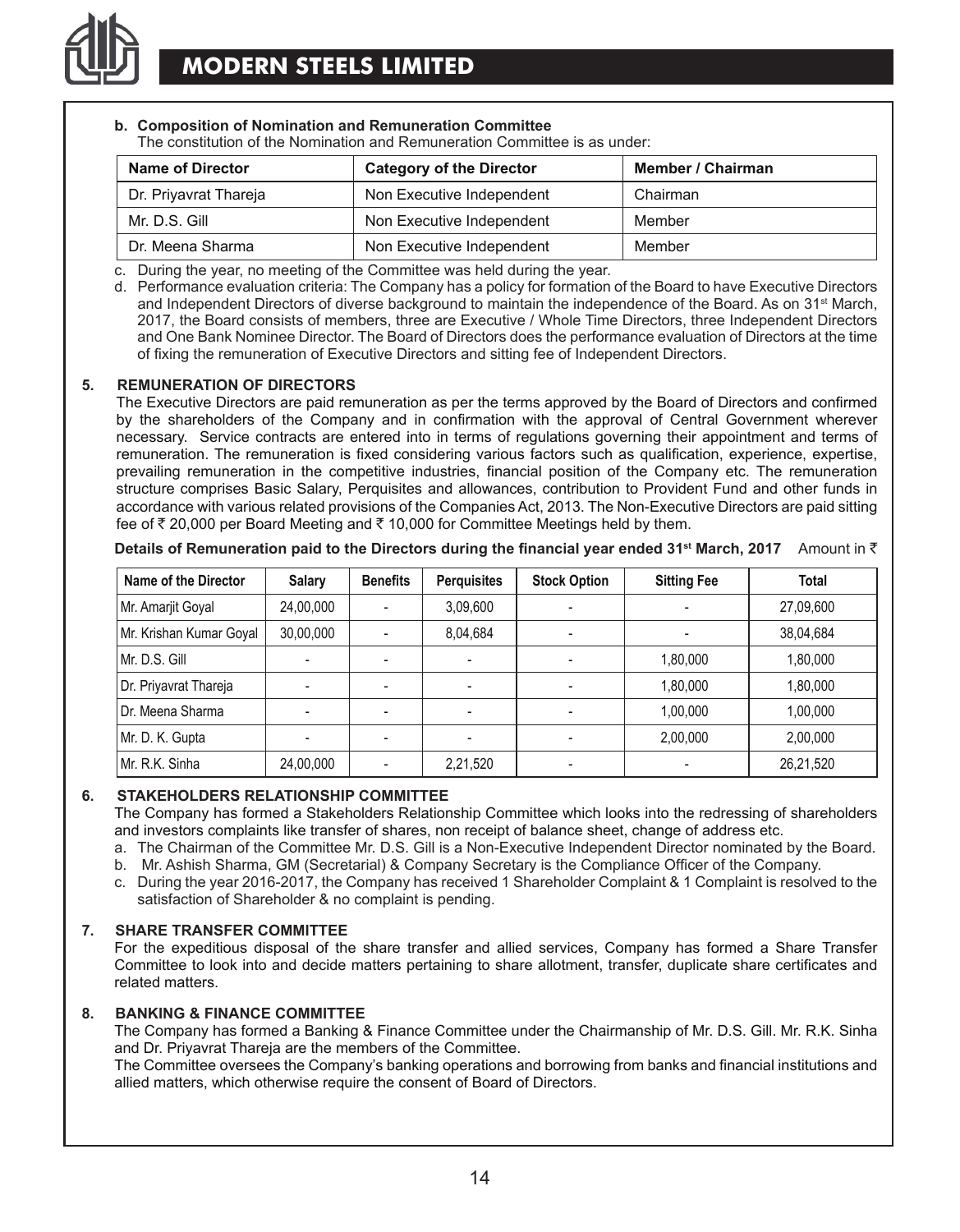#### **9. ALLOTMENT COMMITTEE**

The Company has formed an Allotment Committee under the Chairmanship of Mr. R. K. Sinha, an Executive Director. The list of present members and the chairman of the Committee is as follows:

| <b>Name of Director</b> | Member / Chairman |
|-------------------------|-------------------|
| Mr. R.K. Sinha          | Chairman          |
| Mr. D.S. Gill           | Member            |
| Dr. Meena Sharma        | Member            |

The Committee approves the allotment of Securities i.e Shares / Debentures / Warrants etc. from time to time. During the year, no meeting of the Committee was held.

#### **10. GENERAL BODY MEETINGS**

| <b>Financial Year</b> | Location                                      | Date       | Time       |
|-----------------------|-----------------------------------------------|------------|------------|
| 2013-14               | Regd Office: G.T. Road, Mandi Gobindgarh (Pb) | 29.09.2014 | 11.00 a.m. |
| 2014-15               | Regd Office: G.T. Road, Mandi Gobindgarh (Pb) | 26.09.2015 | 11.00 a.m. |
| 2015-16               | Regd Office: G.T. Road, Mandi Gobindgarh (Pb) | 09.07.2016 | 11.00 a.m. |

Special Resolutions passed in previous three AGMs:

(i) In the  $40<sup>th</sup>$  AGM dated 29.09.2014 the following Special resolutions were passed:

- a) Appointment of Mr. Amarjit Goyal (DIN: 00219943) as Chairman & Whole Time Director of the Company.
- b) Appointment of Mr. Krishan Kumar Goyal (DIN: 00482035) as Managing Director & CEO of the Company.
- c) Appointment of Mr. P.L. Talwar (DIN: 02358518) as a Whole Time Director of the Company.
- d) Approval under Section 180(1)(c) of the Companies Act, 2013 regarding borrowing powers to the Board of Directors.
- e) Approval under Section 180 (1) (a) of the Companies Act 2013 for mortgaging and/or charging, the whole or substantially the whole of the Company's undertakings in favour of the Lenders, Financial Institutions, Banks,Agents and/or Trustees etc.
- f) Approval under section 186 regarding powers to the Board of Directors to invest.
- (ii) In the  $41^{st}$  AGM dated 26.09.2015 the following Special resolutions were passed:
	- a) Appointment of Mr. R.K. Sinha (DIN: 00556694) as Director (Operations) of the Company.
	- b) Approval of material related party transactions with Modern Automotives Limited.
- (iii) In the 42nd AGM dated 09.07.2016 no Special resolutions was passed:

During the year the Company passed no resolution through postal ballot.

#### **11. MEANS OF COMMUNICATION**

**Quarterly results:** The quarterly /Half yearly/ Yearly results of the Company, Notice of Board Meeting and information relating to Annual General Meeting, Book Closures is published in The Financial World / The Financial Express and Punjabi Tribune / Rozana Spokesman i.e in English and regional language newspaper and is also notified to the Stock Exchange as required under the SEBI (Listing Obligation and Disclosure Requirement) Regulations, 2015. In addition, the Company also files quarterly results, Shareholding Pattern etc. in such form so as to enable Stock Exchange to put it on their website.

**Website: www.modernsteels.com**

**Annual Report**: The Annual Report containing Audited Financial Statement, Directors' Report, Auditors' Report,Corporate Governance Report is circulated to the members by email or by post.

**BSE Corporate Compliance & Listing Centre (the 'Listing Centre'):** BSE's Listing Centre is a web-based application designed for corporates. All periodical compliance filings like shareholding pattern, corporate governance report, media releases, among others are also filed electronically on the Listing Centre.

**SEBI Complaints Redress System (SCORES):** The investor complaints are processed in a centralised web-based complaints redress system. The salient features of this system are: Centralised database of all complaints, online upload of Action Taken Reports (ATRs) by concerned companies and online viewing by investors of actions taken on the complaint and its current status.

**Designated email-id**: The Company has designated following email ID exclusively for Investor Servicing: secretarial@modernsteels.com

**Management Discussion and Analysis forms part of the Annual Report, which is posted to the shareholders.**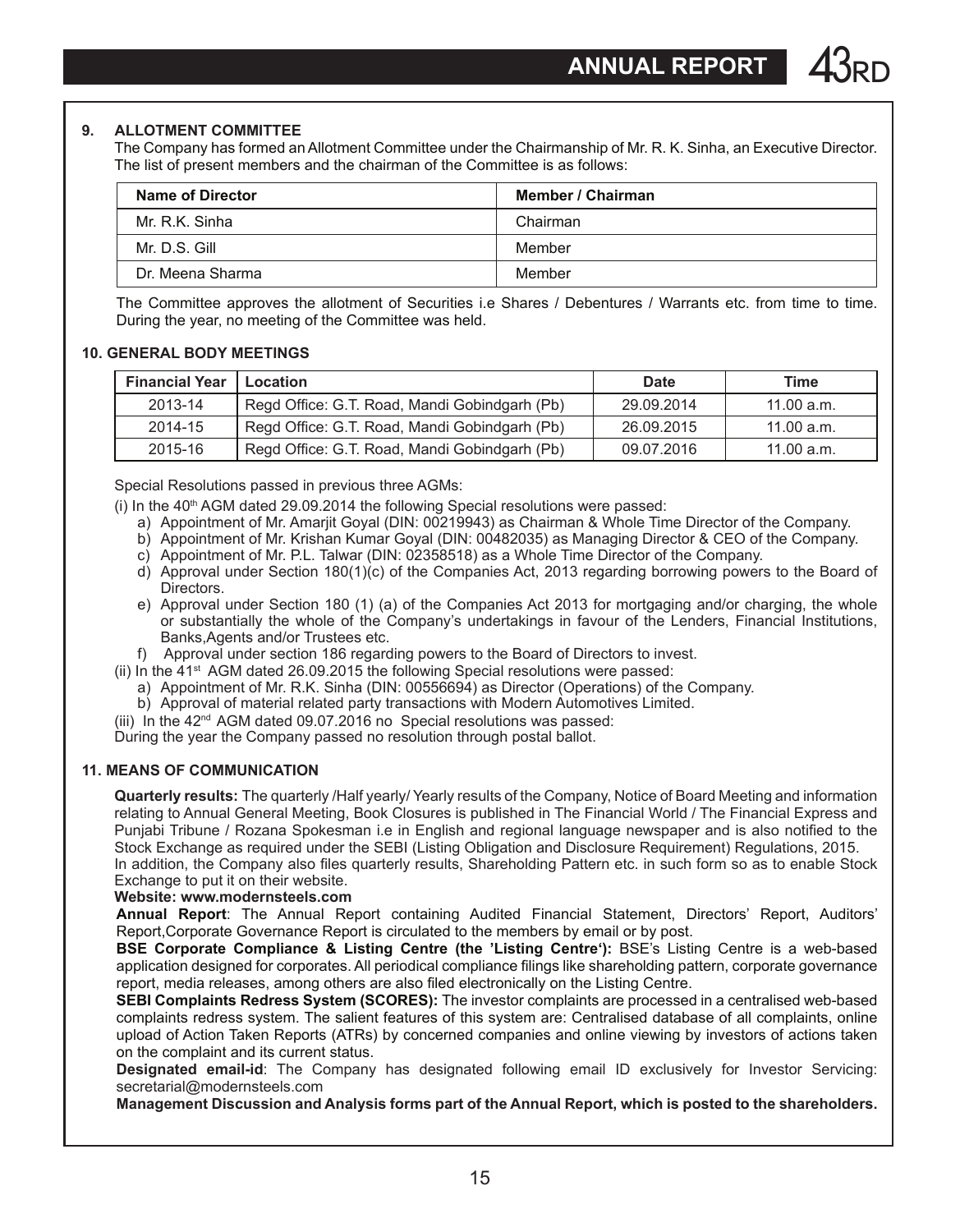

### **GENERAL SHAREHOLDER INFORMATION**

#### **1. Annual General Meeting:**

Day, Date & Time : Saturday, the 9<sup>th</sup> day of September, 2017 at 11.00 a.m. Venue : G.T. Road, Mandi Gobindgarh, Distt. Fatehgarh Sahib, Punjab 147 301

#### **2. Financial Calendar for:**

| Adoption of Results for the quarter ended:- | In the Month of (tentative)            |
|---------------------------------------------|----------------------------------------|
| 30th June, 2017                             | September, 2017 (2 <sup>nd</sup> week) |
| 30 <sup>th</sup> September, 2017            | November, 2017 (2 <sup>nd</sup> week)  |
| 31 <sup>st</sup> December, 2017             | February, 2018 (2 <sup>nd</sup> Week)  |
| 31 <sup>st</sup> March, 2018                | May, 2018                              |
| Annual General Meeting                      | September, 2018                        |

#### **3. Book Closure Date:**

From 4<sup>th</sup> September, 2017 to 9<sup>th</sup> September, 2017 (both days inclusive)

- **4. Listing on Stock Exchanges:**
- Your Company is listed at the BSE Limited (BSE).

#### **5. Stock Code:** BSE: 513303

ISIN No. in NSDL & CDSL: INE001F01019

#### **6. Stock Data:**

| <b>Month</b> |                | <b>MODERN STEELS LTD. ON BSE</b> |                 | <b>BSE SENSEX</b> |           |           |           |  |
|--------------|----------------|----------------------------------|-----------------|-------------------|-----------|-----------|-----------|--|
|              | High $\bar{z}$ | Low $\bar{z}$                    | Close $\bar{z}$ | Volume            | High      | Low       | Close     |  |
| 2016         |                |                                  |                 |                   |           |           |           |  |
| April        | 7.27           | 5.80                             | 6.20            | 21.560            | 26.100.54 | 24.523.20 | 25.606.62 |  |
| May          | 6.36           | 5.51                             | 6.18            | 30.818            | 26.837.20 | 25,057.93 | 26.667.96 |  |
| June         | 6.40           | 5.25                             | 5.99            | 8.472             | 27.105.41 | 25.911.33 | 26,999.72 |  |
| July         | 7.29           | 6.01                             | 6.25            | 17.877            | 28.240.20 | 27.034.14 | 28.051.86 |  |
| August       | 6.87           | 5.06                             | 5.57            | 10.539            | 28.532.25 | 27.627.97 | 28.452.17 |  |
| September    | 6.72           | 5.56                             | 5.81            | 14.086            | 29.077.28 | 27.716.78 | 27.865.96 |  |
| October      | 7.55           | 6.10                             | 7.12            | 21.172            | 28.477.65 | 27,488.30 | 27.930.21 |  |
| November     | 8.40           | 6.21                             | 6.88            | 28.229            | 28.029.80 | 25.717.93 | 26.652.81 |  |
| December     | 7.80           | 6.61                             | 7.20            | 16.771            | 26.803.76 | 25.753.74 | 26.626.46 |  |
| 2017         |                |                                  |                 |                   |           |           |           |  |
| January      | 7.86           | 6.55                             | 7.40            | 29.320            | 27.980.39 | 26.447.06 | 27.655.96 |  |
| February     | 7.99           | 6.67                             | 7.40            | 6,816             | 29.065.31 | 27.590.10 | 28.743.32 |  |
| March        | 8.40           | 7.06                             | 8.10            | 44.860            | 29.824.62 | 28.716.21 | 29.620.50 |  |

### **7. Registrars and Share Transfer Agents (For Physical as well as for Demat Segment):**

M/s. MCS Share Transfer Agent Limited

F- 65, First Floor, Okhla Industrial Area Phase-I, New Delhi - 110 020.

Tel.No. : +91-11- 41406149 , Fax No.: +91-11- 41709881,

E-mail : admin@mcsregistrars.com, Website: www.mcsregistrars.com.

All shareholders of the Company can avail online services from our Registrars & Share Transfer Agents M/s. MCS Share Transfer Agent Limited, with regard to Investor Grievances. Please login on the site of M/s. MCS Share Transfer Agent Limited at www.mcsregistrars.com and click on Investors Services and you can register your queries/ grievances and details as required by you. The registered queries/grievances on the site will be responded by M/s. MCS Share Transfer Agent Limited on priority basis.

#### **8. Share transfer System:**

93.64% of the equity shares of the Company are in the electronic form. Transfer of these shares are done through the depositories with no involvement of the Company. As regards transfer of shares held in physical form the transfer documents can be lodged with M/s. MCS Share Transfer Agent Limited or with Company at above mentioned addresses.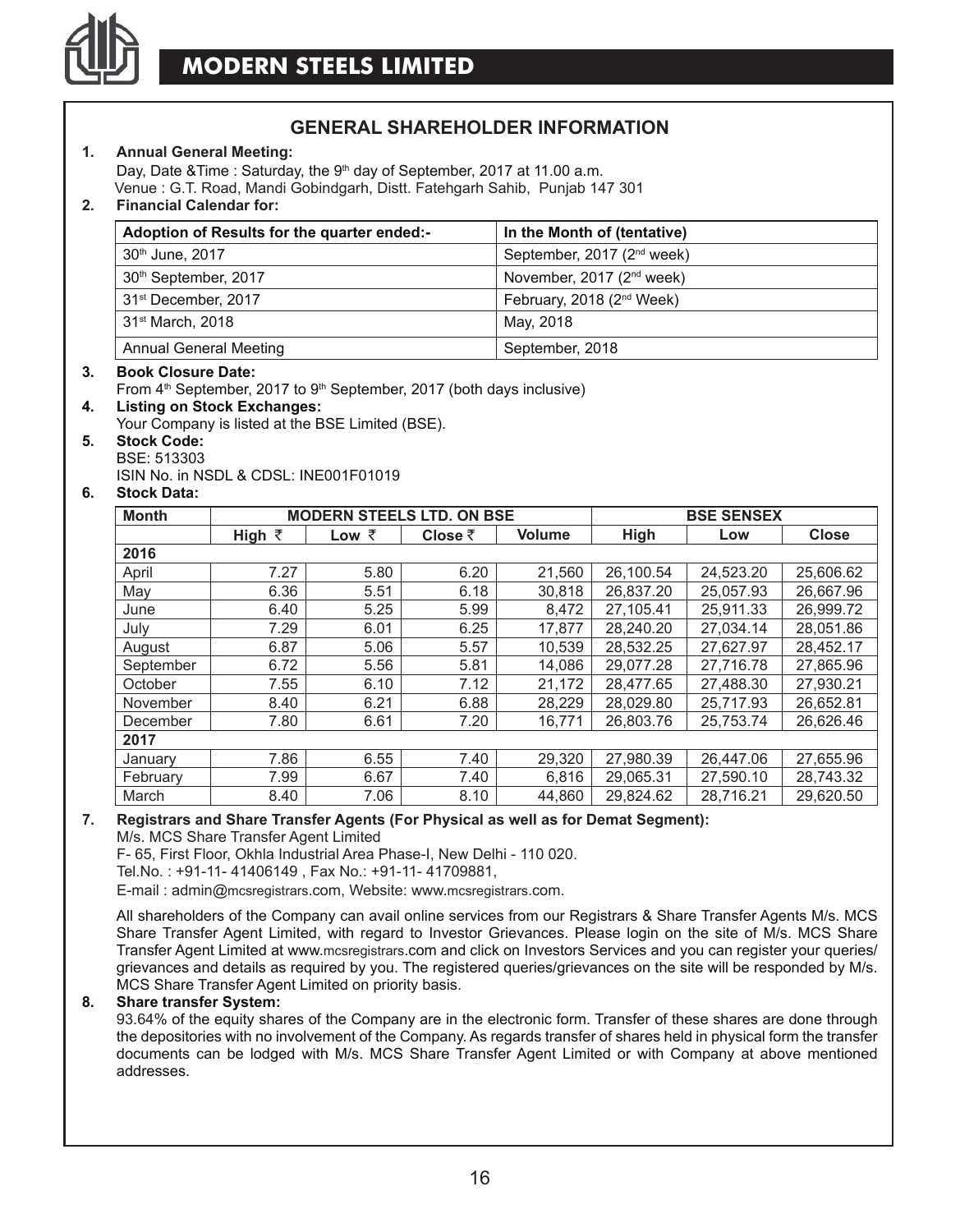|              | <b>SHAREHOLDING</b> | <b>SHAREHOLDERS</b> |            |               | <b>NO. OF SHARES</b> |
|--------------|---------------------|---------------------|------------|---------------|----------------------|
| <b>From</b>  | To                  | <b>Number</b>       | % of total | <b>Number</b> | % of total           |
| Upto         | 5000                | 5,943               | 87.40      | 13,40,269     | 9.74                 |
| 5001         | 10000               | 418                 | 6.15       | 3,40,680      | 2.48                 |
| 10001        | 20000               | 229                 | 3.37       | 3,34,267      | 2.43                 |
| 20001        | 30000               | 55                  | 0.81       | 1,36,503      | 0.99                 |
| 30001        | 40000               | 33                  | 0.49       | 1,17,892      | 0.86                 |
| 40001        | 50000               | 20                  | 0.29       | 92,832        | 0.67                 |
| 50001        | 100000              | 39                  | 0.57       | 2,71,200      | 1.97                 |
| 100001       | And above           | 63                  | 0.93       | 1,11,28,716   | 80.86                |
| <b>TOTAL</b> |                     | 6,800               | 100.00     | 1,37,62,359   | 100.00               |

**Shareholding Pattern of the Company as on 31st March, 2017:**

| Category                   | No. of shares held | %age of shareholding |
|----------------------------|--------------------|----------------------|
| Promoters & Promoter Group | 90,18,936          | 65.53                |
| Mutual Funds & Banks       | 7.000              | 0.05                 |
| <b>Bodies Corporate</b>    | 2,09,175           | 1.52                 |
| Indian Public              | 44,99,114          | 32.70                |
| NRIs/OCBs                  | 28.134             | 0.20                 |
| <b>TOTAL</b>               | 1,37,62,359        | 100.00               |

#### **10. Dematerialisation of Shares:**

The trading in Company's shares is permitted only in dematerialised form. In order to enable the shareholders to holdtheir shares in electronic form and to facilitate scripless trading, the Company has enlisted its shares with NationalSecurities Depository Limited (NSDL) and Central Depository Services (India) Limited (CDSL).Share Dematerialisation record: The following data indicates the extent of Dematerialization of Company's shares as on 31st March, 2017.

| No. of Shares: 1,28,87,704 | 93.64 % of the total equity. |
|----------------------------|------------------------------|
|----------------------------|------------------------------|

#### **11. Plant Location of the Company:**

Registered Office & Works: G.T. Road, Mandi Gobindgarh, Distt. Fatehgarh Sahib, Punjab – 147 301

#### **12. Correspondence Address:**

All queries of investors regarding the Company's shares in Physical / D'mat form may be sent at the following addresses:

- i) Modern Steels Limited
	- Corporate Office: SCO 98-99, Sub City Centre, Sector 34, Chandigarh-160022 Tel.: +91-172- 2609001, 2609002, 2609003, Fax.: +91-172- 2609000 E-mail:secretarial@modernsteels.com, Company's Website: www.modernsteels.com
- ii) M/s. MCS Share Transfer Agent Limited F- 65, First Floor, Okhla Industrial Area Phase-I, New Delhi 110 020. Tel.No. : +91-11- 41406149 , Fax No.: +91-11- 41709881, E-mail : admin@mcsregistrars.com, Website: www.mcsregistrars.com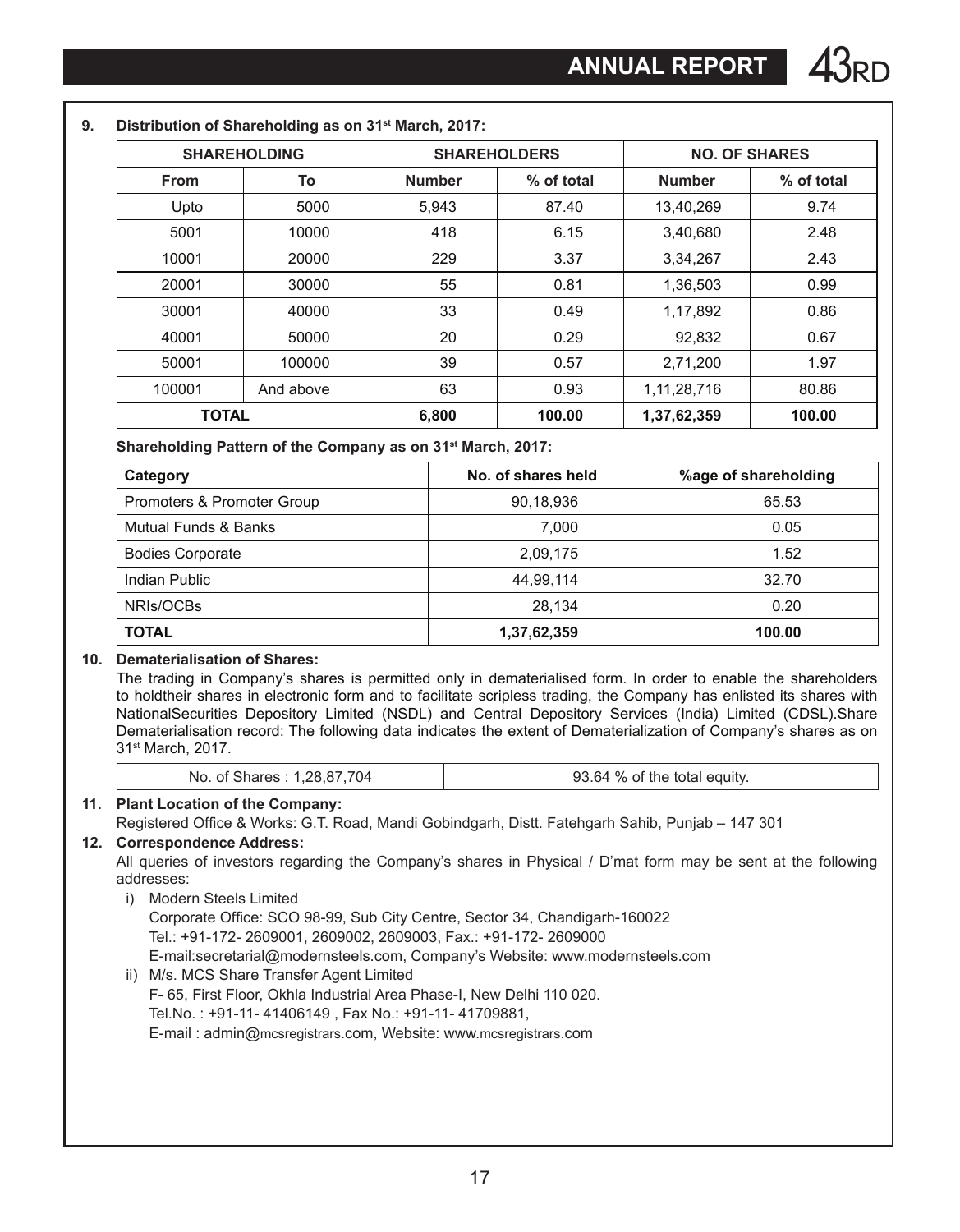

#### **13. Other Disclosures:**

- a) Disclosure on materially significant related party transactions: All material transactions with related parties as defined under the Act and Regulation 23 of the SEBI (Listing Obligation and Disclosure Requirements) Regulations, 2015 during the financial year were in the ordinary course of business. They have been approved by the Audit Committee, Board of Directors and Shareholders.
- b) Details of non compliance by listed Company, penalties: Nil
- c) Detail of establishment of vigil mechanism, whistle blower policy: The Company has established a Whistle Blower Policy and has established the necessary vigil mechanism as defined under Regulation 22 of SEBI (Listing Obligation and Disclosure Requirements) Regulations, 2015 for Directors and employees to report concerns about unethical behavior. No person is denied access to the Chairman of the Audit Committee,
- d) Details of compliance with mandatory requirements: The Company is complying with all the mandatory requirements as given by Stock Exchange / Registrar of Companies.
- e) The Company is not having any subsidiary, therefore no policy for determining material subsidiaries.

#### **Declaration regarding compliance by Board members and Senior management personnel with the Company's code of conduct.**

The Shareholders,

I, Krishan Kumar Goyal, Managing Director of the Company do hereby declare that all the Board members and Senior Management Personnel have affirmed compliance with the Code of Conduct adopted by the Board of Directors, as applicable to the Board of Directors and Senior Management of the Company.

Dated : 27<sup>th</sup> May, 2017 Managing Director Control of the United States of the Managing Director

Sd/- Place : Chandigarh Krishan Kumar Goyal

#### **AUDITOR'S CERTIFICATE ON COMPLIANCE OF CORPORATE GOVERNANCE UNDER SEBI (LISTING OBLIGATION AND DISCLOSURE REQUIREMENTS) REGULATIONS, 2015**

**To,**

**The Members Modern Steels Limited**

We have examined the compliance of the conditions of the Corporate Governance by Modern Steels Limited for the year ended 31st March, 2017, as stipulated in Regulation 34(3) of the SEBI (Listing Obligations and Disclosure Requirements) Regulations, 2015.

The compliance of conditions of the Corporate Governance is the responsibility of the Management. Our examination was limited to review of the procedures and implementations thereof, adopted by the Company for ensuring the compliance of the conditions of Corporate Governance. It is neither an audit nor an expression of an opinion on the financial statements of the Company.

In our opinion and to the best of our information and according to the explanations given to us and the representations made by the Directors and the Management, we certify that the Company has complied with the conditions of Corporate Governance as stipulated in the above mentioned SEBI (Listing Obligations and Disclosure Requirements) Regulations, 2015.

We state that no investor grievance is pending for a period of exceeding one month against the Company as per the records maintained by the Stakeholders Relationship Committee.

We further state that such compliance is neither an assurance as to the future viability of the Company nor the efficiency or effectiveness with which the Management has conducted the affairs of the Company.

> **For B.K. Gupta and Associates** Company Secretaries

> > **(Bhupesh Gupta)**

Place : Chandigarh FCS-4590 Date: 27<sup>th</sup> May, 2017 **CP** - 5708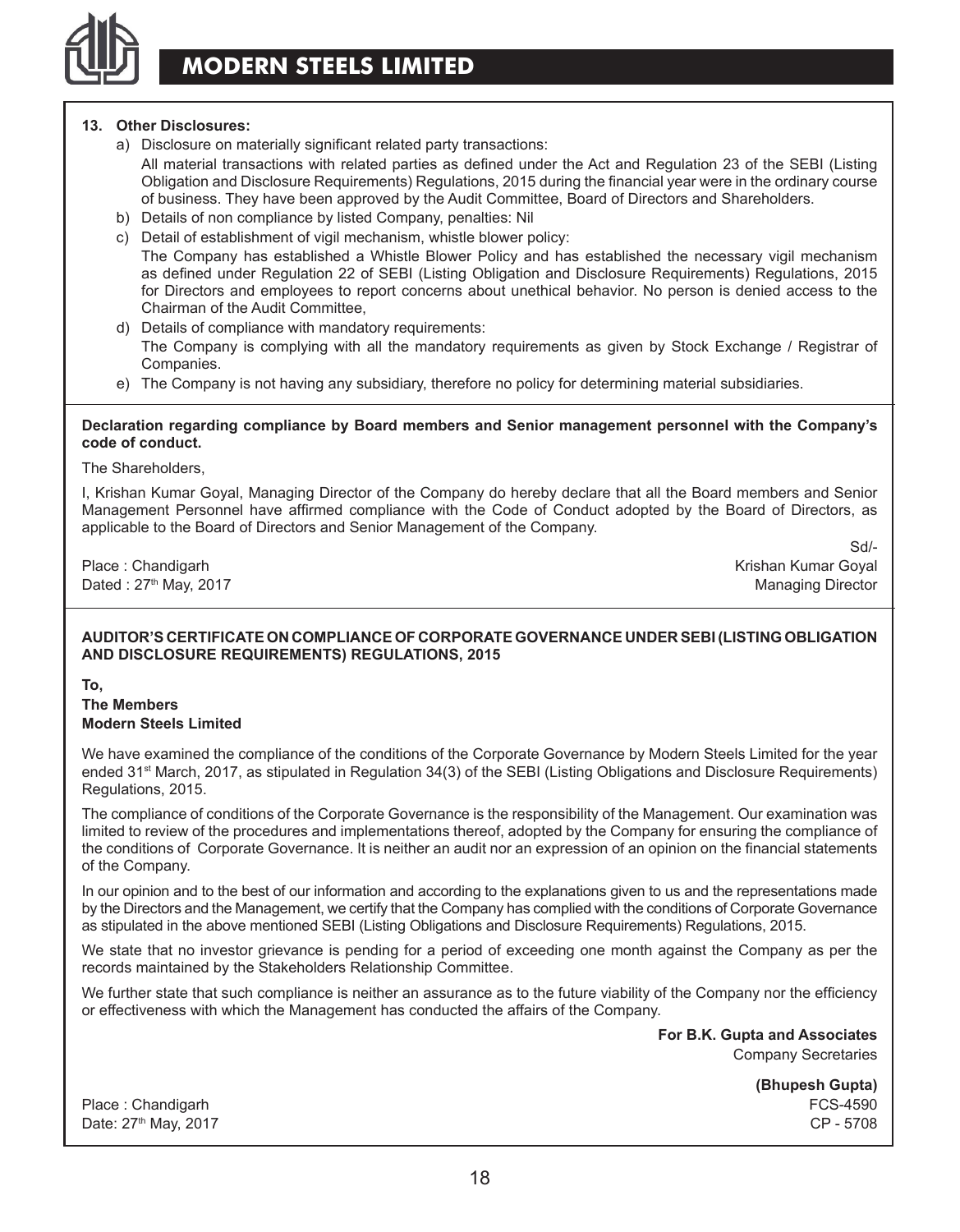#### **Independent Auditor's Report**

To

The Members of Modern Steels Limited

#### **Report on the Financial Statements**

1. We have audited the accompanying financial statements of Modern Steels Limited, which comprise the Balance Sheet as at 31<sup>st</sup> March, 2017. the Statement of Profit and Loss and Cash Flow Statement for the year ended, and a summary of significant accounting policies and other explanatory information.

#### **Management's Responsibility for the Financial statements**

2. The Company's Board of Directors is responsible for the matters stated in Section 134(5) of the Companies Act, 2013 with respect to the preparation and presentation of these standalone financial statements that give a true and fair view of the financial position, financial performance and cash flows of the Company in accordance with the accounting principles generally accepted in India, including the Accounting Standards specified under Section 133 of the Act, read with Rule 7 of the Companies (Accounts) Rules, 2014. This responsibility also includes maintenance of adequate accounting records in accordance with the provisions of the Act for safeguarding the assets of the Company and for preventing and detecting frauds and other irregularities; selection and application of appropriate accounting policies; making judgments and estimates that are reasonable and prudent; and design, implementation and maintenance of adequate internal financial controls, that were operating effectively for ensuring the accuracy and completeness of the accounting records, relevant to the preparation and presentation of the financial statements that give a true and fair view and are free from material misstatement, whether due to fraud or error.

#### **Auditors' Responsibility**

- 3. Our responsibility is to express an opinion on these standalone financial statements based on our audit. We have taken into account the provisions of the Act. the accounting and auditing standards and matters which are required to be included in the audit report under the provisions of the Act and the Rules made there under.
- 4. We conducted our audit in accordance with the Standards on Auditing specified under Section 143(10) of the Act. Those Standards require that we comply with ethical requirements and plan and perform the audit to obtain reasonable assurance about whether the financial statements are free from material misstatement.
- 5. An audit involves performing procedures to obtain audit evidence about the amounts and the disclosures in the financial statements. The procedures selected depend on the auditor's judgment, including the assessment of the risks of material misstatement of the financial statements, whether due to fraud or error. In making those risk assessments, the auditor considers internal financial control relevant to the Company's preparation of the financial statements that give a true and fair view in order to design audit procedures that are appropriate in the circumstances, but not for the purpose of expressing an opinion on whether the Company has in place an adequate internal financial controls system over financial reporting and the operating effectiveness of such controls. An audit also includes evaluating the appropriateness of the accounting policies used and the reasonableness of the accounting estimates made by the Company's Directors, as well as evaluating the overall presentation of the financial statements.
- 6. We believe that the audit evidence we have obtained is sufficient and appropriate to provide a basis for our audit opinion.

#### **Opinion**

- 7. In our opinion and to the best of our information and according to the explanations given to us, the aforesaid financial statements give the information required by the Act in the manner so required and give a true and fair view in conformity with the accounting principles generally accepted in India, subject to Note V (e) & Note XXX of notes to accounts and the issues enumerated in Emphasis of Matters, below:
	- (a) In the case of the Balance Sheet, of the state of affairs of the Company as at 31<sup>st</sup> March, 2017;
	- (b) In the case of the Statement of Profit and Loss, of the loss of the Company for the year ended on that date; and
	- (c) In the case of the Cash Flow Statement, of the cash flows of the Company for the year ended on that date.

#### **Emphasis of Matter**

1. Referring to the Note: XXX of the Notes to Financial Statements, The Company's various credit facilities have been declared "Non Performing Assets" by its respective banks. There is a usual practice that banks discontinue to account for as "income" in respect to the accrued interest on such assets, subsequent to the declaration of these as "Non performing assets". The bankers of the company too have not accounted as "income" in respect to the interest subsequent to NPA declaration date. In order to achieve the desired congruency on this issue the management of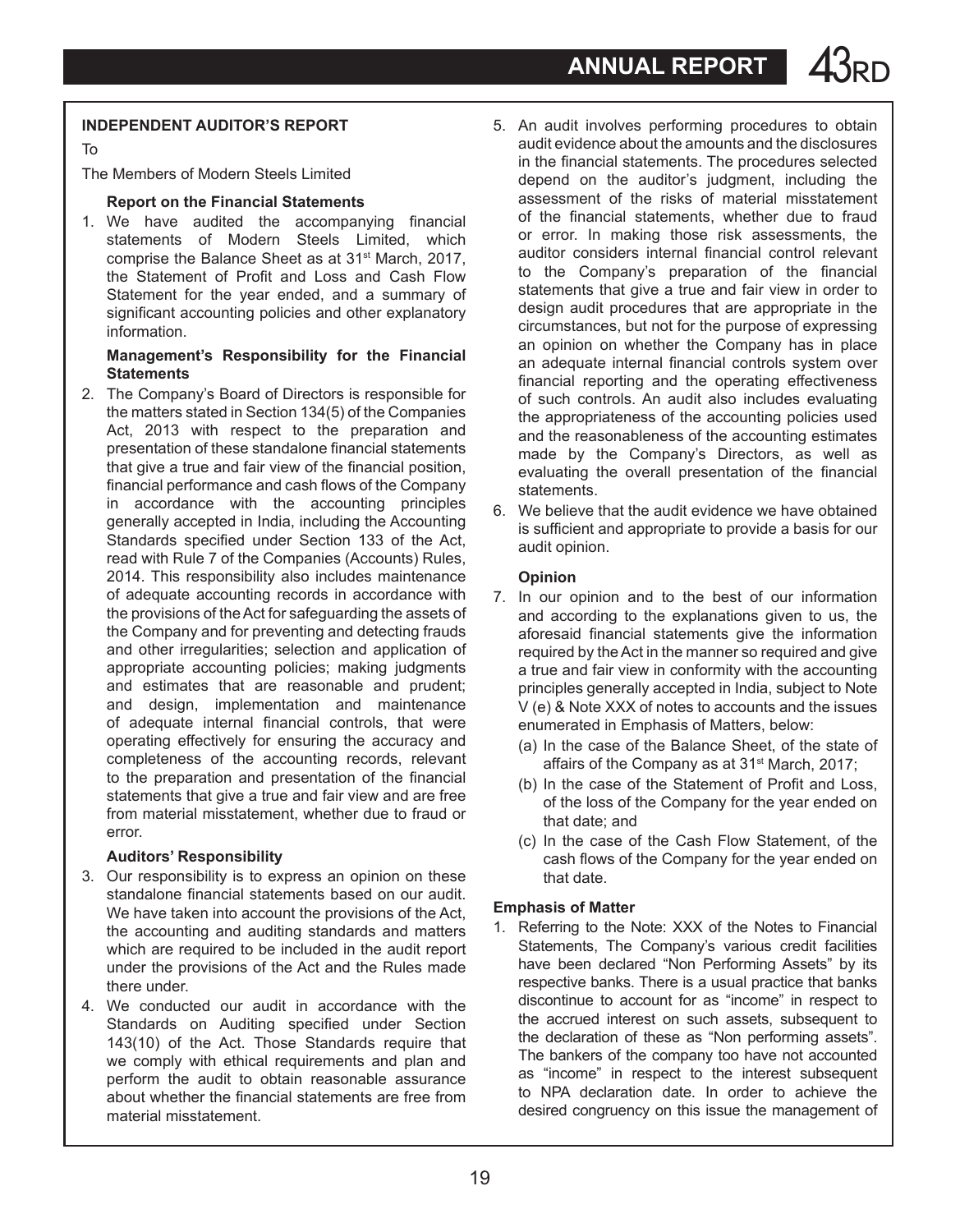

### **MODERN STEELS LIMITED**

the company has not provided for such interest i.e. interest on credit facilities subsequent to the date of declaration of theses credit facilities as non performing. Such interest amounts to  $\bar{\tau}$  20.74 Crores. Had the said interest been provided in the books in the normal course, the present losses of  $\bar{\bar{\tau}}$  2.44 Crore would have risen to  $\bar{\tau}$  23.18 Crores and the outside liabilities of the company would have risen by  $\bar{\tau}$  20.74 Crores. The Earning per share has also been affected by the above effect in the profit & loss account.

Statement on Impact of above Auditor's Observation for the Financial Year ended 31<sup>st</sup> March, 2017.

| S.<br>No.      | Particulars                  | Audited<br>Figures(as<br>reported before<br>adjusting<br>for Auditor's<br>Observation)<br>(Amt in Cr.) | Adjusted<br>Figures(audited<br>figures after<br>adjusting<br>for Auditor's<br>Observation)<br>(Amt in Cr.) |
|----------------|------------------------------|--------------------------------------------------------------------------------------------------------|------------------------------------------------------------------------------------------------------------|
| 1              | Turnover/<br>Total Income    | 317.59                                                                                                 | 317.59                                                                                                     |
| $\overline{2}$ | Total<br>Expenditure         | 320.03                                                                                                 | 340.77                                                                                                     |
| 3              | Net Profit/<br>(Loss)        | (2.44)                                                                                                 | (23.18)                                                                                                    |
| 4              | Earnings<br>Per Share        | (1.77)                                                                                                 | (16.84)                                                                                                    |
| 5              | Total outside<br>Liabilities | 247.40                                                                                                 | 268.14                                                                                                     |

2. Referring to the Note: V (e) of the Notes to Financial Statements, the Company has applied and pursuing with its lenders for restructuring its credit facilities including term loans. The Company has requested its lenders for deferment of the installments of the term loan. In light of the above and the expert opinion available with the Company the Board of Directors of the Company has decided that the installments of the term loans falling due for repayment within one year from the end of the balance sheet date, as per existing CDR sanctions, has not been shown as current liability, as otherwise required as per Schedule-III under section 129 of the Companies Act, 2013. The detail of such installments of the term loans falling due for repayment within one year from the end of the balance sheet date i.e. 31<sup>st</sup> March 2017 are as follows:

| Type of Loan              | Amount (₹ Lacs)<br>(Not Shown As)<br>Current Liability) |
|---------------------------|---------------------------------------------------------|
| Term Loan - I             | 546.59                                                  |
| Term Loan - II            | 635.54                                                  |
| Working Capital Term Loan | 1252.17                                                 |
| Funded Interest Term Loan | 335.71                                                  |
| Total                     | 2770.01                                                 |

This has resulted in understatement of current liabilities by  $\bar{\tau}$  2770.01 lacs and overstatement of long term liabilities by the same amount.

#### **Report on Other Legal and Regulatory Requirements**

- 1. As required by the Companies (Auditor's Report) Order, 2015 ("the Order") issued by the Central Government of India in terms of sub-section (11) of section 143 of the Act, we give in the Annexure a statement on the matters specified in the paragraph 3 and 4 of the Order, to the extent applicable.
- 2. As required by Section 143(3) of the Act, we report that:
	- a. We have obtained all the information and explanations which to the best of our knowledge and belief were necessary for the purpose of our audit;
	- b. In our opinion, proper books of account as required by law have been kept by the Company so far as appears from our examination of those books.
	- c. The Balance Sheet, the Statement of Profit and Loss, and the Cash Flow Statement dealt with by this Report are in agreement with the books of account.
	- d. In our opinion, the Balance Sheet, the Statement of Profit and Loss, and the Cash Flow Statement comply with Accounting Standards specified under section 133 of the Act read with Rule 7, The Companies (Accounts) Rules, 2014.
	- e. On the basis of the written representations received from the directors as on 31<sup>st</sup> March. 2017, taken on record by the Board of Directors, none of the directors is disqualified as on 31<sup>st</sup> March, 2017, from being appointed as a Director in terms of Section 164(2) of the Act
	- f. with respect to the other matters to be included in the Auditor's Report in accordance with Rule 11 of the Companies (Audit and Auditors) Rules, 2014, in our opinion and to the best of our information and according to the explanations given to us:
		- i. the Company has disclosed the impact of pending litigations on its financial position in its financial statements
		- ii. the Company has made provision, as required under the applicable law or accounting standards, for material foreseeable losses, if any, on long-term contracts including derivative contracts
		- iii. There has been no delay in transferring amounts, required to be transferred, to the Investor Education and Protection Fund by the Company.
- 3 With respect to the other matters to be included in the Auditor's Report in accordance with the Rule 11 of the Companies(Audit and Auditors) Rules,2014,in our opinion and to the best of our information and according to the explanation given to us: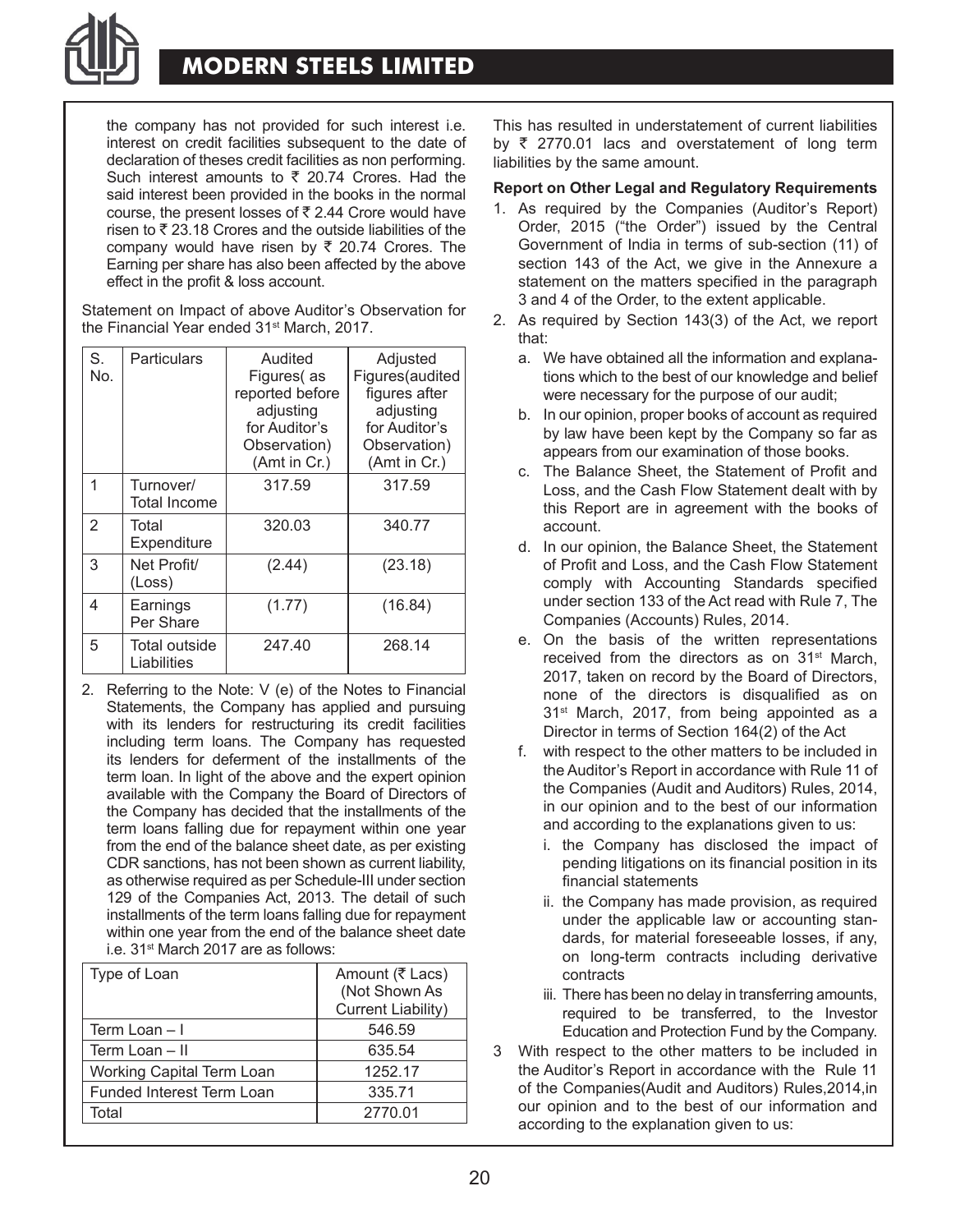The Company has provided requisite disclosures in the Financial Statements as to holdings as well as dealings in Specified Bank Notes during the period from 8 November 2016 to 30 December 2016.Based on audit procedures and relying on the management representation, we report that the disclosures are in accordance with books of account maintained by the Company and as produced to us by the Management.

> **For Aaryaa & Associates** Chartered Accountants Firm Registration No. 0015935N

> > **Krishan Joshi**

Place: Chandigarh **Partner** Partner<br>
Dated: 27<sup>th</sup> May. 2017 **Partner Partner** M. No. 094478 Dated: 27<sup>th</sup> May, 2017

#### **ANNEXURE 1**

#### **THE AUDITORS' INDEPENDENT REPORT**

The Annexure referred to in our report to the members of the Company for the year ended 31st March, 2017. To the best of our knowledge and belief and information & explanation given to us, we further report that:

- 1. a) The Company has maintained proper records to show full particulars including quantitative details & situation of its fixed assets.
	- b) As explained to us, the fixed assets have been physically verified by the management at reasonable intervals which in our opinion is appropriate having regards to size of the Company and nature of its assets. No material discrepancies have been noticed during the year.
	- c) The title deeds of immovable properties are held in the name of the Company.
- 2. a) The inventory of the Company has been physically verified by the management at reasonable intervals during the year.
	- b) No material discrepancies were noticed.
- 3. The Company has granted loans, secured or unsecured to Companies, Firms or other parties covered in the register maintained under Section 189 of the Companies Act, 2013. The same is mentioned herein as per the information and explanation given to us by the management.
	- a) The Company has granted unsecured loan to Modern Automotives Limited during the year. The maximum amount involved during the year is  $\bar{\tau}$  1.86 crores & year end outstanding is  $\overline{5}$  1.86 crores.
- b) The rate of interest and other term & conditions of the above loan is, in our opinion, not prima facie prejudicial to the interest of the Company.
- c) The receipts of principal amounts and interest have been regular as per stipulations.
- d) There was no overdue amount.
- 4. In respect of loans, investments, guarantee and security the provisions of Section 185 and 186 of the Companies Act, 2013 have been complied with.
- 5. The Company has accepted deposits from directors amount  $\bar{\tau}$  2.89 crores as well as from corporate bodies amounting to  $\bar{\tau}$  3.89 crores. As per CDR report the amount of  $\bar{\tau}$  3.50 crores need to be infused &  $\bar{\tau}$  2.38 crores needed to be retained separately in form of unsecured loans by the Company, the Company has complied with the directives issued by the Reserve Bank of India & with the provisions of Section 73 to 76 of the Companies Act, 2013 and the rules framed there under with regard to the deposits accepted from the public. No order has been passed by the Company Law Board or National Company Law Tribunal or Reserve Bank of India or any court or any other Tribunal.
- 6. On the basis of records produced to us, we are of the opinion that prima facie the cost records prescribed by the Central Government of India under Section 148(1) of the Companies Act, 2013 have been made & maintained & also cost audit will be conducted in due course of time. We have not carried out any detailed examination of such Account & records.
- 7. (a) According to the books and records as produced and examined by us in accordance with generally accepted auditing practices in India and also<br>based on Management representations, on Management representations, undisputed statutory dues in respect of Provident Fund, Employee's State Insurance dues, Investor Education and Protection Fund, Income Tax, Service Tax, Cess and other material statutory dues have generally been regularly deposited by the Company during the year with the appropriate authorities in India and there were no arrear outstanding in respect of above for a period of more than six months as on 31<sup>st</sup> March, 2017.
	- (b) According to the records of the Company examined by us and the information and explanations given to us, there are no dues of sales tax, income tax, customs duty, service tax, excise duty and cess which have not been deposited on account of any dispute other than the following amounting to  $\overline{5}1.81$  crores. The details are as under:-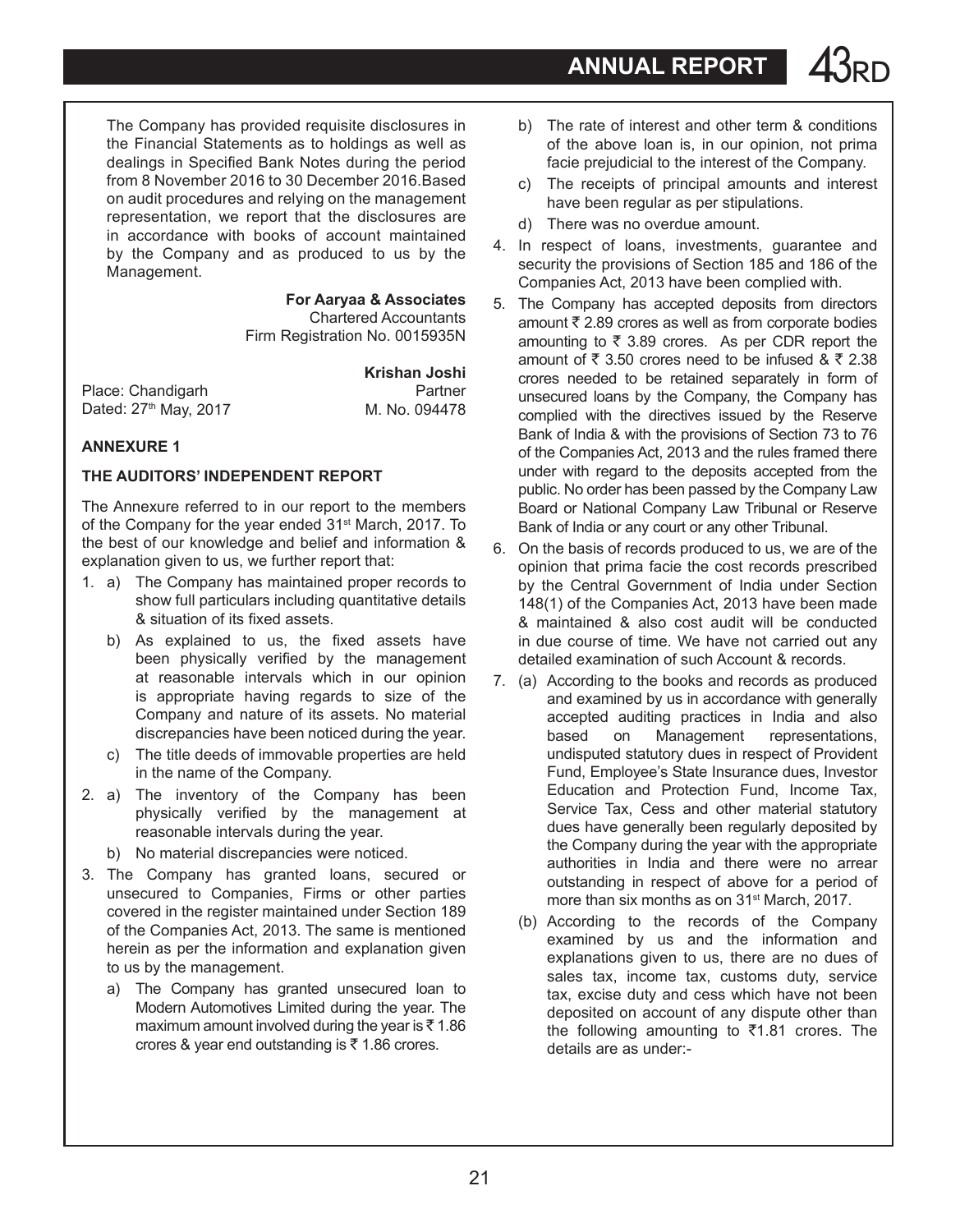

### **MODERN STEELS LIMITED**

| <b>NATURE OF</b><br><b>DUES/NAME OF</b><br><b>STATUTES</b> | <b>FORUM WHERE</b><br><b>DISPUTE IS PENDING</b> | <b>YFAR</b>           | <b>DISPUTED</b><br><b>AMOUNT</b><br>(₹) |
|------------------------------------------------------------|-------------------------------------------------|-----------------------|-----------------------------------------|
| <b>EXCISE DUTY</b>                                         |                                                 |                       |                                         |
| CENTRAL EXCISE<br><b>ACT 1944</b>                          | <b>COMMISSIONER</b><br>(APPEALS).<br>CHANDIGARH | 2007-08               | 2,56,533                                |
| <b>CENTRAL EXCISE</b><br><b>ACT 1944</b>                   | <b>COMMISSIONER</b><br>(APPEALS).<br>CHANDIGARH | 2007-08 to<br>2008-09 | 2,59,085                                |
| CENTRAL EXCISE<br><b>ACT 1944</b>                          | <b>COMMISSIONER</b><br>(APPEALS),<br>CHANDIGARH | 2004-05 to<br>2006-07 | 89,56,212                               |
| CENTRAL EXCISE<br><b>ACT 1944</b>                          | <b>CESTAT. NEW DELHI</b>                        | 2002-03 to<br>2004-05 | 15,87,580                               |
| <b>CENTRAL EXCISE</b><br><b>ACT 1944</b>                   | <b>CESTAT, NEW DELHI</b>                        | 2005-06 to<br>2006-07 | 11,30,998                               |
| CENTRAL EXCISE<br><b>ACT 1944</b>                          | <b>COMMISSIONER</b><br>(APPEALS),<br>CHANDIGARH | 2007-08               | 2,64,934                                |
| <b>CENTRAL EXCISE</b><br><b>ACT 1944</b>                   | <b>CESTAT, NEW DELHI</b>                        | 2004-05 to<br>2005-06 | 3,55,235                                |
| CENTRAL EXCISE<br><b>ACT 1944</b>                          | CESTAT, NEW DELHI                               | 2008-09               | 1,10,550                                |
| <b>CENTRAL EXCISE</b><br><b>ACT 1944</b>                   | CESTAT, NEW DELHI                               | 2003-04 to<br>2007-08 | 20,78,246                               |
| <b>CENTRAL EXCISE</b><br><b>ACT 1944</b>                   | <b>COMMISSIONER</b><br>(APPEALS).<br>CHANDIGARH | 2004-05               | 5, 16, 272                              |
| <b>CUSTOMS DUTY</b>                                        |                                                 |                       |                                         |
| <b>CUSTOMS</b><br><b>ACT 1962</b>                          | CESTAT, AHMEDABAD                               | 2004-05               | 25,35,450                               |

8. There are dues payable to financial institutions but there are no debenture holders. During the year ended 31<sup>st</sup> March, 2017, the Company has defaulted on timely payment of principal and payment of interest on term loans and cash credits. The lender wise delay with respect to interest and principal is as under:

| S.<br>No | Particulars                      | Amount<br>in lacs | Nature of Due                        | Period of default<br>in repayment            |
|----------|----------------------------------|-------------------|--------------------------------------|----------------------------------------------|
| 1.       | <b>State</b><br>Bank of<br>India | 660.87<br>893.30  | Interest (Term<br>Loan)<br>Principal | 01.10.2015 to<br>31.03.2017<br>30.12.2015 to |
|          |                                  |                   |                                      | 31.03.2017                                   |
|          |                                  | 589.44            | Interest                             | 31.03.2016 to                                |
|          |                                  |                   | (Working                             | 31.03.2017                                   |
|          |                                  |                   | Capital)                             |                                              |
| 2.       | Punjab                           | 330 65            | Interest (Term                       | 01.11.15 to                                  |
|          | National                         |                   | Loan)                                | 31.03.2017                                   |
|          | <b>Bank</b>                      | 403.72            | Principal                            | 30.03.2016 to                                |
|          |                                  |                   |                                      | 31.03.2017                                   |
|          |                                  | 211.67            | Interest                             | 30.04.2016 to                                |
|          |                                  |                   | (Working                             | 31.03.2017                                   |
|          |                                  |                   | Capital)                             |                                              |
|          |                                  |                   |                                      |                                              |

 $\bar{\bar{\tau}}$  in lacs

| S.<br>No. | <b>Particulars</b> | Amount<br>in lacs | Nature of Due                    | Period of default<br>in repayment |
|-----------|--------------------|-------------------|----------------------------------|-----------------------------------|
| 3.        | State<br>Bank of   | 84.26             | Interest (Term<br>Loan)          | 31.08.2016 to<br>31.03.2017       |
|           | Patiala            | 127.82            | Principal                        | 30.09.2016 to<br>31.03.2017       |
|           |                    | 155.67            | Interest<br>(Working<br>Capital) | 31.08.2016 to<br>31.03.2017       |
| 4         | Canara<br>Bank     | 70.92             | Interest (Term<br>Loan)          | 31.08.2016 to<br>31.03.2017       |
|           |                    | 90.14             | Principal                        | 30.09.2016 to<br>31.03.2017       |
|           |                    | 91.81             | Interest<br>(Working<br>Capital) | 31.10.2016 to<br>31.03.2017       |

- 9. The Company did not raise money by way of initial public offer or further public offer (including debt instruments and term loans during the year.
- 10. As per the information and explanation given to us and on the basis of examination of records, no material fraud on or by the Company was noticed during the course of our audit.
- 11. The Company has paid or provided managerial remuneration in accordance with the requisite approval mandated by the provisions of Section 197 read with schedule V to the Companies Act, 2013.
- 12. In our opinion, considering the nature of activities carried on by the Company during the year, the provisions of any special/statute applicable to Nidhi Company are not applicable to it.
- 13. All transactions with related parties are in accordance with Section 177 and 188 of the Companies Act, 2013 and details have been disclosed in the financial statements as required by the applicable accounting standards.
- 14. The Company has not made any preferential allotment or private placement of shares or fully or partly convertible debentures during the year under review.
- 15. The Company has not entered into any non cash transactions with directors or persons connected with him during the year under review.
- 16. The Company is not required to be registered under section 45-IA of the Reserve Bank of India 1934.

**For Aaryaa & Associates** Chartered Accountants Firm Registration No. 015935N

**Krishan Joshi** Place: Chandigarh **Place: Chandigarh** Partner<br>Dated: 27<sup>th</sup> May, 2017 **Partner** M. No.094478

Dated: 27<sup>th</sup> May, 2017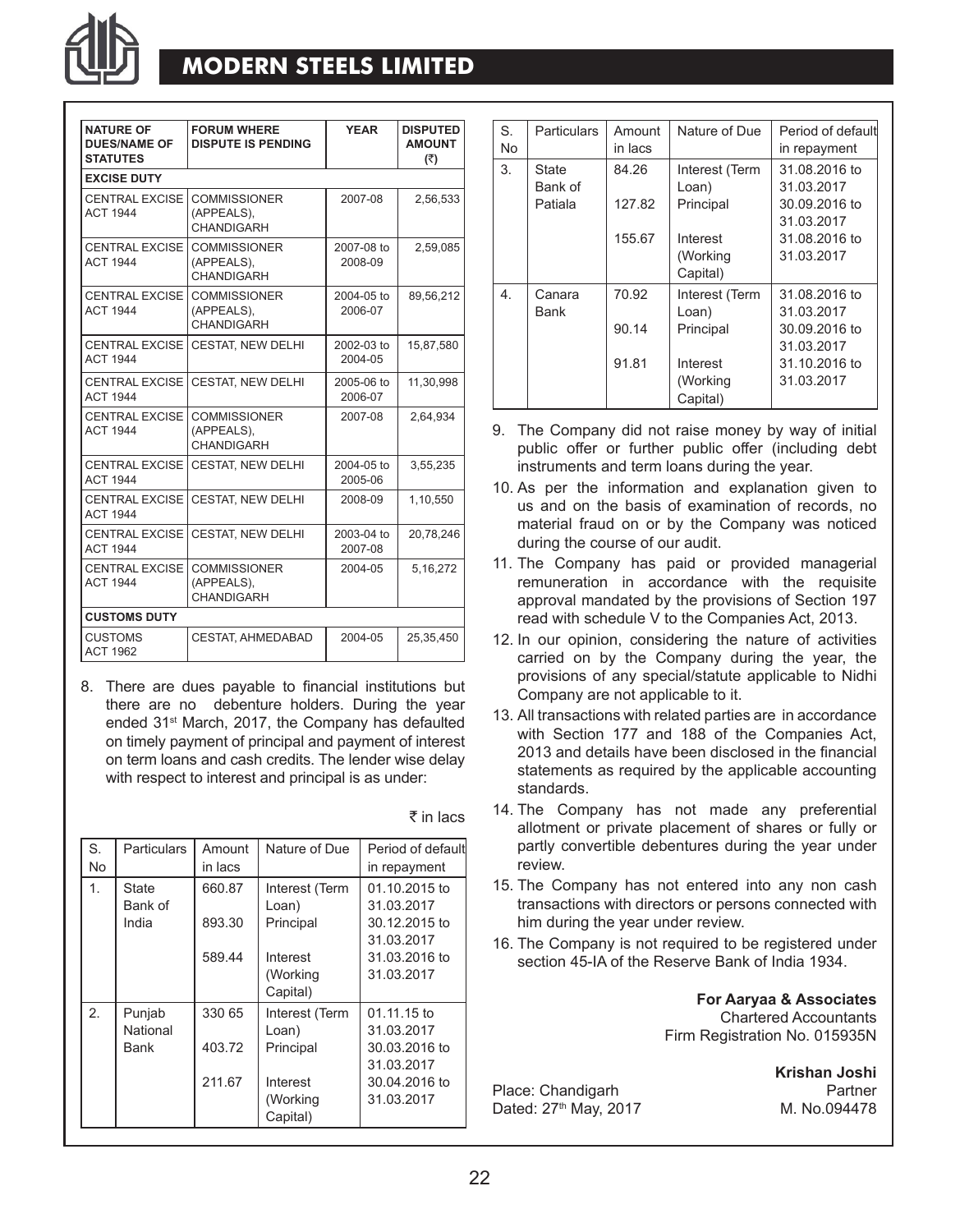**ANNUAL REPORT** 

#### **Annexure 2**

#### **Independent Auditor's report on the Internal Financial Controls under Clause (i) of Sub-section 3 of Section 143 of the Companies Act, 2013 ("the Act")**

1. In conjunction with our audit of the financial statements of Modern Steels Limited ("the Company") as of and for the year ended 31st March 2017, we have audited the internal financial controls over financial reporting (IFCoFR) of the company of as of that date.

#### **Management's Responsibility for Internal Financial Controls**

2. The Company's Board of Directors is responsible for establishing and maintaining internal financial controls based on the internal control over financial reporting criteria established by the Company considering the essential components of internal control stated in the Guidance Note on Audit of Internal Financial Controls over Financial Reporting issued by the Institute of Chartered Accountants of India. These responsibilities include the design, implementation and maintenance of adequate internal financial controls that were operating effectively for ensuring the orderly and efficient conduct of the company's business, including adherence to company's policies, the safeguarding of its assets, the prevention and detection of frauds and errors, the accuracy and completeness of the accounting records, and the timely preparation of reliable financial information, as required under the Act.

#### **Auditors' Responsibility**

- 3. Our responsibility is to express an opinion on the Company's IFCoFR based on our audit. We conducted our audit in accordance with the Standards on Auditing, issued by the Institute of Chartered Accountants of India (ICAI) and deemed to be prescribed under Section 143(10) of the Act, to the extent applicable to an audit of IFCoFR, and the Guidance Note on Audit of Internal Financial Controls Over Financial Reporting (the "Guidance Note") issued by the ICAI. Those Standards and the Guidance Note require that we comply with ethical requirements and plan and perform the audit to obtain reasonable assurance about whether adequate IFCoFR were established and maintained and if such controls operated effectively in all material respects.
- 4. Our audit involves performing procedures to obtain audit evidence about the adequacy of the IFCoFR and their operating effectiveness. Our audit of IFCoFR included obtaining an understanding of IFCoFR, assessing the risk that a material weakness exists, and testing and evaluating the design and operating effectiveness of internal control based on the assessed risk. The procedures selected depend on the auditor's judgement, including the assessment of the risks of material misstatement of the financial statements, whether due to fraud or error.

5. We believe that the audit evidence we have obtained is sufficient and appropriate to provide a basis for our audit opinion on the Company's IFCoFR.

#### **Meaning of Internal Financial Controls over Financial Reporting**

6. A Company's IFCoFR is a process designed to provide reasonable assurance regarding the reliability of financial reporting and the preparation of financial statements for external purposes in accordance with Generally Accepted Accounting Principles. A Company's IFCoFR includes those policies and procedures that (1) pertain to the maintenance of records that, in reasonable detail, accurately and fairly reflect the transactions and dispositions of the assets of the company; (2)provide reasonable assurance that transactions are recorded as necessary to permit preparation of financial statements in accordance with generally accepted accounting principles, and that receipts and expenditures of the Company are being made only in accordance with authorisations of management and directors of the company; and (3) provide reasonable assurance regarding prevention or timely detection of unauthorised acquisition, use, or disposition of the Company's assets that could have a material effect on the financial statements.

**Inherent Limitations of Internal Financial Controls over Financial Reporting**

7. Because of the inherent limitations of IFCoFR, including the possibility of collusion or improper management override of controls, material misstatements due to error or fraud may occur and not be detected. Also, projections of any evaluation of the IFCoFR to future periods are subject to the risk that IFCoFR may become inadequate because of changes in conditions, or that the degree of compliance with the policies or procedures may deteriorate.

#### **Opinion**

8. In our opinion, the Company has, in all material respects, adequate internal financial controls over financial reporting and such internal financial controls over financial reporting were operating effectively as at 31st March 2017, based on the internal control over financial reporting criteria established by the Company considering the essential components of internal control stated in the Guidance Note on Audit of Internal Financial Controls over Financial Reporting issued by the Institute of Chartered Accountants of India.

> **For Aaryaa & Associates** Chartered Accountants Firm Registration No. 015935N

**Krishan Joshi** Place: Chandigarh **Place:** Chandigarh Partner<br>Dated: 27<sup>th</sup> May. 2017 **Partners** M. No.094478

Dated: 27<sup>th</sup> May, 2017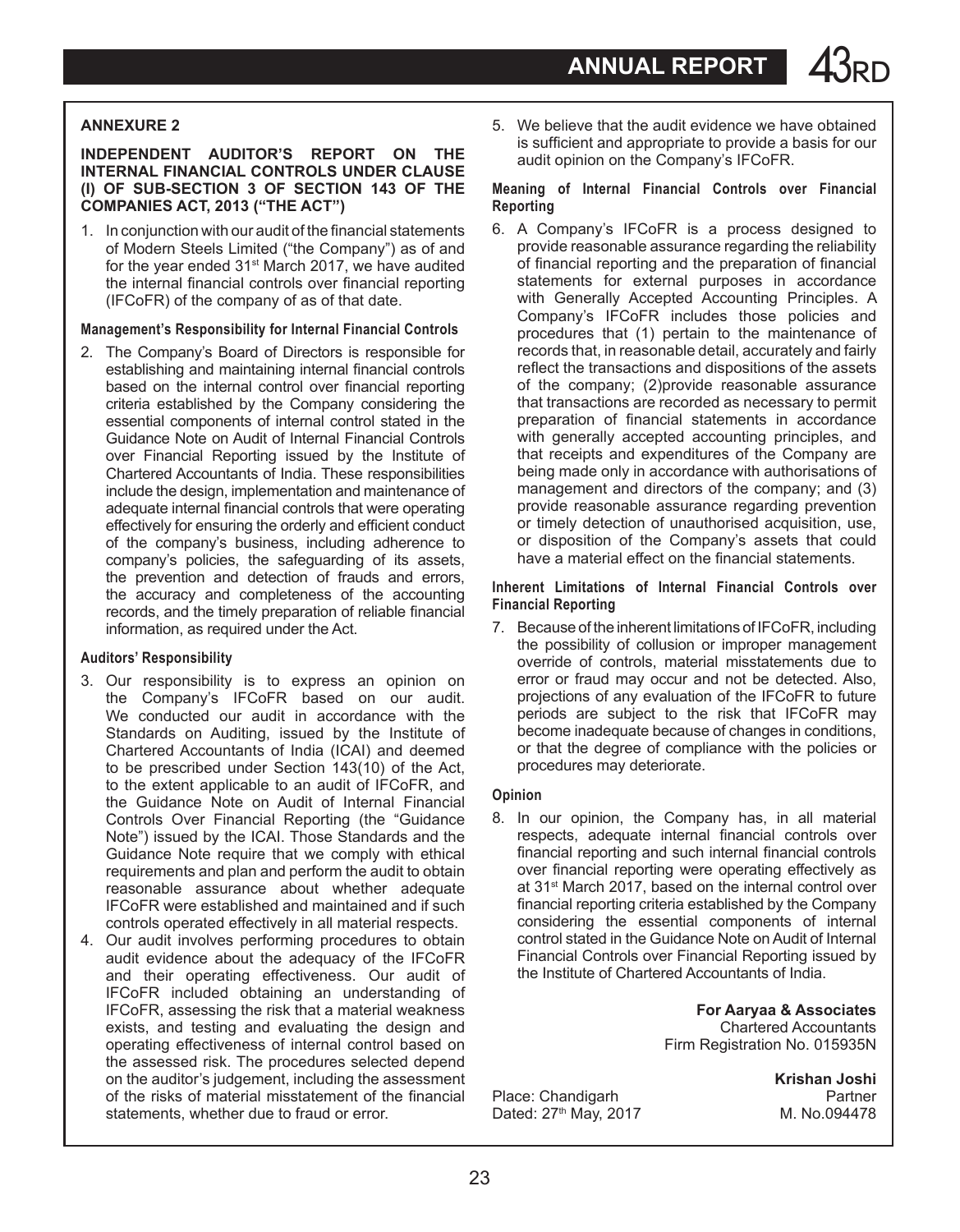

### **Balance Sheet as at 31st March, 2017**

| <b>Particulars</b>                                                      | <b>Notes</b><br>31 <sup>st</sup> March, 2017 |                               |          | 31 <sup>st</sup> March, 2016            |                  |
|-------------------------------------------------------------------------|----------------------------------------------|-------------------------------|----------|-----------------------------------------|------------------|
|                                                                         |                                              | $\bar{z}$ in Lacs             |          | ₹ in Lacs                               |                  |
| <b>EQUITY AND LIABILITIES</b>                                           |                                              |                               |          |                                         |                  |
| <b>Shareholder's Funds</b>                                              |                                              |                               |          |                                         |                  |
| <b>Share Capital</b>                                                    | Ш                                            | 14,40                         |          | 14,40                                   |                  |
| Reserves and Surplus                                                    | IV                                           | (24, 82)                      | (10, 42) | (24, 24)                                | (9, 84)          |
| <b>Non-current Liabilities</b>                                          |                                              |                               |          |                                         |                  |
| Long Term Borrowings                                                    | V                                            | 85,92                         |          | 70,59                                   |                  |
| Other Long Term Liabilities                                             | VI                                           | 4                             |          | 4                                       |                  |
| Long-Term provisions                                                    | VII                                          | 1,80                          | 87,76    | 1,60                                    | 72,23            |
|                                                                         |                                              |                               |          |                                         |                  |
| <b>Current Liabilities</b>                                              |                                              |                               |          |                                         |                  |
| <b>Short Term Borrowings</b>                                            | VIII                                         | 1,00,30                       |          | 98,04                                   |                  |
| Trade payables                                                          | IX                                           | 45,53                         |          | 30,58                                   |                  |
| <b>Other Current Liabilities</b>                                        | X                                            | 11,23                         |          | 29,84                                   |                  |
| Short-Term provisions                                                   | XI                                           | 72                            | 1,57,78  | 71                                      | 1,59,17          |
| <b>Total</b>                                                            |                                              |                               | 2,35,12  |                                         | 2,21,56          |
| <b>ASSETS</b>                                                           |                                              |                               |          |                                         |                  |
| <b>Non-Currents assets</b>                                              |                                              |                               |          |                                         |                  |
| <b>Fixed Assets</b>                                                     |                                              |                               |          |                                         |                  |
| <b>Tangible Assets</b>                                                  | XII                                          | 68,22                         |          | 72,88                                   |                  |
| Intangible Assets                                                       | XII                                          | 1                             |          | 2                                       |                  |
| Non-current investments                                                 | XIII                                         | 3                             |          | 4,85                                    |                  |
| Deffered Tax Assets (net)                                               | <b>XIV</b>                                   |                               |          |                                         |                  |
| Long Term Loans and advances                                            | XV                                           | 8,73                          | 76,99    | 8,74                                    | 86,49            |
|                                                                         |                                              |                               |          |                                         |                  |
| <b>Current Assets</b>                                                   |                                              |                               |          |                                         |                  |
| Inventories                                                             | XVI                                          | 58,27                         |          | 59,56                                   |                  |
| <b>Trade Receivables</b>                                                | XVII                                         | 83,43                         |          | 65,53                                   |                  |
| Cash and Bank Balance                                                   | <b>XVIII</b>                                 | 11,36                         |          | 4,59                                    |                  |
| Short Term Loans and Advances                                           | <b>XIX</b>                                   | 4,47                          |          | 4,54                                    |                  |
| <b>Other Current Assets</b>                                             | XX                                           | 60                            | 1,58,13  | 85                                      | 1,35,07          |
| <b>Total</b>                                                            |                                              |                               | 2,35,12  |                                         | 2,21,56          |
| <b>Significant Accounting Policies</b>                                  | Ш                                            |                               |          |                                         |                  |
| The Notes I to XXXXI form an integral part of the Financial Statements. |                                              |                               |          |                                         |                  |
|                                                                         |                                              |                               |          |                                         |                  |
| As per our report of even date attached                                 |                                              |                               |          | For and on behalf of Board of Directors |                  |
| <b>For AARYAA &amp; ASSOCIATES</b>                                      |                                              | <b>MUKESH SEHGAL</b>          |          | <b>KRISHAN KUMAR GOYAL</b>              |                  |
| <b>Chartered Accountants</b>                                            |                                              | General Manager               |          |                                         | <b>Director</b>  |
| Firm Registration No. 0015935N                                          |                                              | (Corporate Finance)           |          |                                         | (DIN: 00482035)  |
|                                                                         |                                              |                               |          |                                         |                  |
| <b>KRISHAN JOSHI</b>                                                    |                                              | <b>ASHISH SHARMA</b>          |          |                                         | <b>D.S. GILL</b> |
| Partner                                                                 |                                              | General Manager (Secretarial) |          |                                         | Director         |
| M.No 094478                                                             |                                              | & Company Secretary           |          |                                         | (DIN: 00211236)  |
|                                                                         |                                              |                               |          |                                         |                  |
| Place: Chandigarh                                                       |                                              |                               |          |                                         |                  |
| Dated: 27th May, 2017                                                   |                                              |                               |          |                                         |                  |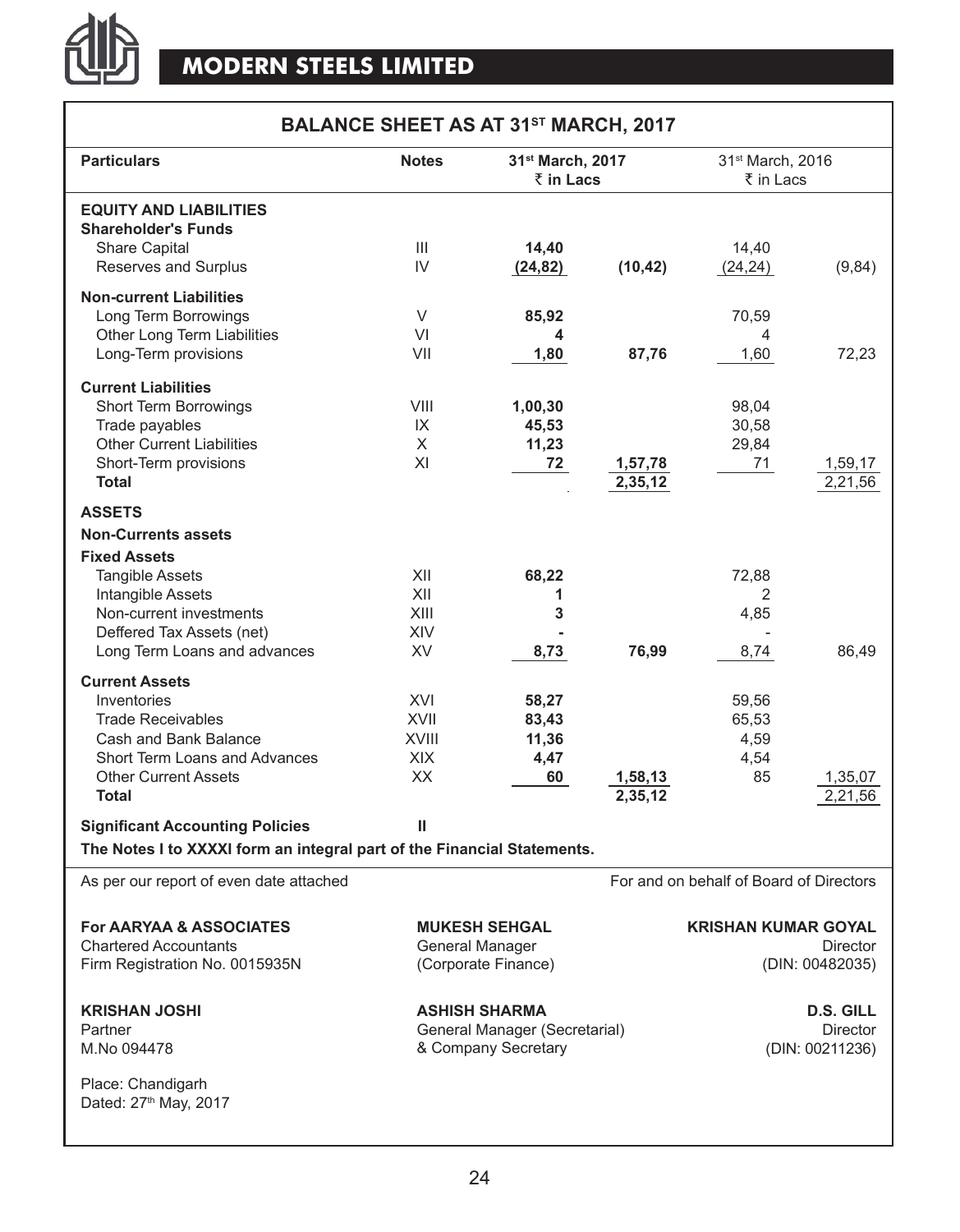| STATEMENT OF PROFIT & LOSS ACCOUNT FOR THE YEAR ENDED 31st MARCH, 2017                               |                                                                              |               |                               |                                                                  |
|------------------------------------------------------------------------------------------------------|------------------------------------------------------------------------------|---------------|-------------------------------|------------------------------------------------------------------|
| <b>Particulars</b>                                                                                   |                                                                              | <b>Notes</b>  | 31st March, 2017<br>₹ in Lacs | 31 <sup>st</sup> March, 2016<br>₹ in Lacs                        |
| <b>INCOME</b>                                                                                        |                                                                              |               |                               |                                                                  |
| Revenue from Operations                                                                              |                                                                              | XXI           | 3,54,15                       | 3,02,70                                                          |
| Less Excise Duty                                                                                     |                                                                              |               | 39,11                         | 33,45                                                            |
|                                                                                                      |                                                                              |               | 3,15,04                       | 2,69,25                                                          |
| Other Income                                                                                         |                                                                              | <b>XXII</b>   | 2,55                          | 2,06                                                             |
| <b>Total Revenue</b>                                                                                 |                                                                              |               | 3,17,59                       | 2,71,31                                                          |
| <b>EXPENSES</b>                                                                                      |                                                                              |               |                               |                                                                  |
| Cost of material consumed                                                                            |                                                                              | <b>XXIII</b>  | 1,73,11                       | 1,38,32                                                          |
| Changes in inventories of finished goods,<br>work-in-progress and Stock-in-trade                     |                                                                              | <b>XXIV</b>   | (97)                          | (2,61)                                                           |
| Employee benefits expense                                                                            |                                                                              | <b>XXV</b>    | 19,93                         | 17,67                                                            |
| <b>Finance Cost</b>                                                                                  |                                                                              | <b>XXVI</b>   | 4,86                          | 27,13                                                            |
| Depreciation and Amortisation expenses                                                               |                                                                              | XII           | 5,35                          | 5,39                                                             |
| <b>Other Expenses</b>                                                                                |                                                                              | <b>XXVII</b>  | 1,17,84                       | 1,02,59                                                          |
| <b>Prior Period Items</b>                                                                            |                                                                              | <b>XXVIII</b> | (1, 95)                       | 6                                                                |
| <b>Total Expenses</b>                                                                                |                                                                              |               | 3,18,17                       | 2,88,55                                                          |
| Profit / (Loss) before Tax                                                                           |                                                                              |               | (58)                          | (17, 24)                                                         |
| <b>Tax Expense:</b>                                                                                  |                                                                              |               |                               |                                                                  |
| - Deferred Tax                                                                                       |                                                                              |               |                               | 16,33                                                            |
| Profit / (Loss) for the year                                                                         |                                                                              |               | (58)                          | (33, 57)                                                         |
| Earning/(Loss) per equity share of face value of ₹ 10 each                                           |                                                                              | <b>XXXI</b>   |                               |                                                                  |
| - Basic (in $\bar{x}$ )                                                                              |                                                                              |               | (0.42)                        | (24.39)                                                          |
| - Diluted (in $\bar{\tau}$ )                                                                         |                                                                              |               | (0.42)                        | (24.39)                                                          |
| <b>Significant Accounting Policies</b>                                                               |                                                                              | ш             |                               |                                                                  |
| Notes I to XXXXI form an integral part of the Financial Statements                                   |                                                                              |               |                               |                                                                  |
| As per our report of even date attached                                                              |                                                                              |               |                               | For and on behalf of Board of Directors                          |
| <b>For AARYAA &amp; ASSOCIATES</b><br><b>Chartered Accountants</b><br>Firm Registration No. 0015935N | <b>MUKESH SEHGAL</b><br>General Manager<br>(Corporate Finance)               |               |                               | <b>KRISHAN KUMAR GOYAL</b><br><b>Director</b><br>(DIN: 00482035) |
| KRISHAN JOSHI<br>Partner<br>M.No 094478                                                              | <b>ASHISH SHARMA</b><br>General Manager (Secretarial)<br>& Company Secretary |               |                               | <b>D.S. GILL</b><br><b>Director</b><br>(DIN: 00211236)           |
| Place: Chandigarh<br>Dated: 27th May, 2017                                                           |                                                                              |               |                               |                                                                  |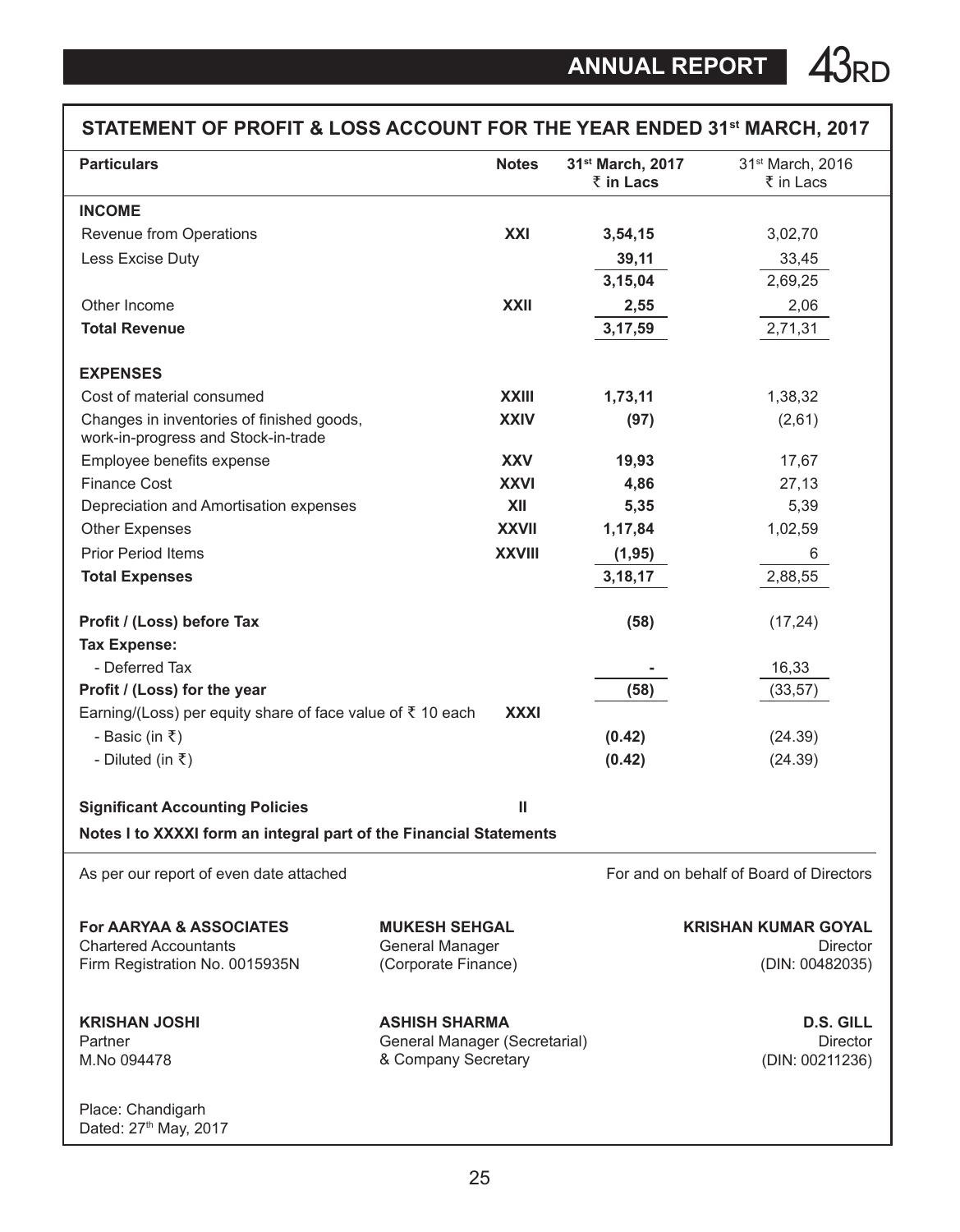

### **CASH FLOW STATEMENT FOR THE YEAR ENDED 31ST MARCH, 2017**

| <b>Particulars</b>                                                                                                        | 31st March, 2017  |              | 31 <sup>st</sup> March, 2016 |          |
|---------------------------------------------------------------------------------------------------------------------------|-------------------|--------------|------------------------------|----------|
|                                                                                                                           | $\bar{z}$ in Lacs |              | ₹ in Lacs                    |          |
| A. Cash Flow from Operating Activities :                                                                                  |                   |              |                              |          |
| Net Profit/(Loss) after tax                                                                                               |                   | (58)         |                              | (33, 57) |
| Adjusted for:<br>i. Depreciation                                                                                          | 5,35              |              | 5,39                         |          |
| ii. Profit on Sale of Fixed Assets                                                                                        | (1)               |              |                              |          |
| iii. Income from sale of investment                                                                                       | (37)              |              |                              |          |
| iv. Deferred Tax Liability/Asset                                                                                          |                   |              | 16,33                        |          |
| v. Finance Cost                                                                                                           | 4,86              |              | 27,13                        |          |
| vi. Interest Income                                                                                                       | (1, 84)           | 7,99         | (1,90)                       | 46,95    |
| <b>Operating profit before working Capital Changes</b>                                                                    |                   | 7,41         |                              | 13,38    |
| Adiusted for:                                                                                                             |                   |              |                              |          |
| i. Inventories                                                                                                            | 1,29              |              | 1,27                         |          |
| ii. Trade & Other receivables<br>iii. Trade Payable & Other Liabilities                                                   | (17, 37)          |              | 15,58                        | 3,44     |
|                                                                                                                           | (3, 65)           | (19, 73)     | (13, 41)                     |          |
| <b>Cash Generated from Operations</b>                                                                                     |                   | (12, 32)     |                              | 16,82    |
| i. Taxes Paid                                                                                                             |                   | (20)         |                              | (22)     |
| Net Cash outflow from Operating Activities (A)                                                                            |                   | (12, 52)     |                              | 16,60    |
| <b>B.</b> Cash Flow from Investing Activities                                                                             |                   |              |                              |          |
| i. Purchase of Fixed Assets                                                                                               |                   | (70)         |                              | (63)     |
| ii. Sale/Adjustments of Fixed Assets                                                                                      |                   | 2            |                              |          |
| iii. Sale of Investment<br>iv. Interest Income                                                                            |                   | 5,20<br>1,84 |                              | 1.90     |
| v. Increase(Decrease) in Bank balances not considered as cash                                                             |                   | 2,71         |                              | (24)     |
| and cash equivalents                                                                                                      |                   |              |                              |          |
| Net Cash used In Investing Activities (B)                                                                                 |                   | 9,07         |                              | 1.03     |
| C. Cash Flow from Financing Activities                                                                                    |                   |              |                              |          |
| i. Net Increase(Decrease) in Long Term Borrowings                                                                         |                   | 15,33        |                              | (12, 51) |
| ii. Net Increase (Decrease) in Liabilities/Provisions                                                                     |                   | 20           |                              | 1        |
| iii. Net Increase (Decrease) in Short Term Borrowings                                                                     |                   | 2,26         |                              | 20,56    |
| iv. Finance Cost                                                                                                          |                   | (486)        |                              | (27, 13) |
| Net Cash from Financing Activities (C)                                                                                    |                   | 12,93        |                              | (19,07)  |
| Net increase/decrease in Cash & Cash Equivalents (A+B+C)                                                                  |                   | 9,48         |                              | (1, 44)  |
| Cash & Cash Equivalents as on 1 <sup>st</sup> April 2016                                                                  |                   | 1,09         |                              | 2,53     |
| Cash & Cash Equivalents as on 31 <sup>st</sup> March, 2017<br>Reconciliation of Cash and Bank balances with Balance Sheet |                   | 10,57        |                              | 1,09     |
| Cash and Bank balances as per Balance Sheet                                                                               |                   | 11,36        |                              | 4,59     |
| Less Bank balances not considered as Cash and Cash equivalents                                                            |                   | 79           |                              | 3,50     |
| Cash & Cash equivalents as on 31 <sup>st</sup> March, 2017                                                                |                   | 10,57        |                              | 1,09     |
|                                                                                                                           |                   |              |                              |          |

As per our report of even date attached For and on behalf of Board of Directors

**For Aaryaa & Associates Mukesh Sehgal Krishan Kumar Goyal** Chartered Accountants Firm Registration No. 0015935N

Place: Chandigarh Dated: 27<sup>th</sup> May, 2017 General Manager (Corporate Finance)

**KRISHAN JOSHI ASHISH SHARMA D.S. Gill** Partner General Manager (Secretarial) & Company Secretary M.No 094478 (DIN: 00211236)

Director (DIN: 00482035)

Director<br>(DIN: 00211236)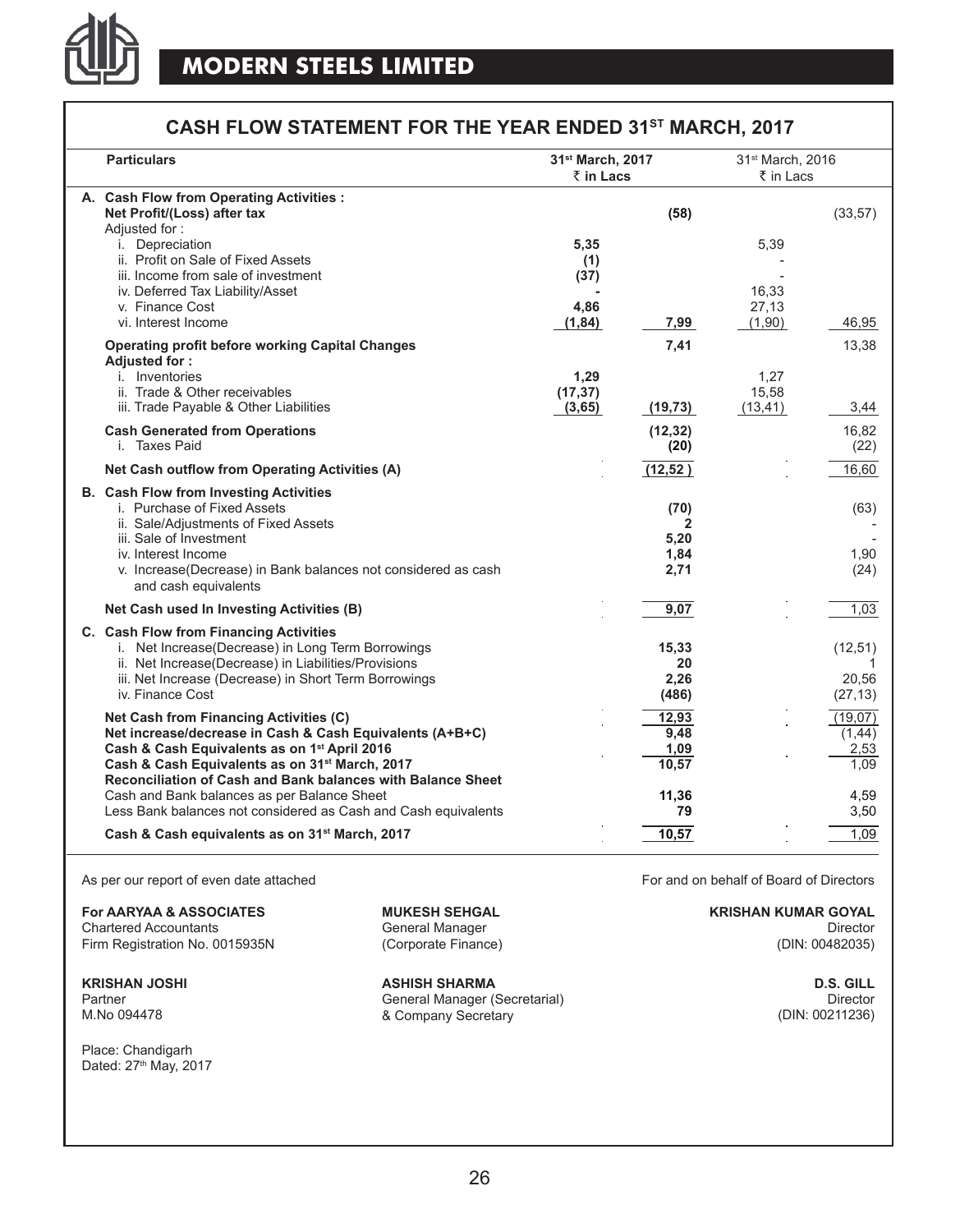#### **Notes to Financial Statements for the year ended 31St March 2016**

#### **NOTE : I CORPORATE INFORMATION**

Modern Steels Limited (the Company) is a public listed Company incorporated under the provisions of the Companies Act, 1956 on 19<sup>th</sup> November, 1973. The Company is engaged in manufacturing of Steel Rolled products.

#### **NOTE : II SIGNIFICANT ACCOUNTING POLICIES**

#### **2.1 Basis of preparation**

These financial statements have been prepared under the historical cost convention on a going concern basis, on the accrual basis of accounting in accordance with the Generally Accepted Accounting Principles in India (Indian GAAP). Indian GAAP comprises mandatory accounting standards as specified under Section 133 of the Companies Act, 2013 ('the Act'), read with Rule 7 of the Companies (Accounts) Rules 2014 (as amended) and other accounting pronouncements of The Institute of Chartered Accountants of India.

All assets and liabilities have been classified as current or non-current as per the Company's normal operating cycle and other criteria set out in the Revised Schedule III to the Companies Act, 2013. Based on the nature of services and the time between the acquisition of assets for processing and their realization in cash and cash equivalents, the Company has ascertained its operating cycle as twelve months for the purpose of current/ non-current classification of its assets and liabilities.

However, based on expert opinion, the Board of Directors of the Company has decided that since the matter about the restructuring of the term loans are under way with banks hence term loans falling due for repayment within one year from the end of the balance sheet date are not being shown as current liability.

#### **2.2 Use of Estimates**

The preparation of financial statements, in conformity with the generally accepted accounting principles, require estimates and assumptions to be made that affect the reported amount of assets and liabilities as of the date of the financial statements and the reported amount of revenues and expenses during the reporting period. Difference between the actual results and estimates are recognized in the year in which the results materialize.

#### **2.3 Fixed Assets and Depreciation**

All tangible fixed assets are stated at cost less accumulated deprecia¬tion. Cost comprises the purchase price and other attributa¬ble cost including financing & other cost of borrowed funds attributable to construction or acquisition of tangible fixed assets for the year up to the date when the assets are first put to use. Modvat credit, service tax credit and VAT credit on tangible fixed assets has been reduced from the cost. Expenditure during construction is being capitalized.

Depreciation on tangible fixed assets has been provided on straight-line method according to the Schedule II of the Companies Act 2013.

#### **2.4 Intangibles and Amortization**

Intangible assets are recognized if it is probable that the future economic benefits attributable to that assets will flow to the enterprise and cost of the asset can be measured reliably in accordance with Accounting Standard-26 on "Intangibles Assets" issued by the Institute of Chartered Accountant of India.

 Intangibles assets are amortized on straight line basis over their useful lives, which range from 1-5 years, determined on the basis of expected future economic benefits. The amortization period and method would be reviewed at the end of each financial year.

#### **2.5 Inventories**

The cost in respect of various items of inventory is computed as under:

- i.) In case of Raw-material on FIFO Basis (net of Modvat, Service Tax & VAT).
- ii.) In case of Work in Progress Rolling Mill Raw Material are valued at monthly average cost basis. Cost for this purpose includes direct cost and all appropriate allocable overheads.
- iii.) In case of Finished Goods at cost plus all appropriate allocable overheads and Excise Duty thereon. Cost for this purpose includes direct cost on monthly average cost basis, all appropriate allocable overheads and Excise Duty thereon.

 Fresh Stock of Stores, spares & Fuel are valued at cost or net realizable value, whichever is lower and cost is computed on FIFO Basis (net of MODVAT, Service tax, VAT). Stocks in working condition are valued at depreciated value or realizable value whichever is less. Disposable and Used Stocks is valued at net realizable value.

#### **2.6 Foreign Exchange Transaction**

The transactions in Foreign exchange are accounted for at the exchange rates prevailing on the date of the transactions. The current assets and current liabilities are converted at the exchange rate prevailing at the last working day of the accounting year. The resultant gains/losses are recognized in the profit & loss account relating to current assets & current liabilities. Exchange differences on foreign currency transactions relating to fixed assets acquired from a country outside India have been adjusted to revenue.

#### **Forward Exchange contracts not intended for trading or speculation purpose**

 In case of forward exchange contract, the premium or discount arising at the inception of such contract is amortized as income or expense over the life of contract as well as exchange difference on such contract i.e. Difference between the exchange rate at the reporting/ settlement date and the exchange rate on the date of inception/ the last reporting date, is recognized as income/ expense for the year.

#### **2.7 Investments**

 Investments, which are readily realizable and intended to be held for not more than one year from the date on which such investments are made, are classified as current investments. All other investments are classified as Non Current investments.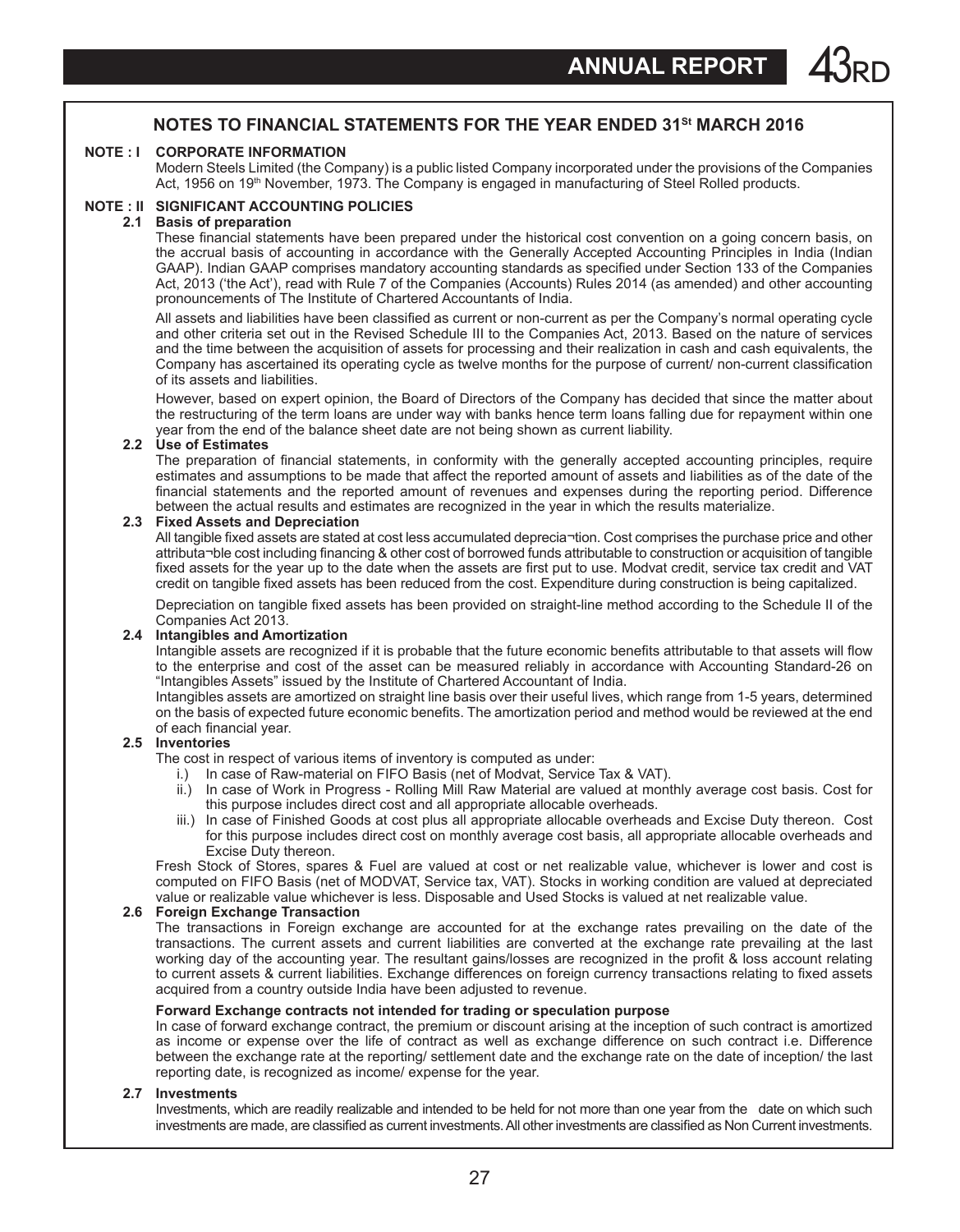

## **MODERN STEELS LIMITED**

Currents investments are carried in the financial statements at lower of cost and fair value determined and long term investments are carried at cost. However, provision for dilution in value is made to recognize the decline other than temporary in the value of investments.

#### **2.8 Employees Benefits**

#### **• Provident Fund**

Retirement benefits in the form of Provident Fund and Family Pension Fund whether in pursuance of law or otherwise is accounted on accrual basis and charged to Statement of Profit & Loss of the year.

#### **• Gratuity**

The retirement benefits in the form of Gratuity Scheme have been provided for the year ended as on 31<sup>st</sup> March, 2017. In accordance with Accounting Standard 15 (revised 2005), actuarial valuation was done in respect of the aforesaid defined "benefit" scheme.

#### **2.9 Borrowing Costs**

To capitalize the borrowing costs that is directly attributable to the acquisition or construction of that Capital asset. Other borrowing Costs are recognized as an expense in the year in which they are incurred.

#### **2.10 Revenue Recognition**

 Revenues / Incomes and Cost /Expenditures are being generally accounted on accrual basis, as they are earned or incurred. Expenditures have been disclosed net of excise duty, service tax and VAT which are Modvatable.

#### • **Sales**

Sales comprise of value of sales of products (net of returns) excluding VAT and Trade Discounts but including excise duty. Sales are recognized when the title of the goods is passed to the customers. Excise duty is reduced from gross sales to arrive at net sales.

#### • **Interest**

 Interest income is recognized on a time proportion basis (accrual basis) taking into account the amount outstanding and the rate applicable.

#### • **Dividend**

Dividend Income is accounted for in the year in which the right to receive the same is established

#### **2.11 Taxes on Income**

Provision for Taxation is made on the basis of the taxable profits computed for the current accounting period in accordance with the Income Tax Act 1961. Deferred Tax resulting from timing difference between Book Profits and Tax Profits is accounted for at the applicable rate of tax to extent the timing differences are expected to crystallize, in case of Deferred Tax Liabilities with reasonable certainty and in case of Deferred Tax Assets with virtual certainty that there would be adequate future taxable income against which Deferred Tax Assets can be realized.

The carrying amount of deferred tax assets are reviewed at each balance sheet date. The Company writes down the carrying amount of deferred tax asset to the extent that is no longer reasonably certain or virtually certain, as the case may be, that sufficient future taxable income will be available against which deferred tax assets can be realized. Any such right-down is reversed to the extent that it becomes reasonably certain or virtually certain, as the case may be, that sufficient future taxable income will be available.

Minimum Alternate Tax (MAT) credit is recognized as an asset only when and to the extent there is convincing evidence that the Company will pay normal income tax during specified period. In the year in which the MAT credit becomes eligible to be recognized as an asset in accordance with the recommendations contained in Guidance Note issued by the Institute of Chartered Accountant of India (ICAI), the said asset is created by way of a credit to the statement of profit and loss and shown as MAT Credit Entitlement. The Company reviews the same at each balance sheet date and writes down the carrying amount of MAT Credit Entitlement to the extent there is no longer convincing evidence to the effect that Company will pay normal income-tax during the specified period.

#### **2.12 Impairment of Assets**

As at 31<sup>st</sup> March, 2017, the Company has reviewed the future earning of its cash generating unit in accordance with the "Accounting Standards 28 Impairment of Assets" issued by the Institute of Chartered Accountant of India. As per the Company's said review the carrying amount of the assets does not exceed the future recoverable amount consequently, no adjustment is considered necessary by the management.

#### **2.13 Provisions for Contingent liabilities and Contingent Assets**

 Provisions involving substantial degree of estimation in measurement are recognized when there is a present obligation as a result of past event and it is probable that there will be outflow of resources. Contingent liabilities are disclosed by way of notes. Contingent assets are neither recognized nor disclosed in the financial statement.

#### **2.14 Earning Per Share**

Basic earning per share is computed by dividing the net profit or loss for the period attributable to equity shareholders by the weighted average number of equity shares outstanding during the period. Diluted earning per share is computed by taking into the account the aggregate of the weighted average number of equity shares outstanding during the period and weighted average number of equity shares which would be issued on conversion of all the dilutive potential equity shares into equity shares.

#### **2.15 Cash Flow Statement**

The cash flow statement has been in accordance with the Accounting Standard (AS)-3 on "Cash Flow Statements" issued by the Companies (Accounting Standard) Rules, 2006.

**2.16** Accounting policies not specifically referred to above are consistent with Generally Accepted Accounting Practices (GAAP).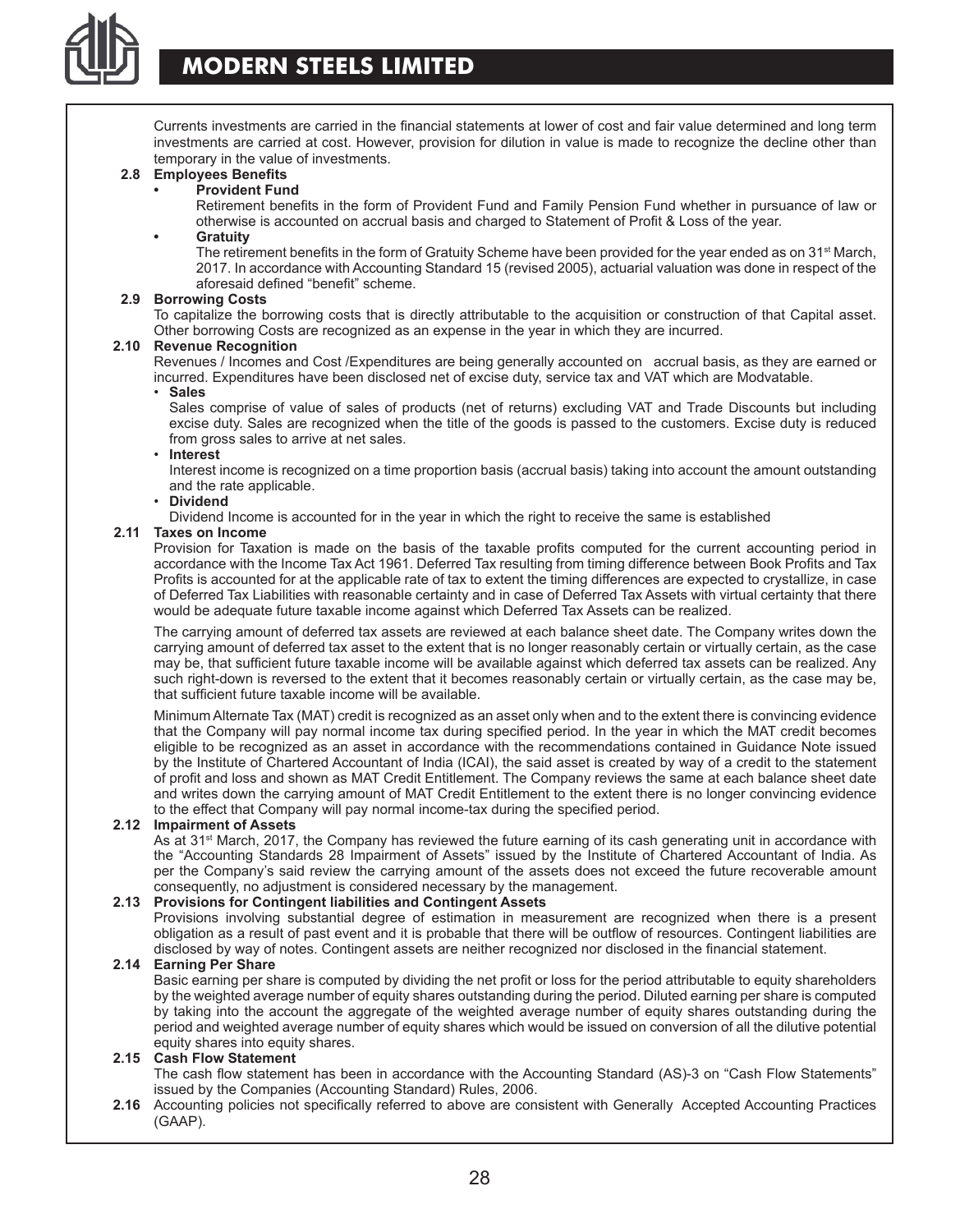### **NOTE: III SHARE CAPITAL**

| <b>Particulars</b>                                             | As at<br>31 <sup>st</sup> March, 2017 |           |               | As at<br>31 <sup>st</sup> March, 2016 |  |
|----------------------------------------------------------------|---------------------------------------|-----------|---------------|---------------------------------------|--|
|                                                                | <b>Number</b>                         | ₹ in Lacs | <b>Number</b> | ₹ in Lacs                             |  |
| <b>Authorised</b>                                              |                                       |           |               |                                       |  |
| Equity Shares of ₹ 10/- each                                   | 2,49,00,000                           | 24,90     | 2,49,00,000   | 24,90                                 |  |
| 9.5% Redeemable Cumulative<br>Preference Shares of ₹100/- each | 10,000                                | 10        | 10,000        | 10                                    |  |
|                                                                |                                       | 25,00     |               | 25,00                                 |  |
| Issued, Subscribed and Fully Paid Up                           |                                       |           |               |                                       |  |
| Equity Shares of ₹ 10/- each                                   | 1,37,62,359                           | 13,76     | 1,37,62,359   | 13,76                                 |  |
|                                                                | A                                     | 13,76     | A             | 13,76                                 |  |
| Forfeited Shares (Amount paid up)                              |                                       |           |               |                                       |  |
| Forfeited Warrants (Amount paid up)                            |                                       | 64        |               | 64                                    |  |
|                                                                | в                                     | 64        | B             | 64                                    |  |
|                                                                | (A+B)                                 | 14,40     | (A+B)         | 14,40                                 |  |

### **a) Reconciliation of number and amount of equity shares**

|                                                                   | <b>No. of Shares <math>\bar{\tau}</math> in Lacs</b> No. of Shares $\bar{\tau}$ in Lacs |       |             |       |
|-------------------------------------------------------------------|-----------------------------------------------------------------------------------------|-------|-------------|-------|
| Number and amount of equity shares at the<br>beginning            | 1,37,62,359                                                                             | 13.76 | 1.37.62.359 | 13.76 |
| Add: Number and amount of equity shares<br>Issued during the year |                                                                                         |       |             |       |
| Number and amount of equity shares at the end 1,37,62,359         |                                                                                         | 13.76 | 1.37.62.359 | 13.76 |

### **b) Rights, Preferences, restrictions attached to equity shareholders:-**

The company has two classes of shares refferred to as Equity Shares having par value of  $\bar{\tau}$  10/- each and 9.5% Reedemable cumulative Preference Shares of  $\bar{\tau}$  100/- each.

The Company has issued equity shares only. Hence rights / preferences applicable for Reedemable cumulative Preference capital are not disclosed seperately.

Each Equity Shareholder is entitled to one vote per share.

The Company declares and pays dividend in Indian Rupees. In respect to Equity Shares, the dividend if any, proposed by the Board of Directors will be subject to approval of shareholders in Annual General Meeting.

In the event of liquidation of company, the holders of Equity Shares will be entitled to receive remaining assets of the company, after distribution of all preferential amounts, if any. The distribution will be in proportion to the number of Equity Shares held by the shareholders.

- **c)** Share held by holding Company or its ultimate holding company or subsidiary or associates of the holding company or the ultimate holding in aggregate **Nil** (Nil)
- **d)** Aggregate number and class of shares allotted as fully paid up pursuant to contarct(s) without being received in cash **Nil** (Nil), bonus shares and shares back for the period of five years immediately preceding the reporting date **Nil** (Nil).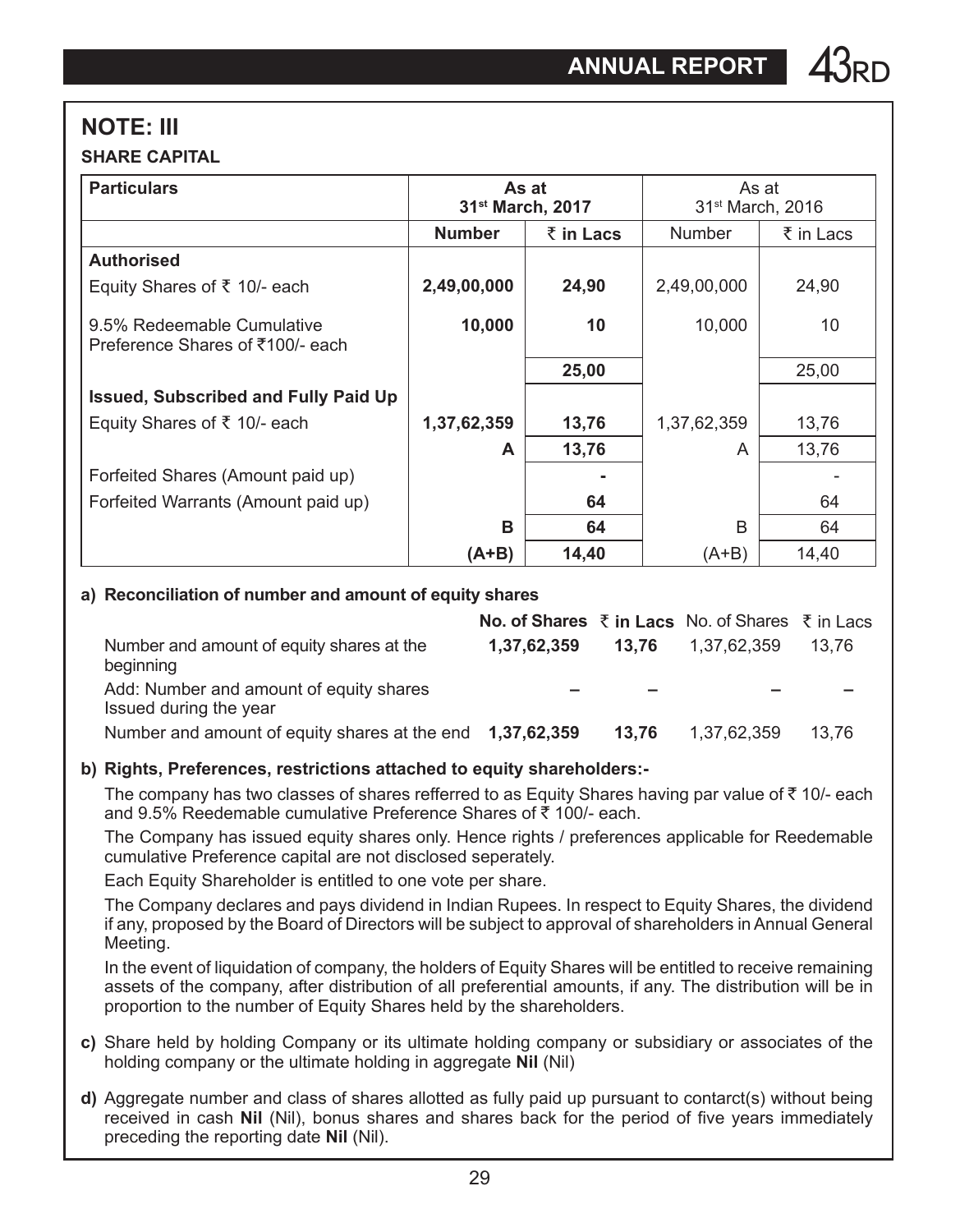### **e) Shareholders holding more than 5% shares as at balance sheet date**

|                                    | As at<br>31 <sup>st</sup> March, 2017 |       | As at<br>31 <sup>st</sup> March, 2016 |       |  |
|------------------------------------|---------------------------------------|-------|---------------------------------------|-------|--|
| <b>Name of Equity Shareholders</b> | No. of<br><b>Shares</b>               | %     | No. of<br><b>Shares</b>               | $\%$  |  |
| Mr. Krishan Kumar Goyal<br>1       | 24,96,179                             | 18.14 | 24.96.179                             | 18.14 |  |
| Mrs. Alka Goval<br>2               | 14,88,840                             | 10.82 | 14,88,840                             | 10.82 |  |
| Mr. Amariit Goval<br>3             | 11,89,250                             | 8.64  | 11.89.250                             | 8.64  |  |
| M/s. Nabha Commerce Pvt. Ltd.<br>4 | 8,37,750                              | 6.09  | 8,37,750                              | 6.09  |  |
| Mr. Aditya Goyal<br>5              | 7,95,590                              | 5.78  | 7,95,590                              | 5.78  |  |
| <b>Total</b>                       | 68,07,609                             | 49.47 | 68.07.609                             | 49.47 |  |

#### **f) Forfeiture of share warrants**

In the F.Y. 2011-12, the amount paid up on 7,71,641 warrants @  $\bar{z}$  8.25/- (Per warrant) of  $\bar{z}$  63.66 lacs stands forfeited.

### **NOTE: IV RESERVES AND SURPLUS**

| <b>Particulars</b>                                    | As at<br>31 <sup>st</sup> March, 2017<br>$\bar{\tau}$ in Lacs | As at<br>31 <sup>st</sup> March, 2016<br>₹ in Lacs |
|-------------------------------------------------------|---------------------------------------------------------------|----------------------------------------------------|
| <b>Securities Premium Account</b>                     |                                                               |                                                    |
| (Balance at the beginning and at the end of the year) | 13,42                                                         | 13,42                                              |
|                                                       |                                                               |                                                    |
| <b>General Reserve</b>                                | 24,97                                                         | 24,97                                              |
| (Balance at the beginning and at the end of year)     |                                                               |                                                    |
|                                                       |                                                               |                                                    |
| Surplus/(Deficit) in the Statement of Profit and Loss |                                                               |                                                    |
| - Balance at the beginning of year                    | (62, 63)                                                      | (29,06)                                            |
|                                                       |                                                               |                                                    |
| Add/Less: Transferred from Statement of Profit & Loss | (58)                                                          | (33, 57)                                           |
| - Balance at the end of year                          | (63,21)                                                       | (62, 63)                                           |
| <b>Total</b>                                          | (24, 82)                                                      | (24, 24)                                           |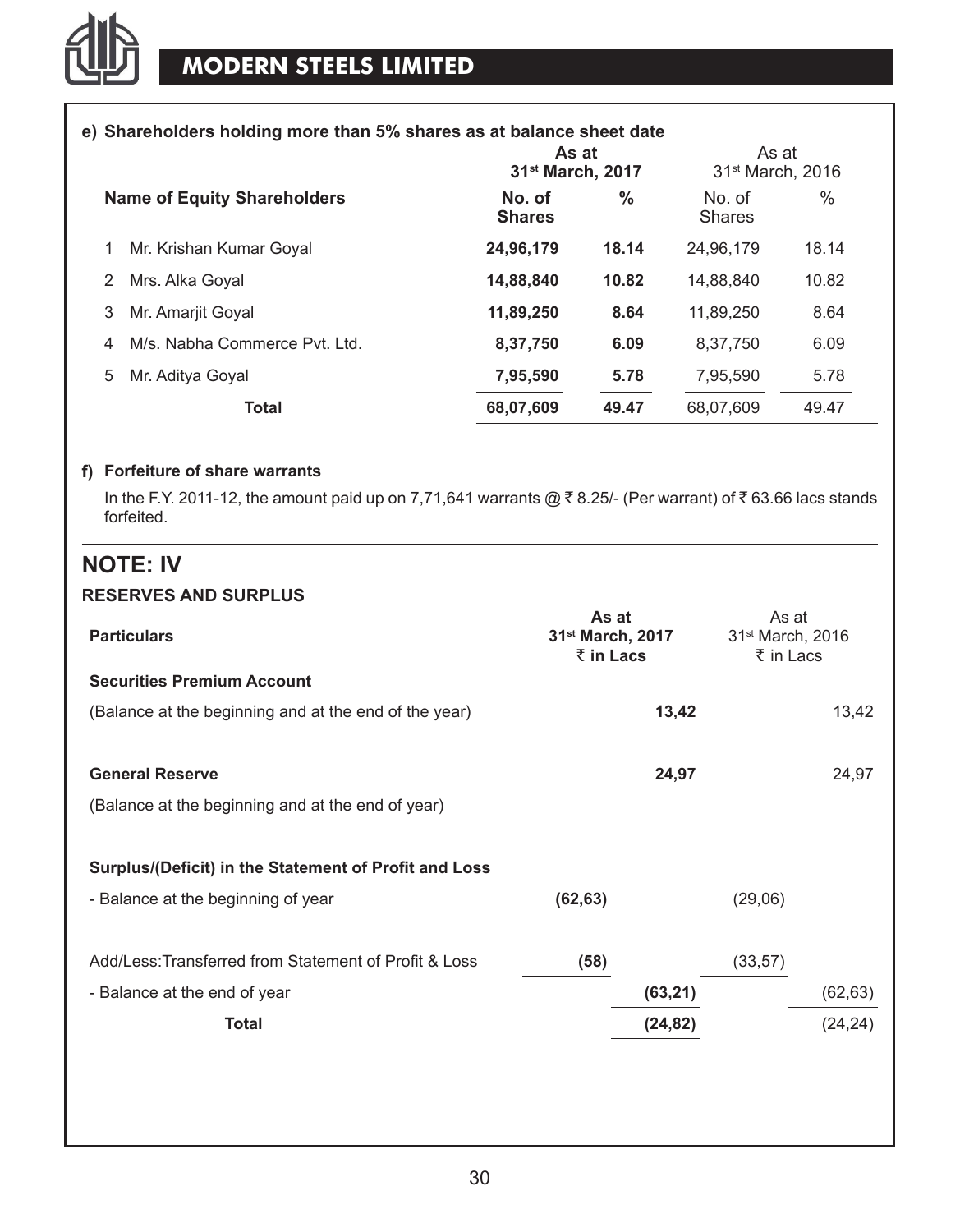#### **NOTE: V**

#### **LONG TERM BORROWINGS**

| <b>Particulars</b>                                                    |            | <b>NON CURRENT</b> | <b>CURRENT MATURITIES</b> |            |
|-----------------------------------------------------------------------|------------|--------------------|---------------------------|------------|
|                                                                       | 31.03.2017 | 31.03.2016         | 31.03.2017                | 31.03.2016 |
|                                                                       |            | ₹ in Lacs          | $\bar{\tau}$ in Lacs      |            |
| <b>SECURED BORROWINGS</b>                                             |            |                    |                           |            |
| <b>From Banks</b>                                                     |            |                    |                           |            |
| (a) Term Loan - i                                                     | 12,95      | 9,82               |                           | 3,28       |
| Term Loan - ii                                                        | 21,97      | 18,74              |                           | 3,68       |
| (b) Working Capital Term Loans                                        | 35,09      | 28,21              |                           | 7,70       |
| (c) Funded Interest Term Loans                                        | 9,12       | 7,21               |                           | 2,04       |
| Total (A)                                                             | 79,13      | 63,98              |                           | 16,70      |
| UNSECURED BORROWINGS                                                  |            |                    |                           |            |
| <b>From Related Parties</b>                                           | 5,04       | 5,03               |                           |            |
| From Others                                                           | 1,75       | 1,58               |                           |            |
| Total (B)                                                             | 6,79       | 6,61               |                           |            |
| Amount disclosed under "Other Current"<br>Liabilities" (Refer Note X) |            |                    |                           | (16, 70)   |
| Total (A+B)                                                           | 85,92      | 70,59              |                           | 16,70      |

#### **a) Details of Securities:-**

Term loans and interest accrued and due thereon (shown under Note X) from State Bank of India, Punjab National Bank, State Bank of Patiala and Canara Bank are secured by equitable mortgage of Land and Building of the company's properties situated at village Ajnali, Ambey Majra and Kukkar Majra & by hypothecation of all the movable properties forming part of the entire fixed assets of the Company on pari passu basis. The term loans and interest accrued and due thereon (shown under Note X) from SBI, PNB,SBOP & Canara Bank are also secured by way of second charge on all the current assets of the Company.

Working Capital Term Loans and or Funded Interest Term Loans and interest accrued and due thereon (shown under Note X) from State Bank of India, Punjab National Bank, Canara Bank and State Bank of Patiala are secured by equitable mortgage of Land and Building of the Company's properties situated at village Ajnali, Ambey Majra and Kukkar Majra & by hypothecation of all the movable properties forming part of the fixed assets of the Company on pari passu basis. The Working Capital term Loan and or Funded Interest Term Loan and interest accrued and due thereon (shown under Note X) from State Bank of India, Punjab National Bank,Canara Bank and State Bank of Patiala are also secured by way of second charge on all the current assets of the Company.

#### **Collateral Security**

Equitable mortgage of i) a vacant industrial plot on Truck Stand Road, Mandi Gobindgarh owned by Chandigarh Finance Pvt. Ltd. ii) residential property in the name of a Director at Sarvapriya Vihar, New Delhi. Pledge of promotors' shareholding i.e. 65.53% of the paid up capital.

#### **b) Guarantee by Directors & others:-**

Aggregate amount of Secured Long Term Borrowings and interest thereon are guranteed by Chairman, Managing Director and Aditya Goyal are as follows:

| TERM LOAN I:   | ₹ 12,95 lacs (₹ 13,11 lacs) |
|----------------|-----------------------------|
| TERM LOAN II : | ₹ 21,97 lacs (₹ 22,41 lacs) |
| <b>WCTL</b>    | ₹ 35,09 lacs (₹ 35,92 lacs) |
| <b>FITL</b>    | ₹ 9,13 lacs (₹ 9,25 lacs)   |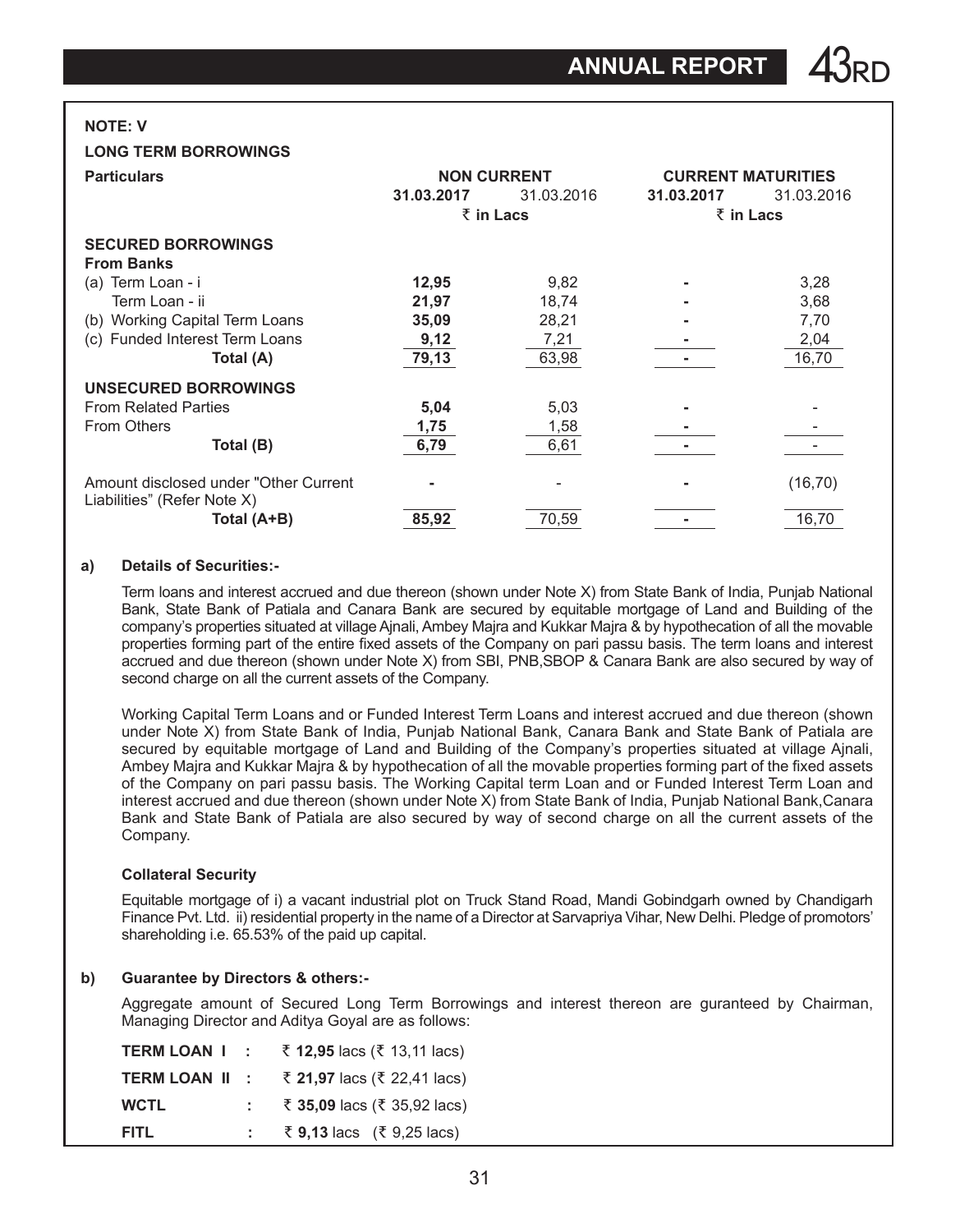

#### **c) Terms of Repayment:-**

Pursuant to the rework proposal approved under the Corporate Debt Restructuring (CDR) scheme by CDR Empowered Group duly sanctioned by respective banks under the consortium, following interest rates and schedules of repayment have been agreed with the Company

#### **Ia Term Loans @ 16% pa. (included in long term borrowings and other current liabilities) (₹ in lacs) TERM LOAN I**

| IENI LUAN I          |                                        |       |               |       |       |                                    |       |                                                         |
|----------------------|----------------------------------------|-------|---------------|-------|-------|------------------------------------|-------|---------------------------------------------------------|
| Name of Bank         | Amount Financial year                  |       |               |       |       |                                    |       | 2015-16 2016-17 2017-18 2018-19 2019-20 2020-21 2021-22 |
|                      | outstanding No of instalment in a year |       |               | 4     | 4     |                                    |       | $\overline{1}$                                          |
| State Bank of India  | 8.21.49 Annual instalment amount       |       | 72.45 1.45.00 |       |       | 1.45.00  1.45.00  1.45.00  1.45.00 |       | 24.04                                                   |
| Punjab National Bank | 3.14.17 Annual instalment amount       | 14 18 | 57 14         | 57 14 | 57.14 | 57 14                              | 57 14 | 14 29                                                   |
| Canara Bank          | 1.58.85 Annual instalment amount       |       | 23.84         | 3184  | 3184  | 3184                               | 3184  | 7.65                                                    |

#### **I** b **Term Loans @ 12% pa. (included in long term borrowings and other current liabilities) (** $\bar{x}$  **in lacs) TERM LOAN II**

| .                     |                                        |       |          |       |       |       |       |       |                                                                 |
|-----------------------|----------------------------------------|-------|----------|-------|-------|-------|-------|-------|-----------------------------------------------------------------|
| Name of Bank          | Amount Financial year                  |       |          |       |       |       |       |       | 2015-16 2016-17 2017-18 2018-19 2019-20 2020-21 2021-22 2022-23 |
|                       | outstanding No of instalment in a year |       | 4        | 4     |       | 4     | 4     |       | 4                                                               |
| State Bank of India   | 10,41.41 Annual instalment amount      |       |          |       |       |       |       |       | 35.17 1.43.76 1.43.76 1.43.76 1.43.76 1.43.76 1.43.76 1.43.68   |
| Punjab National Bank  | 5,79.99 Annual instalment amount       | 20.00 | 80.00    | 80.00 | 80.00 | 80.00 | 80.00 | 80.00 | 79.99                                                           |
| Canara Bank           | 2.02.82 Annual instalment amount       |       | $-15.59$ | 31 24 | 31.24 | 31 24 | 31 24 | 31 24 | 31.03                                                           |
| State Bank of Patiala | 3.72.91 Annual instalment amount       |       | - 28.66  | 57 36 | 57.36 | 57.36 | 57.36 | 57.36 | 57.45                                                           |

#### **II Working Capital Term Loans (WCTL) (included in long term borrowings and other current liabilities) @ 10.50 % pa.**

|                       | $(5$ in lacs)                          |                |       |       |                                                             |          |       |                |
|-----------------------|----------------------------------------|----------------|-------|-------|-------------------------------------------------------------|----------|-------|----------------|
| Name of Bank          | Amount Financial year                  |                |       |       | 2015-16 2016-17 2017-18 2018-19 2019-20 2020-21 2021-22     |          |       |                |
|                       | outstanding No of instalment in a year |                | 4     | 4     |                                                             | 4<br>- 4 | 4     | $\overline{4}$ |
| State Bank of India   | 16.70.41 Annual instalment amount      |                |       |       | 1,27.55 2,57.14 2,57.14 2,57.14 2,57.14 2,57.14 2,57.16     |          |       |                |
| Punjab National Bank  | 8,92.72 Annual instalment amount       |                |       |       | 35.57  1.42.85  1.42.85  1.42.85  1.42.85  1.42.85  1.42.90 |          |       |                |
| State Bank of Patiala | 6.57.08 Annual instalment amount       | $\blacksquare$ |       |       | 85.66  1.14.28  1.14.28  1.14.28  1.14.28  1.14.30          |          |       |                |
| Canara Bank           | 2.89.13 Annual instalment amount       | ä,             | 39.13 | 50.00 | 50.00                                                       | 50.00    | 50.00 | 50.00          |

#### **III Funded Interest Term Loans (FITL) (included in long term borrowings and other current liabilities) @ 10.50 % pa.**

|                       | $(\xi$ in lacs) |                                        |       |       |       |                                                         |       |       |       |
|-----------------------|-----------------|----------------------------------------|-------|-------|-------|---------------------------------------------------------|-------|-------|-------|
| Name of Bank          |                 | Amount Financial year                  |       |       |       | 2015-16 2016-17 2017-18 2018-19 2019-20 2020-21 2021-22 |       |       |       |
|                       |                 | outstanding No of instalment in a year |       | 4     |       |                                                         |       |       | 4     |
| State Bank of India   |                 | 4,86.48 Annual instalment amount       | 37.23 | 75.00 | 75.00 | 75.00                                                   | 75.00 | 75.00 | 74.25 |
| Punjab National Bank  |                 | 2.33.98 Annual instalment amount       | 17 98 | 36.00 | 36.00 | 36.00                                                   | 36.00 | 36.00 | 36.00 |
| Canara Bank           |                 | 88.73 Annual instalment amount         | ٠     | 11.58 | 15.42 | 15.42                                                   | 15.42 | 15.42 | 15.47 |
| State Bank of Patiala |                 | 1.03.31 Annual instalment amount       | ٠     | 13.50 | 18.00 | 18.00                                                   | 18.00 | 18.00 | 1781  |

#### **iv Working Capital Term Loan (WCTL)**

In the year 2012-13 the amount of Working Capital term Loan has been carved out of existing cash credit limits and same is repayable in 28 quarterly structured instalments commencing from  $30<sup>th</sup>$  June, 2015.

#### **v Funded Interest Term Loan (FITL)**

In the year 2012-13 the CDR Empowered Group has sanctioned the conversion of future interest into various instruments and repayments thereof keeping in view the present scale of operations and expected liquidity position in the initial years of post implementation of the restructuring scheme. The repayment of 28 quarterly structured instalments will be commencing from 30<sup>th</sup> June, 2015.

#### **d Other Loans (Unsecured Borrowings)**

Unsecured borrowings from related parties & others are due for payment from the financial year 2018-19 to 2019-20.

**e** The Company has submitted and pursuing with its lenders for restructuring its credit facilities including Term Loans, WCTL and FITL. The Company has requested its lenders for reschedulement of the instalments of the Term Loans, WCTL and FITL. In light of the above and the expert opinion available with the Company the Board of Directors of the Company has decided that the instalments of the term loans already fallen due as well as falling due for repayment within one year from the end of the balance sheet date, as per existing CDR sanctions, has not been shown as current liability.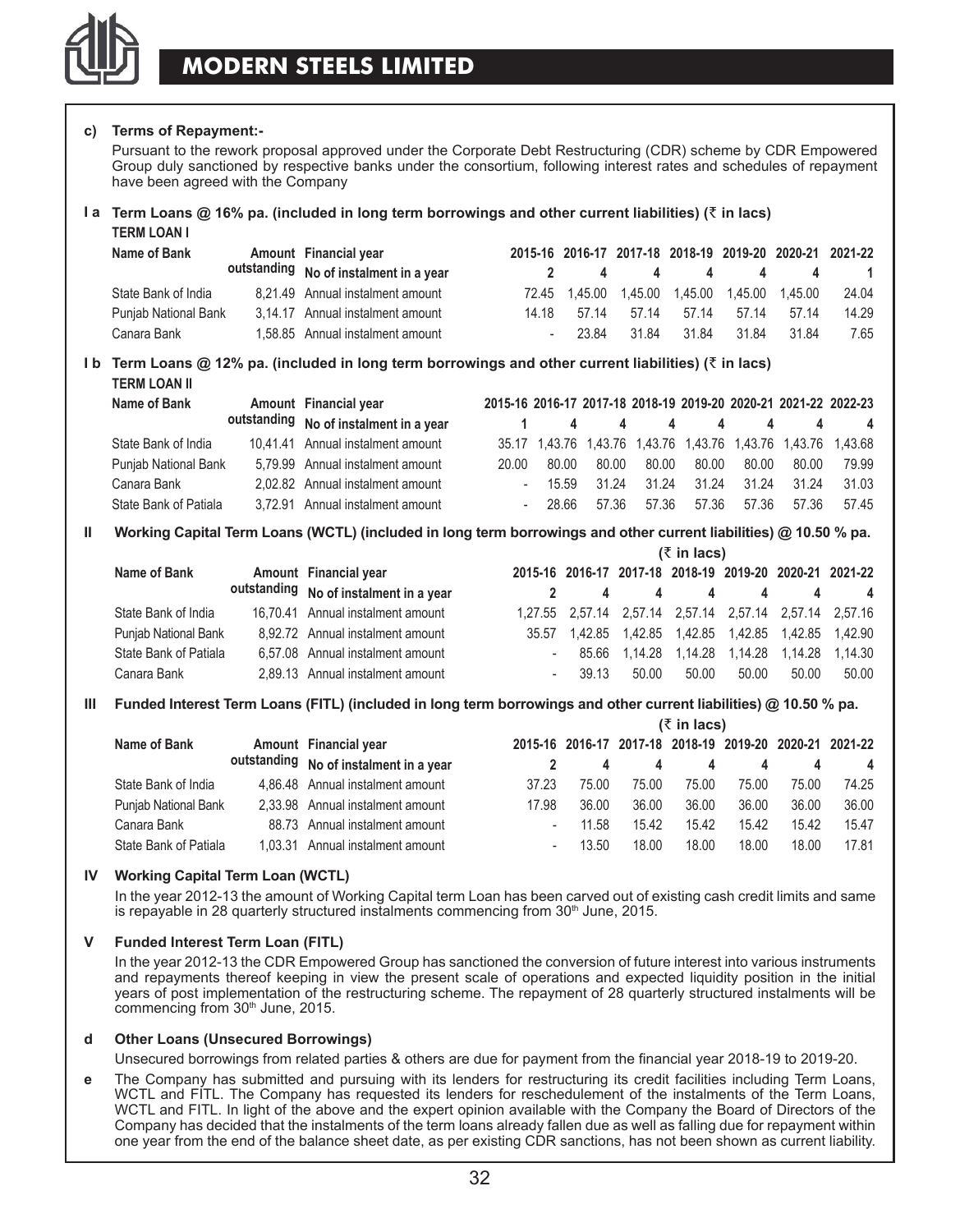## **NOTE: VI**

| <b>OTHER LONG TERM LIABILITIES</b><br><b>Particulars</b>              | As at<br>31 <sup>st</sup> March, 2017<br>$\bar{z}$ in Lacs | As at<br>31 <sup>st</sup> March, 2016<br>₹ in Lacs |  |  |
|-----------------------------------------------------------------------|------------------------------------------------------------|----------------------------------------------------|--|--|
| <b>Securities Received</b>                                            | 4                                                          | 4                                                  |  |  |
| <b>Total</b>                                                          | 4                                                          | 4                                                  |  |  |
| <b>NOTE: VII</b><br><b>LONG TERM PROVISIONS</b><br><b>Particulars</b> | As at<br>31 <sup>st</sup> March, 2017<br>$\bar{z}$ in Lacs | As at<br>31 <sup>st</sup> March, 2016<br>₹ in Lacs |  |  |
| Provision for employee benefits                                       |                                                            |                                                    |  |  |
| Gratuity                                                              | 1,80                                                       | 1,60                                               |  |  |
| <b>Total</b>                                                          | 1,80                                                       | 1,60                                               |  |  |

The company has adopted Accounting Standard AS 15 (Revised 2005) on employment benefit on 1<sup>st</sup> April 2007, consequent to the clarification issued by ASB of the Institute of Chartered Accountants of India for implementing AS 15, the liability in respect of the same of benefit have been reworked as on 31.03.2017, based on the following assumptions.

(Actuarial valuation has been done by Sh A.D. Gupta vide Actuarial Valuation Certificate dated 24<sup>th</sup> April, 2017).

| <b>Particulars</b>                                             | As at<br>31 <sup>st</sup> March, 2017 31 <sup>st</sup> March, 2016<br>₹ in Lacs | As at<br>₹ in Lacs |
|----------------------------------------------------------------|---------------------------------------------------------------------------------|--------------------|
| a) Actuarial Assumptions                                       |                                                                                 |                    |
| Discount Rate (per annum)                                      | 7.50%                                                                           | 7.50%              |
| Rate of increase in compensation levels                        | 3.50%                                                                           | 3.50%              |
| Rate of return on plan assets                                  |                                                                                 |                    |
| Expected average remaining working {Lives of employees (year)} | 22.32                                                                           | 22.33              |
| b) Table showing changes in present value of obligations:      |                                                                                 |                    |
| Present Value of Obligation as at the beginning of the year    | 2,31                                                                            | 2,28               |
| Acquisition adjustment                                         |                                                                                 |                    |
| Interest Cost                                                  | 17                                                                              | 18                 |
| Past Service Cost-vested                                       |                                                                                 |                    |
| <b>Current Service Cost</b>                                    | 26                                                                              | 26                 |
| Curtailment Cost/(Credit)                                      |                                                                                 |                    |
| Settlement Cost/(Credit)                                       |                                                                                 |                    |
| <b>Benefits Paid</b>                                           | (19)                                                                            | (42)               |
| Actuarial (gain)/loss on obligations                           | (4)                                                                             |                    |
| Present Value of Obligation as at the end of the year          | 2,52                                                                            | 2,31               |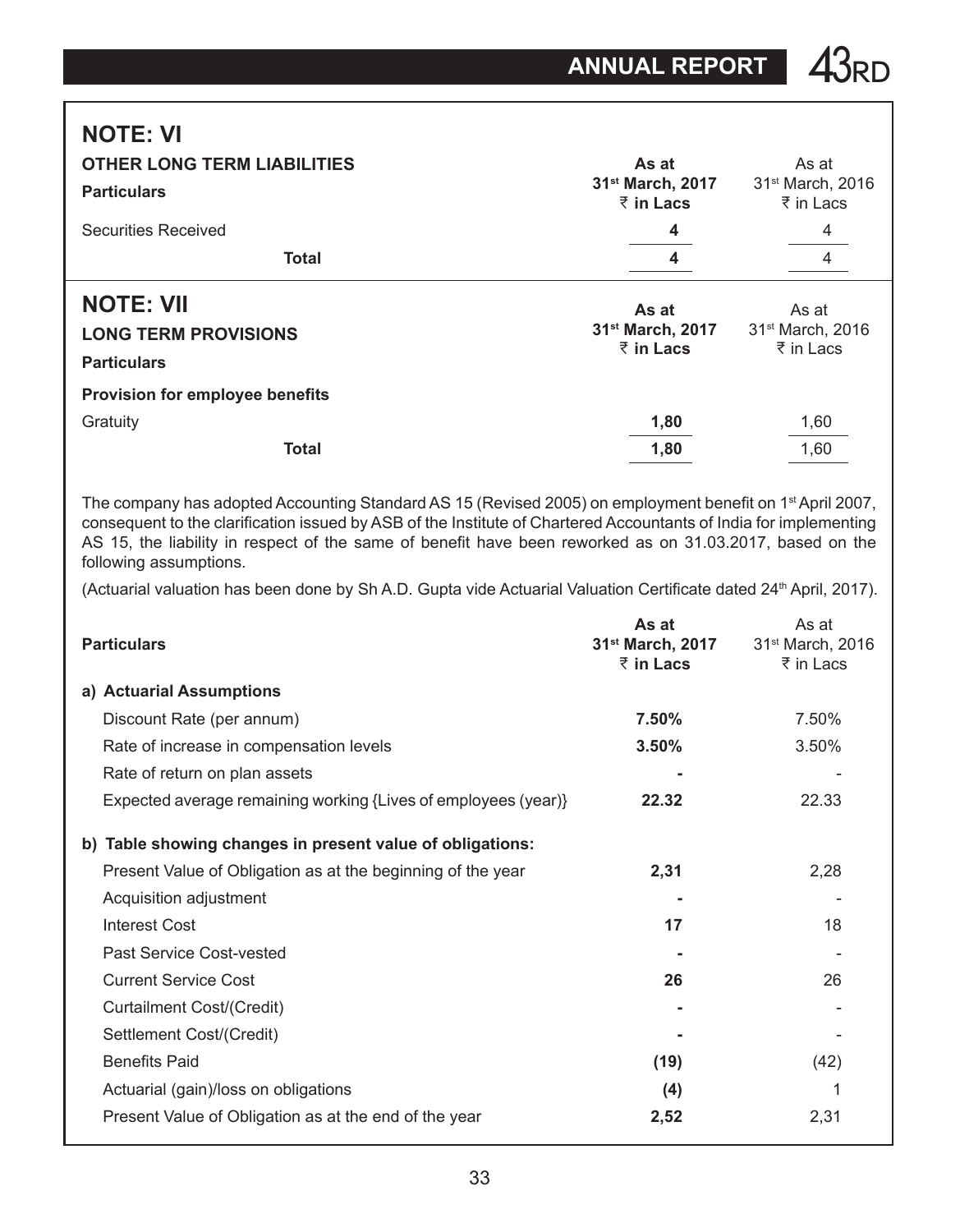## **MODERN STEELS LIMITED**

他

| c) Actuarial Gain/Loss Recognized:                                                              |        |         |
|-------------------------------------------------------------------------------------------------|--------|---------|
| Actuarial (gain)/loss for the year - Obligation                                                 | (4)    | 1       |
| Actuarial (gain)/loss for the year - Plan Assets                                                |        |         |
| Total (gain)/loss for the year                                                                  | (4)    | 1       |
| Actuarial (gain)/loss recognized in the year                                                    | (4)    | 1       |
| Unrecognized actuarial (gains)/losses at the end of year                                        |        |         |
| d) The amounts to be recognized in Balance Sheet and<br><b>Statements of Profit &amp; Loss:</b> |        |         |
| Present Value of Obligation as at the end of the year                                           | 2,52   | 2,31    |
| Fair Value of Plan Assets as at the end of the year                                             |        |         |
| <b>Funded Status</b>                                                                            | (2,52) | (2,31)  |
| Unrecognized Actuarial (gains)/losses                                                           |        |         |
| Net Asset/(Liability) recognized in Balance Sheet                                               | (2,52) | (2, 31) |
| e) Expenses recognized in the statement of Profit & Loss:                                       |        |         |
| <b>Current Service Cost</b>                                                                     | 26     | 26      |
| Past Service Cost-vested                                                                        |        |         |
| <b>Interest Cost</b>                                                                            | 17     | 18      |
| Expected Return on Plan Assets                                                                  |        |         |
| Curtailment Cost/(Credit)                                                                       |        |         |
| Settlement Cost/(Credit)                                                                        |        |         |
| Net actuarial (gain)/Loss recognized in the year                                                | (4)    | 1       |
| Expenses Recognized in the statement of Profit & Loss                                           | 40     | 45      |
| f) Bifurcation of PBO at the end of year                                                        |        |         |
| Current Liability (Amount due within one year)                                                  | 72     | 71      |
| Non-Current Liability (Amount due over one year)                                                | 1,80   | 1,60    |
| Total PBO at the end of year                                                                    | 2,52   | 2,31    |
| <b>NOTE: VIII</b>                                                                               |        |         |
| <b>TEDM BODDOMINIOS</b>                                                                         |        |         |

| <b>SHORT TERM BORROWINGS</b> | As at                                     | As at                                     |
|------------------------------|-------------------------------------------|-------------------------------------------|
| <b>Particulars</b>           | 31 <sup>st</sup> March, 2017<br>₹ in Lacs | 31 <sup>st</sup> March, 2016<br>₹ in Lacs |
| <b>Secured borrowings</b>    |                                           |                                           |
| Loans repayable on demand:   |                                           |                                           |
| - From Banks                 | 1,00,30                                   | 98,04                                     |
| Total                        | 1,00,30                                   | 98.04                                     |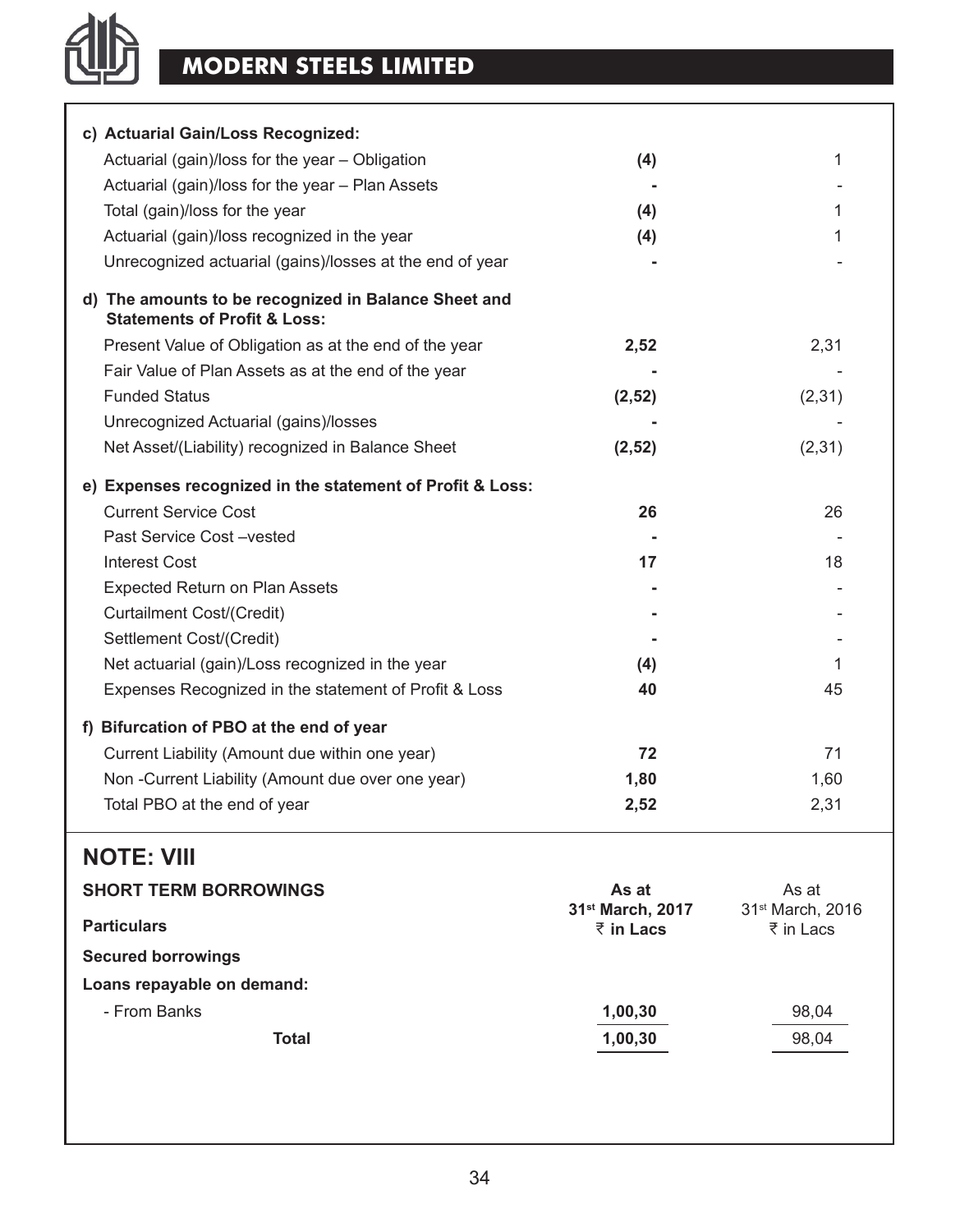#### **Detail of Securities**

**a)** Working Capital Borrowings and interest accrued and due thereon (shown under Note X) such as Cash credit from State Bank of India, Punjab National Bank, Canara Bank and State Bank of Patiala is secured by hypothecation on entire current assets of the Company on pari passu basis and second charge on Fixed Assets of the Company.

### **b) Collateral Security**

Equitable mortgage of i) a vacant industrial plot on Truck Stand Road, Mandi Gobindgarh owned by Chandigarh Finance Pvt. Ltd. ii) residential property in the name of a Director at Sarvapriya Vihar, New Delhi.

#### **c) Guarantee by Directors & Others:-**

Aggregate amount of Secured Short Term Borrowings and interest accrued and due thereon (shown under schedule X) thereon quaranteed by Chairman, Managing Director & Mr. Aditya Goyal are as follows:

Cash Credit ` **1,00,30 Lacs** (` 98,04 Lacs) Letter of Credit issued by banks ₹ 12.45 Lacs (₹ 20.79 Lacs)

### **Cash Credit loan account is overdue as detailed below :-**

|                       |                 | ₹ in Lacs                                         |                                                   |
|-----------------------|-----------------|---------------------------------------------------|---------------------------------------------------|
| Name of Bank          | <b>CC Limit</b> | Outstanding as on<br>31 <sup>st</sup> March, 2017 | Outstanding as on<br>31 <sup>st</sup> March, 2016 |
| State Bank of India   | 33.00           | 48.84                                             | 49.76                                             |
| Punjab National Bank  | 18,25           |                                                   | 27,32                                             |
| State Bank of Patiala | 14,60           | 22,03                                             | -                                                 |
| Canara Bank           | 7.15            | 11.51                                             | -                                                 |

### **NOTE: IX**

| <b>TRADE PAYABLES</b>                                                                                        |  |
|--------------------------------------------------------------------------------------------------------------|--|
| 31 <sup>st</sup> March, 2017<br>31 <sup>st</sup> March, 2016<br><b>Particulars</b><br>₹ in Lacs<br>₹ in Lacs |  |
| - Dues to Micro, Small & Medium Enterprises<br>2,22<br>89                                                    |  |
| 43,31<br>- Dues to Others<br>29.69                                                                           |  |
| Total<br>45.53<br>30.58                                                                                      |  |

According to communication received from suppliers regarding the applicability of the Act to them by the Company, dues to Micro, Small and Medium Enterprises pursuant to Section 22 of the Micro, Small and Medium Enterprises Development Act (MSMED).

| Principal amount remaining unpaid under MSMED Act, 2006 | 2.22 | 89                       |
|---------------------------------------------------------|------|--------------------------|
| Interest accrued and remaining unpaid                   |      | $\overline{\phantom{a}}$ |
| Total                                                   | 2.22 | 89                       |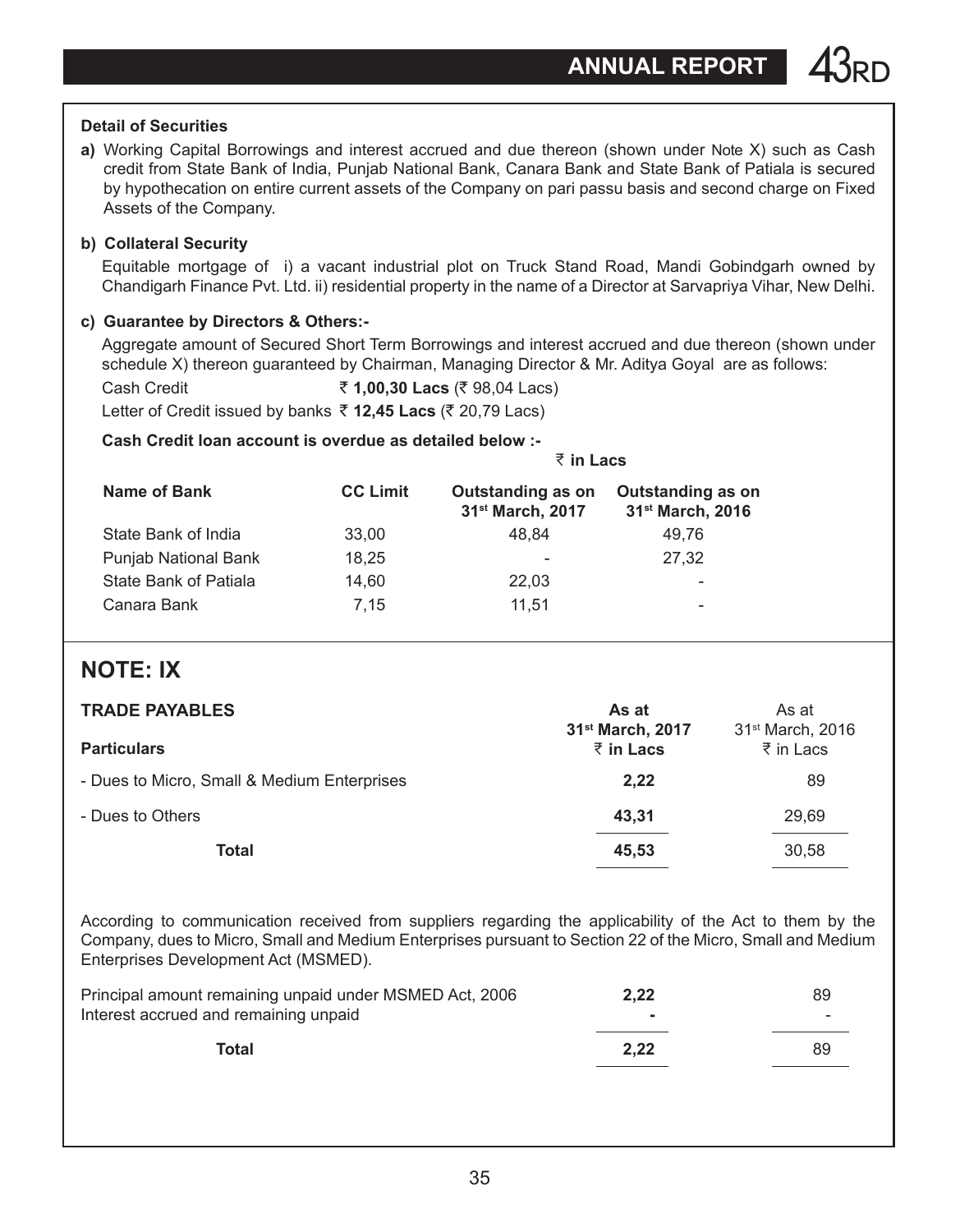

**NOTE: X**

| <b>OTHER CURRENT LIABILITIES</b><br><b>Particulars</b> | As at<br>31 <sup>st</sup> March, 2017<br>₹ in Lacs | As at<br>31 <sup>st</sup> March, 2016<br>₹ in Lacs |
|--------------------------------------------------------|----------------------------------------------------|----------------------------------------------------|
| Current maturities of Long Term Borrowings             |                                                    | 16,70                                              |
| Interest accrued and due on borrowings                 | 1,36                                               | 3,62                                               |
| <b>Other Payables</b>                                  |                                                    |                                                    |
| <b>Advances from Customer</b>                          | 11                                                 | 16                                                 |
| Expenses payables                                      | 6,15                                               | 4,93                                               |
| <b>Employee Related Payables</b>                       | 1,15                                               | 1,35                                               |
| Statutory dues payables                                | 2,46                                               | 3,08                                               |
| Total                                                  | 11,23                                              | 29,84                                              |
| <b>NOTE: XI</b>                                        |                                                    |                                                    |
| <b>SHORT TERM PROVISIONS</b>                           | As at                                              | As at                                              |
| Particulars                                            | 31 <sup>st</sup> March, 2017                       | 31 <sup>st</sup> March, 2016                       |
|                                                        | ₹ in Lacs                                          | ₹ in Lacs                                          |
| <b>Provision for Employee benefits</b>                 |                                                    |                                                    |
| Gratuity (Refer Note VII)                              | 72                                                 | 71                                                 |
|                                                        |                                                    |                                                    |

 **Total 72** 71

### **Note XII FIXED ASSETS**  $\frac{1}{3}$  in Lacs

|                                            |                          |                            |                                             |                                            |                         |                           |                                             |                                             | <b>NET BLOCK</b>                            |
|--------------------------------------------|--------------------------|----------------------------|---------------------------------------------|--------------------------------------------|-------------------------|---------------------------|---------------------------------------------|---------------------------------------------|---------------------------------------------|
| As At<br>1 <sup>st</sup><br>April,<br>2016 | Addi-<br>tions           | Sales/<br>Adjust-<br>ments | As At<br>31 <sup>st</sup><br>March,<br>2017 | Up To<br>1 <sup>st</sup><br>April,<br>2016 | During<br>the<br>Period | Sold/<br>Adjust-<br>ments | Up To<br>31 <sup>st</sup><br>March.<br>2017 | As At<br>31 <sup>st</sup><br>March,<br>2017 | As At<br>31 <sup>st</sup><br>March,<br>2016 |
|                                            |                          |                            |                                             |                                            |                         |                           |                                             |                                             |                                             |
| 25                                         |                          | ٠                          | 25                                          |                                            |                         |                           |                                             | 25                                          | 25                                          |
| 15,09                                      |                          | $\overline{\phantom{a}}$   | 15,09                                       | 4,92                                       | 41                      | $\overline{\phantom{a}}$  | 5,33                                        | 9,76                                        | 10,17                                       |
| 1,13,39                                    | 63                       | $\overline{\phantom{a}}$   | 1,14,02                                     | 51,78                                      | 4,71                    | $\overline{\phantom{a}}$  | 56,49                                       | 57,53                                       | 61,61                                       |
| 1,37                                       | $\overline{4}$           | $\overline{\phantom{a}}$   | 1,41                                        | 1,14                                       | 8                       | $\overline{\phantom{a}}$  | 1,22                                        | 19                                          | 23                                          |
| 1,18                                       | $\overline{\phantom{a}}$ | $\overline{\phantom{a}}$   | 1,18                                        | 97                                         | 6                       | ٠                         | 1,03                                        | 15                                          | 21                                          |
| 2,22                                       | 1                        | 27                         | 1,96                                        | 1,81                                       | 6                       | 25                        | 1,62                                        | 34                                          | 41                                          |
| 1,33,50                                    | 68                       | 27                         | 1,33,91                                     | 60,62                                      | 5,32                    | 25                        | 65,69                                       | 68,22                                       | 72,88                                       |
| 1,32,88                                    | 62                       | $\overline{\phantom{a}}$   | 1,33,50                                     | 55,25                                      | 5,37                    | $\overline{\phantom{a}}$  | 60,62                                       | 72,88                                       |                                             |
|                                            |                          |                            |                                             |                                            |                         |                           |                                             |                                             |                                             |
| 1,18                                       | 2                        | $\overline{\phantom{a}}$   | 1,20                                        | 1,16                                       | 3                       | $\overline{\phantom{a}}$  | 1,19                                        | 1                                           | 2                                           |
| 1,18                                       | $\overline{2}$           | $\overline{\phantom{a}}$   | 1,20                                        | 1,16                                       | 3                       | $\overline{\phantom{a}}$  | 1,19                                        | 1                                           | $\overline{2}$                              |
| 1,17                                       | 1                        | $\overline{\phantom{a}}$   | 1,18                                        | 1,14                                       | $\overline{\mathbf{2}}$ | $\overline{\phantom{a}}$  | 1,16                                        | $\overline{2}$                              | ٠                                           |
| 1,34,68                                    | 70                       | 27                         | 1,35,11                                     | 61,78                                      | 5,35                    | 25                        | 66.88                                       | 68,23                                       | 72,90                                       |
| 1,34,05                                    | 63                       | $\overline{\phantom{a}}$   | 1,34,68                                     | 56.39                                      | 5,39                    | $\overline{\phantom{a}}$  | 61,78                                       | 72,90                                       |                                             |
|                                            |                          |                            | <b>GROSS BLOCK</b>                          |                                            |                         |                           | <b>DEPRECIATION</b>                         |                                             |                                             |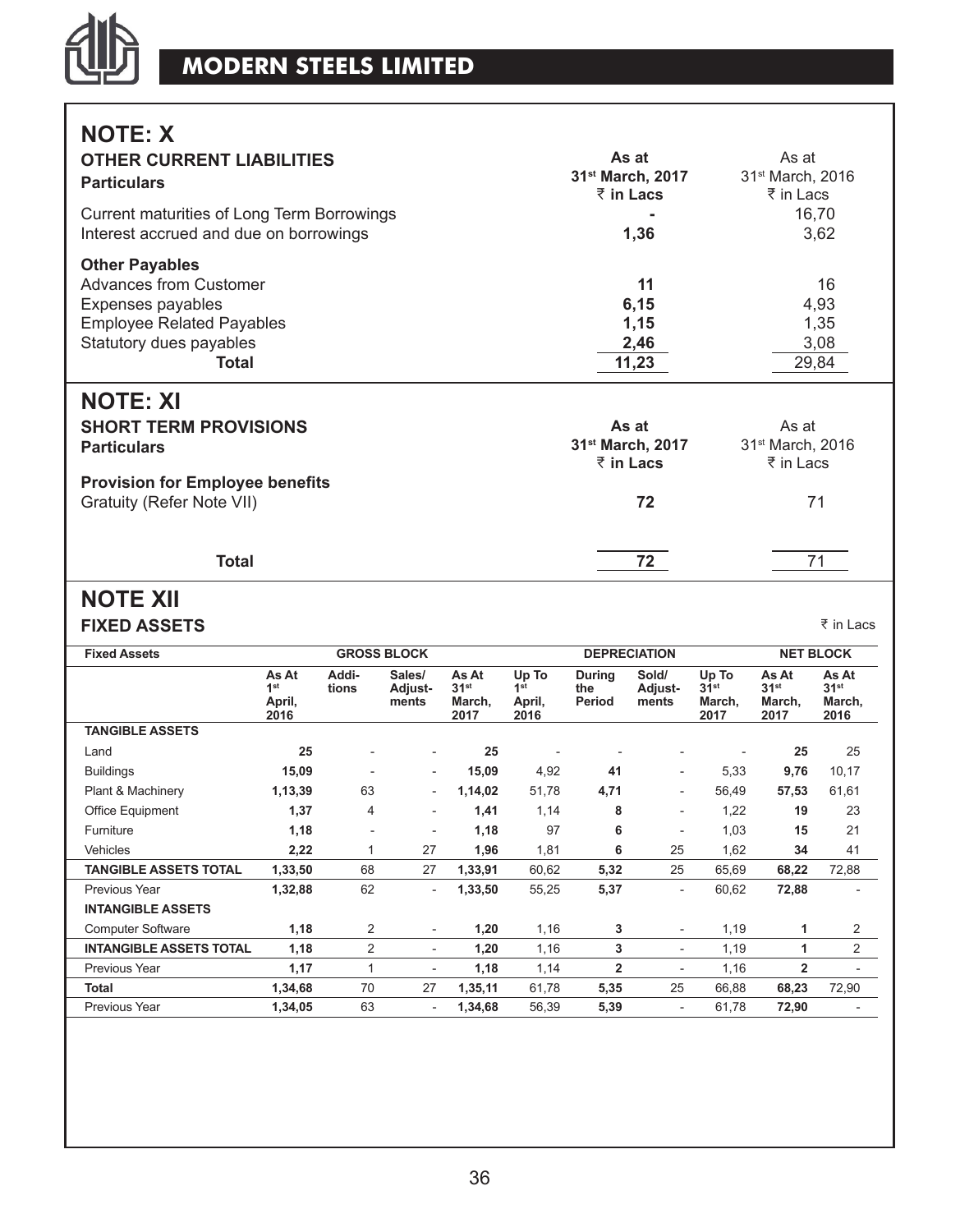**NOTE: XIII**

| <b>NON - CURRENT INVESTMENTS</b><br><b>Particulars</b>                                                                                                                        |     | As at<br>31 <sup>st</sup> March, 2017<br>₹ in Lacs | As at<br>31 <sup>st</sup> March, 2016<br>₹ in Lacs |
|-------------------------------------------------------------------------------------------------------------------------------------------------------------------------------|-----|----------------------------------------------------|----------------------------------------------------|
| <b>TRADE INVESTMENT</b> (at cost, unquoted)<br>A)<br>Investment in Equity instruments:<br>In Associate:                                                                       |     |                                                    |                                                    |
| Nil (16,24,000) Equity shares of ₹10 each fully paid up in<br>Modern Automotives Ltd. Out of which Nil (8,00,000) equity<br>shares issued at premium $@ \bar{f} 40$ per share |     |                                                    | 4,82                                               |
|                                                                                                                                                                               | (A) |                                                    | 4,82                                               |
| B) OTHER INVESTMENT (at cost, unquoted)<br>Investment in Equity instruments:<br>In Others:                                                                                    |     |                                                    |                                                    |
| 28,125 (28,125) Equity Shares of ₹10 each fully paid<br>up in Nimbua Green Field (Punjab) Ltd.                                                                                |     | 3                                                  | 3                                                  |
|                                                                                                                                                                               | (B) | 3                                                  | 3                                                  |
| Aggregate cost of Unquoted Investment                                                                                                                                         |     | 3                                                  | 4,85                                               |
| Note: During the year under review, the Company transferred 16.24 Lacs (Nil) shares of Modern Automotives Limited<br>and earned net gain of ₹37.28 lacs (Nil)                 |     |                                                    |                                                    |
| <b>NOTE: XIV</b>                                                                                                                                                              |     |                                                    |                                                    |

| 11 V I L. AI V                                                      |                              |                              |
|---------------------------------------------------------------------|------------------------------|------------------------------|
| <b>DEFERRED TAX LIABILITY/ASSET</b>                                 | As at                        | As at                        |
| <b>Particulars</b>                                                  | 31 <sup>st</sup> March, 2017 | 31 <sup>st</sup> March, 2016 |
|                                                                     | ₹ in Lacs                    | ₹ in Lacs                    |
| <b>Deferred Tax Liability</b>                                       |                              |                              |
| (Impact of difference between income tax depreciation and           |                              |                              |
| depreciation / amortisation charged for financial reporting period) |                              |                              |
| <b>Opening Balance</b>                                              |                              | 9,71                         |
| Additions (see note)                                                |                              |                              |
| Less: Adjustments during the year                                   |                              | 9,71                         |
| Total (A)                                                           |                              |                              |
| <b>Deferred Tax Asset</b>                                           |                              |                              |
| Disallowance u/s 40A(7) on account of provision of gratuity         |                              | 74                           |
| On account of accumulated losses as per Income Tax Act              |                              | 21,81                        |
| Disallowance u/s 43B on account of FITL interest                    |                              | 3,28                         |
| Disallowance u/s 43B on account of Bonus                            |                              | 21                           |
| Total                                                               |                              | 26,04                        |
| Less: Adjustment during the year                                    |                              | 26,04                        |
| Total (B)                                                           |                              |                              |
| $Net (A-B)$                                                         |                              |                              |

Note 1) Since there is no certain visibility about earning of sufficient future taxable income the Company has written down the carrying amount of deferred tax asset as on 31<sup>st</sup> March, 2015  $\bar{\tau}$  16,33,78,674. As a result the net loss after tax has increased by such amount. Accordingly, deferred tax asset for the year ended 31<sup>st</sup> March, 2016 has not been accounted for. Note 2) Since there is no certain visibility about earning of sufficient future taxable income, the Company has not accounted for deferred tax asset for the year ended 31<sup>st</sup> March, 2017.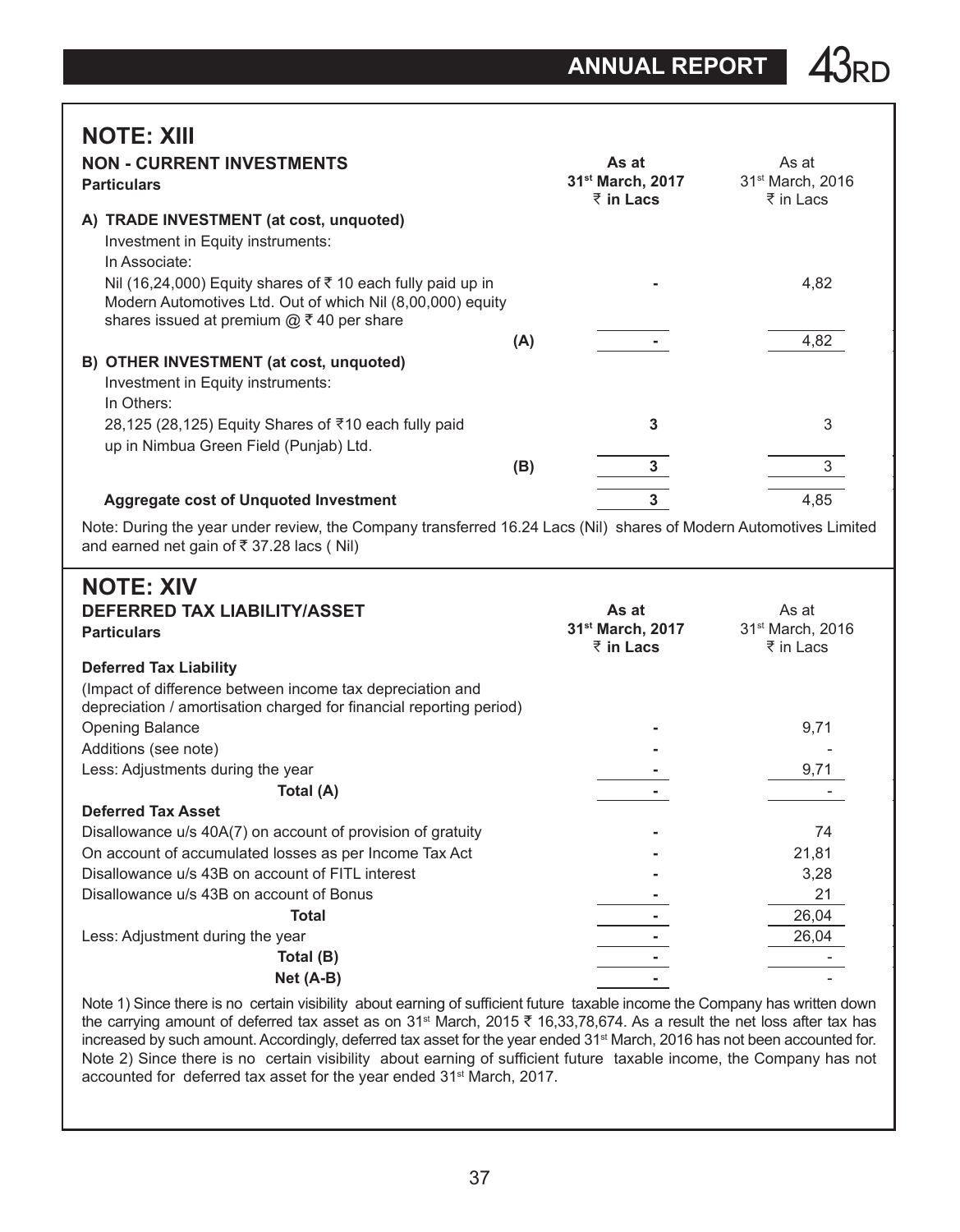### **NOTE: XV**

| <b>LONG TERM LOANS AND ADVANCES</b><br><b>Particulars</b> | As at<br>31 <sup>st</sup> March, 2017<br>$\bar{z}$ in Lacs | As at<br>31 <sup>st</sup> March, 2016<br>₹ in Lacs |
|-----------------------------------------------------------|------------------------------------------------------------|----------------------------------------------------|
| (Unsecured, Considered Good)                              |                                                            |                                                    |
| <b>Security Deposits</b>                                  | 6,32                                                       | 6.33                                               |
| Loans & Advances to Related Parties                       | 1,86                                                       | 1.86                                               |
| Other Loans & Advances                                    |                                                            |                                                    |
| Amount paid (under protest) on account of Excise, Power,  | 55                                                         | 55                                                 |
| ESI etc.                                                  |                                                            |                                                    |
| Total                                                     | 8.73                                                       | 8.74                                               |

### **NOTE: XVI**

| <b>INVENTORIES</b><br><b>Particulars</b>                  | As at<br>31 <sup>st</sup> March, 2017<br>$\bar{z}$ in Lacs | As at<br>31 <sup>st</sup> March, 2016<br>₹ in Lacs |
|-----------------------------------------------------------|------------------------------------------------------------|----------------------------------------------------|
| Inventories                                               |                                                            |                                                    |
| a) Raw Materials (including stock in transit ₹ 40.95 lacs | 14.59                                                      | 17.61                                              |
| Previous Year ₹ 86.92 lacs)                               |                                                            |                                                    |
| b) Work in Progress                                       | 11.57                                                      | 8.39                                               |
| c) Finished Goods                                         | 17.73                                                      | 19.94                                              |
| d) Stores, Spares & Fuel (includes disposable stores)     | 14,38                                                      | 13,62                                              |
| Total                                                     | 58.27                                                      | 59.56                                              |
|                                                           |                                                            |                                                    |

### **Method of Valuation:**

- 1 The cost in respect of various items of inventory is compared as under:
	- a. In case of Raw-material on FIFO Basis ( net of MODVAT , Service Tax & VAT).
	- b. In case of Work in Progress-Rolling Raw Material are valued at monthly average cost basis. Cost for this purpose includes direct cost and all appropriate allocable overheads.
	- c. In case of Finished Goods at Cost plus all appropriate allocable overheads and Excise Duty thereon. Cost for this purpose includes direct cost on monthly average cost basis, all appropriate allocable overheads and Excise Duty thereon.
- 2 Fresh Stocks of Stores, spares & Fuel are valued at cost or net realizable value, whichever is lower and cost is computed on FIFO Basis (net of MODVAT, Service tax, VAT). Stocks in working condition are valued at depreciated value or realizable value whichever is less. Disposable and Used Stocks is valued at net realizable value.

### **NOTE: XVII**

| <b>TRADE RECEIVABLES</b>                                                                                                                                                               | As at<br>31 <sup>st</sup> March, 2017 | As at<br>31 <sup>st</sup> March, 2016 |
|----------------------------------------------------------------------------------------------------------------------------------------------------------------------------------------|---------------------------------------|---------------------------------------|
| <b>Particulars</b>                                                                                                                                                                     | $\overline{z}$ in Lacs                | ₹ in Lacs                             |
| (Unsecured, Considered Good unless otherwise specified)<br>Debts Outstanding for period exceeding six<br>months from due date of payment<br>- Considered good<br>- Considered doubtful | 6,97<br>92                            | 2.33                                  |
| <b>Other Debts</b>                                                                                                                                                                     | 76,46<br>84.35                        | 63,20<br>65.53                        |
| Less Provision for Doubtful Debts<br>Total                                                                                                                                             | (92)<br>83,43                         | 65.53                                 |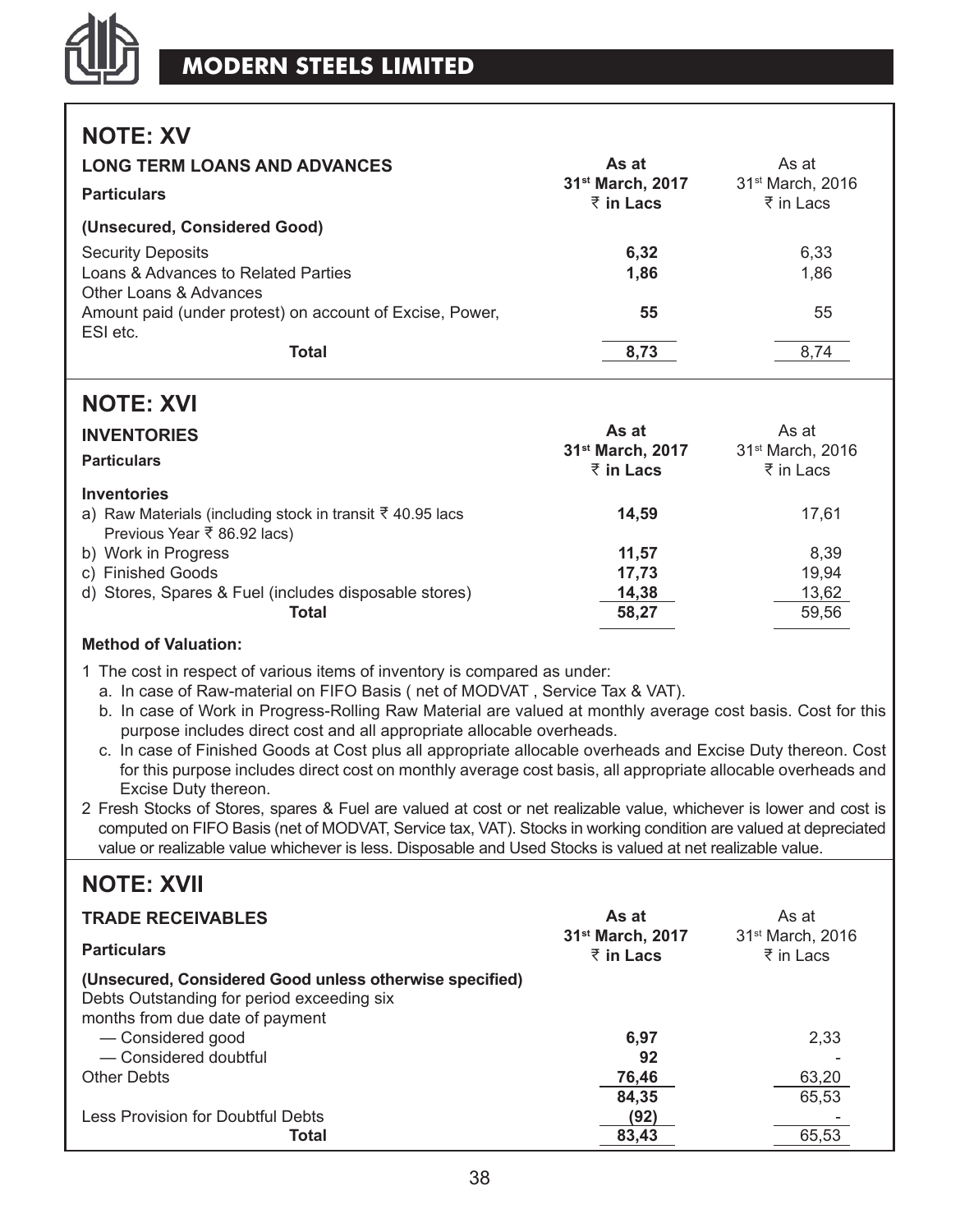## **NOTE: XVIII**

| <b>CASH AND BANK BALANCES</b><br><b>Particulars</b>              | As at<br>31 <sup>st</sup> March, 2017<br>$\bar{z}$ in Lacs | As at<br>31 <sup>st</sup> March, 2016<br>₹ in Lacs |
|------------------------------------------------------------------|------------------------------------------------------------|----------------------------------------------------|
| <b>Cash and Cash Equivalents</b><br>(A)                          |                                                            |                                                    |
| <b>Balances with Banks</b>                                       |                                                            |                                                    |
| In Current Accounts                                              | 86                                                         | 63                                                 |
| Cheques on hand                                                  | 9,55                                                       |                                                    |
| Cash in hand                                                     | 16                                                         | 46                                                 |
| (A)                                                              | 10,57                                                      | 1,09                                               |
| <b>Other Bank Balances</b><br>(B)                                |                                                            |                                                    |
| In Fixed Deposits Accounts Inclusive of interest accrued thereon | 79                                                         | 3,50                                               |
| (B)                                                              | 79                                                         | 3,50                                               |
| Total (A+B)                                                      | 11,36                                                      | 4,59                                               |

**Notes** 

Fixed deposits including interest thereon is towards margin money given to the banks against margin of the Letter of Credit.

### **(b) Disclosure of cash transactions during the 9th November, 2016 to 30th December, 2016 (**` **in Lacs)**

| <b>Particulars</b>                           | Other denomination notes<br><b>SBNs</b>                |    |  |    |    |  |
|----------------------------------------------|--------------------------------------------------------|----|--|----|----|--|
|                                              | Denomination   Amount   Denomination   Amount   Amount |    |  |    |    |  |
| Closing Cash in hand as on 08.11.2016        | 500 & 1000                                             | 56 |  | 23 | 79 |  |
| Add Withdrawal from Bank accounts            |                                                        |    |  |    |    |  |
| Add Receipts from permitted transactions     |                                                        |    |  | ົ  |    |  |
| Add Receipts from non-permitted transactions |                                                        |    |  |    |    |  |
| Minus paid for permitted transactions        |                                                        |    |  | 30 | 30 |  |
| Minus paid for non-permitted transactions    |                                                        |    |  |    |    |  |
| Minus amount deposited into banks            | 500 & 1000                                             | 56 |  |    | 56 |  |
| Closing Cash in hand as on 30.12.2016        |                                                        |    |  |    |    |  |

### **NOTE: XIX**

| <b>SHORT TERM LOANS AND ADVANCES</b><br><b>Particulars</b> | As at<br>31 <sup>st</sup> March, 2017<br>$\bar{z}$ in Lacs | As at<br>31 <sup>st</sup> March, 2016<br>₹ in Lacs |
|------------------------------------------------------------|------------------------------------------------------------|----------------------------------------------------|
| (Unsecured, Considered Good)                               |                                                            |                                                    |
| <b>OTHERS</b>                                              |                                                            |                                                    |
| Tax deducted at source                                     | 20                                                         | 22                                                 |
| Old Income Tax                                             | 56                                                         | 1.03                                               |
| <b>Balance with Statutory Authorities</b>                  | 1.49                                                       | 1.28                                               |
| <b>Advances to Suppliers</b>                               | 1,64                                                       | 1,06                                               |
| Advances to Employees                                      | 5                                                          | 5                                                  |
| <b>Prepaid Expenses</b>                                    | 50                                                         | 53                                                 |
| <b>Other Recoverable</b>                                   | 3                                                          | 37                                                 |
| <b>Total</b>                                               | 4,47                                                       | 4,54                                               |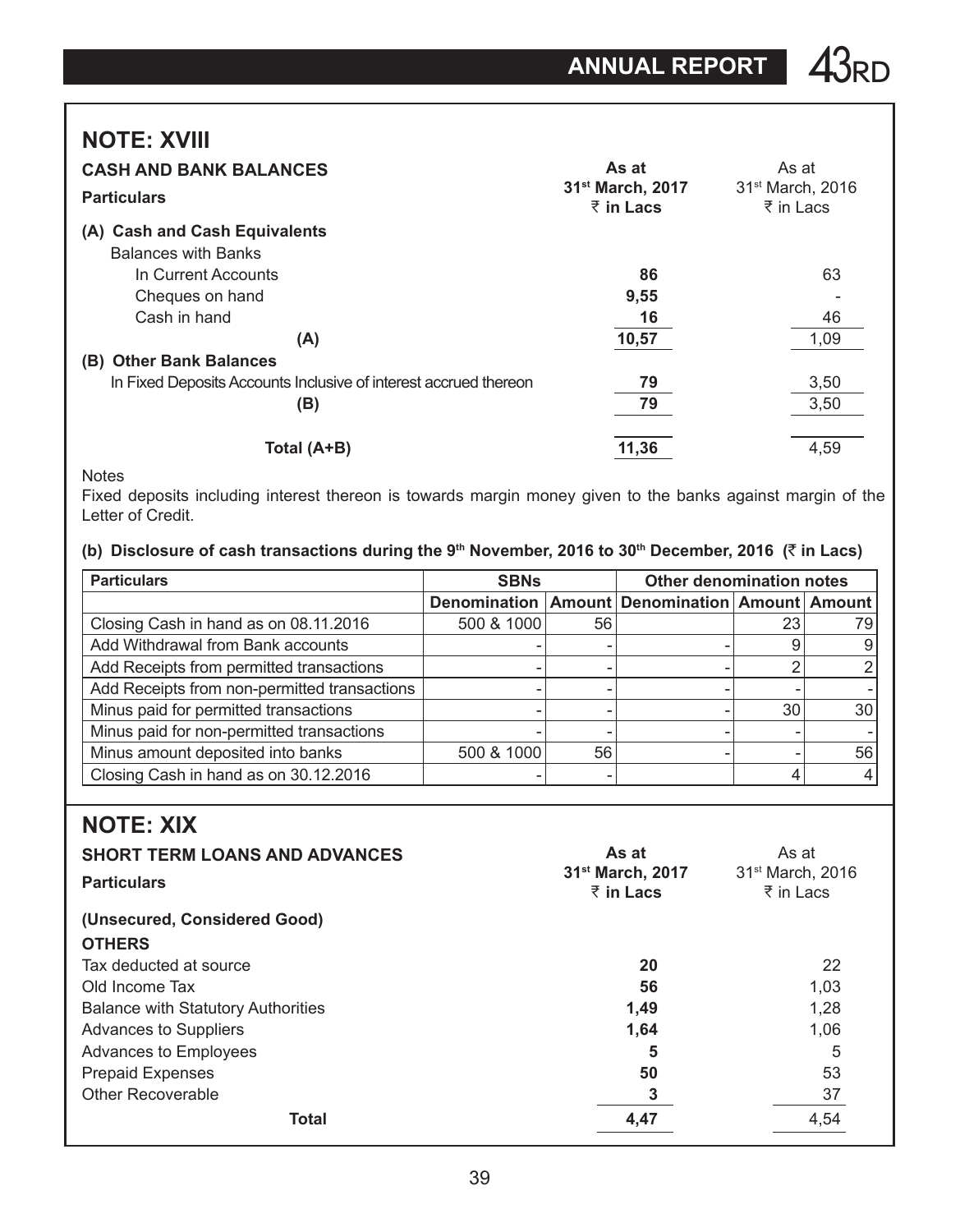## **MODERN STEELS LIMITED**

他

| <b>NOTE: XX</b><br><b>OTHER CURRENT ASSETS</b><br><b>Particulars</b><br>(Unsecured, Considered Good)                                             | As at<br>31 <sup>st</sup> March, 2017<br>$\bar{z}$ in Lacs | As at<br>31 <sup>st</sup> March, 2016<br>₹ in Lacs |
|--------------------------------------------------------------------------------------------------------------------------------------------------|------------------------------------------------------------|----------------------------------------------------|
| Insurance refund/claim receivable                                                                                                                | 1                                                          | 1                                                  |
| Amount receivable from PSPCL                                                                                                                     | 47                                                         | 73                                                 |
| Amount receivable from Banks and Others                                                                                                          | $12 \,$                                                    | 11                                                 |
| Total                                                                                                                                            | 60                                                         | 85                                                 |
| <b>NOTE: XXI</b>                                                                                                                                 |                                                            |                                                    |
| <b>REVENUE FROM OPERATIONS</b>                                                                                                                   | <b>Year Ended</b>                                          | Year Ended                                         |
| <b>Particulars</b>                                                                                                                               | 31st March, 2017<br>$\bar{z}$ in Lacs                      | 31st March, 2016<br>₹ in Lacs                      |
| Sale of Products (Refer note No. XXXIII)                                                                                                         | 3,53,15                                                    | 3,01,45                                            |
| <b>Other Operating Revenue</b>                                                                                                                   | 1,00                                                       | 1,25                                               |
| <b>Revenue from Operations (Gross)</b>                                                                                                           | 3,54,15                                                    | 3,02,70                                            |
| <b>NOTE: XXII</b>                                                                                                                                |                                                            |                                                    |
| <b>OTHER INCOME</b>                                                                                                                              | <b>Year Ended</b>                                          | Year Ended                                         |
| <b>Particulars</b>                                                                                                                               | 31 <sup>st</sup> March, 2017<br>₹ in Lacs                  | 31 <sup>st</sup> March, 2016<br>₹ in Lacs          |
| Interest Income                                                                                                                                  | 1.84                                                       | 1,90                                               |
| Net gain on sale of fixed assets                                                                                                                 | 1                                                          |                                                    |
| Net gain on sale of investment                                                                                                                   | 37                                                         |                                                    |
| Commission received                                                                                                                              | 10                                                         |                                                    |
| Profit on sale of DEPB licence                                                                                                                   | 23                                                         | 15                                                 |
| Other Non-Operating Incomes                                                                                                                      |                                                            | 1                                                  |
| Total                                                                                                                                            | 2,55                                                       | 2,06                                               |
| Note: During the year, the Company transferred 16.24 lac (Nil) shares of Modern Automotives Limited and<br>earned net gain of ₹ 37.28 lac (Nil). |                                                            |                                                    |
| <b>NOTE: XXIII</b>                                                                                                                               |                                                            |                                                    |

| <b>COST OF MATERIAL CONSUMED</b><br><b>Particulars</b> | <b>Year Ended</b><br>31 <sup>st</sup> March, 2017<br>₹ in Lacs | Year Ended<br>31 <sup>st</sup> March, 2016<br>₹ in Lacs |
|--------------------------------------------------------|----------------------------------------------------------------|---------------------------------------------------------|
| Consumption of Scrap                                   | 1,36,49                                                        | 1.15.04                                                 |
| Consumption of Purchase Intermediates                  | 1,89                                                           |                                                         |
| <b>Consumption of Additives</b>                        | 34,73                                                          | 23,28                                                   |
| Total                                                  | 1,73,11                                                        | 1,38,32                                                 |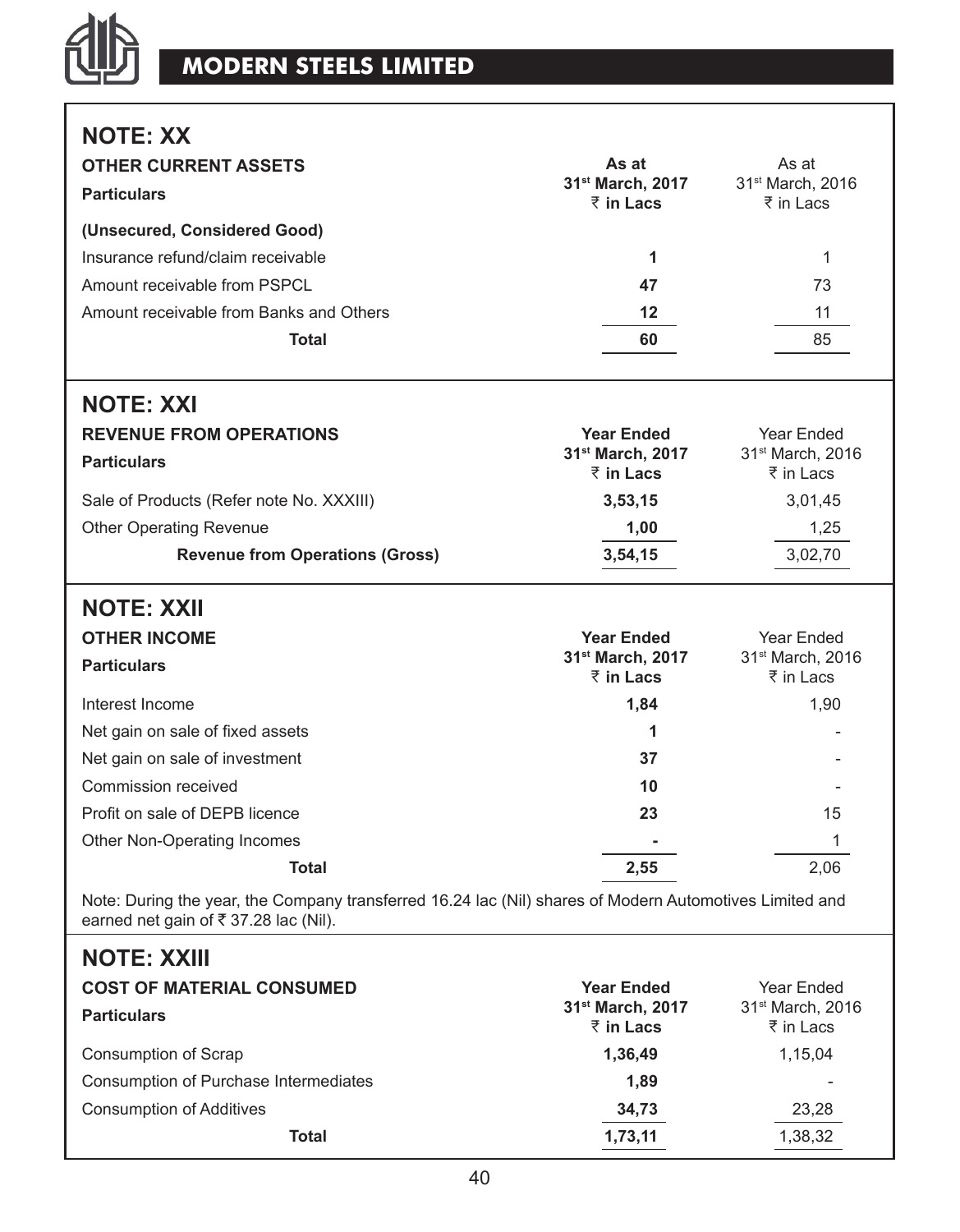### **NOTE: XXIV**

### **CHANGES IN INVENTORIES OF FINISHED GOODS AND WORK IN PROGRESS**

| <b>Particulars</b>                        | <b>Year Ended</b><br>31st March, 2017<br>$\bar{z}$ in Lacs | Year Ended<br>31 <sup>st</sup> March, 2016<br>₹ in Lacs |
|-------------------------------------------|------------------------------------------------------------|---------------------------------------------------------|
| <b>Opening Stock</b>                      |                                                            |                                                         |
| <b>Finished Goods</b>                     | 19,94                                                      | 18,56                                                   |
| Work-in-progress                          | 8,39                                                       | 7,16                                                    |
| (A)                                       | 28,33                                                      | 25,72                                                   |
| <b>Closing Stock</b>                      |                                                            |                                                         |
| <b>Finished Goods</b>                     | 17,73                                                      | 19,94                                                   |
| Work-in-progress                          | 11,57                                                      | 8,39                                                    |
| (B)                                       | 29,30                                                      | 28,33                                                   |
| $(A-B)$                                   | (97)                                                       | (2,61)                                                  |
| <b>NOTE: XXV</b>                          |                                                            |                                                         |
| <b>EMPLOYEE BENEFITS EXPENSES</b>         | <b>Year Ended</b>                                          | Year Ended                                              |
| <b>Particulars</b>                        | 31 <sup>st</sup> March, 2017                               | 31 <sup>st</sup> March, 2016                            |
|                                           | $\bar{z}$ in Lacs                                          | ₹ in Lacs                                               |
| Salary Wages and Bonus                    | 16,27                                                      | 14,63                                                   |
| Contributions to Provident and Other Fund | 1,62                                                       | 1,46                                                    |
| Gratuity                                  | 40                                                         | 45                                                      |
| Staff & Workers Welfare expences          | 1,64                                                       | 1,13                                                    |
| <b>Total</b>                              | 19,93                                                      | 17,67                                                   |

### **NOTE: XXVI FINANCE COST Year Ended 31st March, 2017** ₹ in Lacs Year Ended  $31<sup>st</sup> March, 2016$ <br>  $\overline{\xi}$  in Lacs Particulars **Particulars Particulars Particulars Particulars Particulars Particulars Particulars Particulars Particulars Particulars Particulars Particular Particular Particular Particular Pa Interest Expense Banks Term Loans 10,49 10,49**  Cash Credit **1,11** 9,28 Bank & Others (against LC) **1,60** 5,08 **Others** Unsecured Loans **19** 36 Other Borrowing Cost **91 1,92 1,92 Total 4,86** 27,13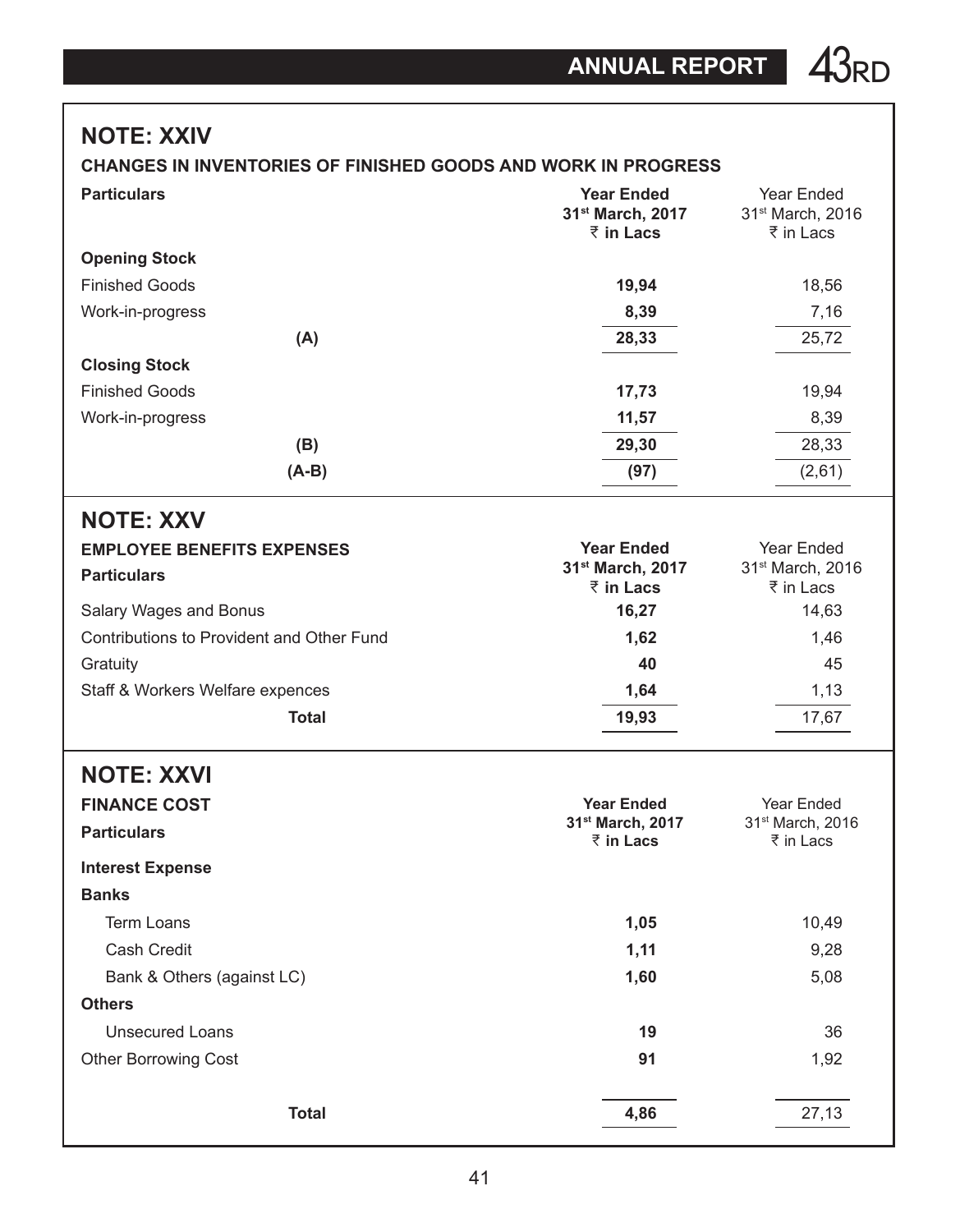

# **NOTE: XXVII**

| <b>OTHER EXPENSES</b>                                                 | <b>Year Ended</b>            | Year Ended                   |
|-----------------------------------------------------------------------|------------------------------|------------------------------|
| <b>Particulars</b>                                                    | 31 <sup>st</sup> March, 2017 | 31 <sup>st</sup> March, 2016 |
| Consumption of Stores and Spares parts                                | ₹ in Lacs<br>26,71           | ₹ in Lacs<br>23,25           |
| Power and Fuel                                                        | 61,90                        | 52,97                        |
| <b>Other Manufacturing Expenses</b>                                   | 10,68                        | 7,77                         |
| <b>Conversion Charges</b>                                             | 2,42                         | 3,17                         |
| Increase/(Decrease) in Excise Duty of closing Stock of Finished Goods | (13)                         | 18                           |
| Rent                                                                  | 16                           | 15                           |
| Repairs and Maintenance:                                              |                              |                              |
| - Building                                                            | 12                           | 8                            |
| - Machinery                                                           | 44                           | 49                           |
| - Others                                                              | 13                           | 16                           |
| Insurance                                                             | 36                           | 34                           |
| Rate & Taxes                                                          | 18                           | 8                            |
| Fees                                                                  | 10                           | 12                           |
| <b>Travelling and Conveyence</b>                                      | 73                           | 62                           |
| <b>Forwarding Expenses</b>                                            | 4,85                         | 3,82                         |
| Discount, Rebate and allowances                                       | 6,02                         | 7,52                         |
| <b>Bad Debt written off</b>                                           | 9                            | $\overline{\phantom{a}}$     |
| <b>Provision for Doubtful Debts</b>                                   | 92                           |                              |
| Net loss on foreign currency transaction                              |                              | 1                            |
| Miscellaneous Expenses                                                | 2,16                         | 1,86                         |
| <b>Total</b>                                                          | 1,17,84                      | 1,02,59                      |
| <b>NOTE: XXVIII</b>                                                   |                              |                              |
|                                                                       |                              |                              |
| <b>PRIOR PERIOD ITEMS</b>                                             | <b>Year Ended</b>            | Year Ended                   |
| <b>Particulars</b>                                                    | 31 <sup>st</sup> March, 2017 | 31 <sup>st</sup> March, 2016 |
|                                                                       | ₹ in Lacs                    | ₹ in Lacs                    |
| <b>Previous Year Expenses</b>                                         | 6                            | 14                           |
| Less Previous Year Income<br><b>Total</b>                             | 2,01<br>(1, 95)              | 8<br>$\overline{6}$          |
|                                                                       |                              |                              |
| <b>NOTE: XXIX</b>                                                     |                              |                              |
| <b>CONTINGENT LIABILITIES &amp; COMMITMENTS</b>                       | As at                        | As at                        |
| <b>Particulars</b>                                                    | 31st March, 2017             | 31st March, 2016             |
|                                                                       | ₹ in Lacs                    | ₹ in Lacs                    |
| <b>Contingent Liabilities:</b>                                        |                              |                              |
| a) Claim against the Company not acknowledged as debts                | 2,61.03                      | 2,80.22                      |
| b) Other money for which Company is contingent liable                 | 4,17.42                      | 3,36.33                      |
| <b>Commitments:</b>                                                   |                              |                              |
| a) Estimated amount of contractors remaining to be executed on        |                              |                              |
| capital accounts and not provided for.                                |                              |                              |
| b) Letter of credit against import of material                        |                              | 21.50                        |
|                                                                       |                              |                              |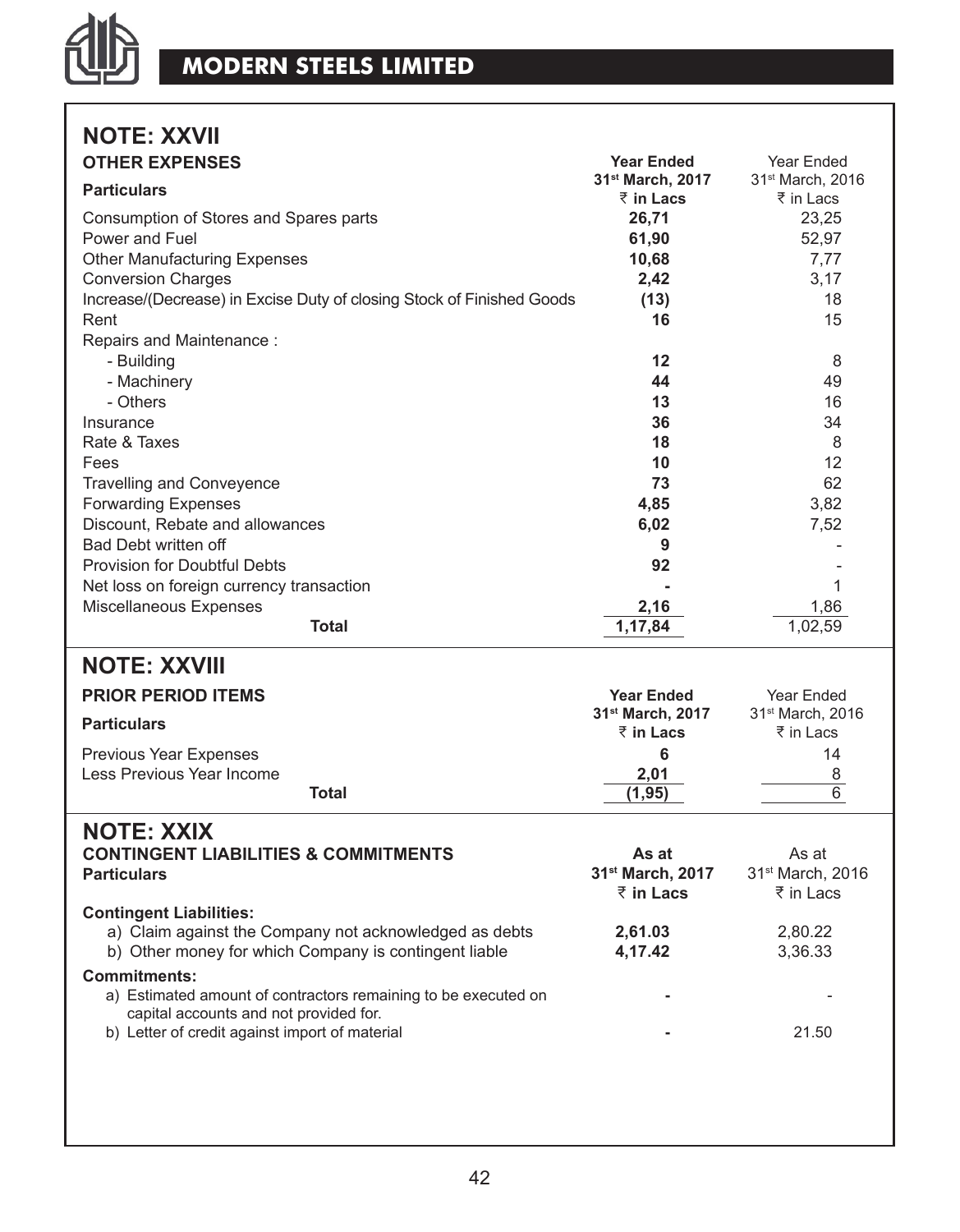## **NOTE: XXX**

The interest accrued on long term and short term borrowings amount to  $\bar{z}$  20,74 lacs ( $\bar{z}$ 12,61 lacs) accrued to SBI (out of which ₹ 1,86 lacs relates to financial year 2015-16) for the period from 1<sup>st</sup> April, 2016 to 31<sup>st</sup> March, 2017, ₹ 4,62 lacs accrued to PNB for the period from 1<sup>st</sup> April, 2016 to 31<sup>st</sup> March, 2017,  $\bar{\tau}$  2,12 lacs accrued to SBOP for the period from 1st September 2016 to 31st March, 2017 and ₹1,39 lacs to Canara Bank for the period from 1st October, 2016 to 31st March, 2017 has not been provided in the statement of profit and loss account as these loans have been categorized as NPA as on 31st March, 2017.

### **NOTE: XXXI**

| <b>EARNINGS PER SHARE</b><br><b>Particulars</b>                                   | As at<br>31 <sup>st</sup> March, 2017 | As at<br>31 <sup>st</sup> March, 2016 |  |
|-----------------------------------------------------------------------------------|---------------------------------------|---------------------------------------|--|
| Profit / (Loss) after taxation as per Statement of Profit and Loss<br>(₹ in lacs) | (58.27)                               | (33, 56.18)                           |  |
| Equity shares outstanding                                                         | 1,37,62,359                           | 1,37,62,359                           |  |
| Basic earnings per share in rupees (face value $\bar{z}$ 10/- each)               | (0.42)                                | (24.39)                               |  |
| Diluted earnings per share in rupees (face value $\bar{z}$ 10/- each)             |                                       |                                       |  |
| NOTE: XXXII                                                                       |                                       |                                       |  |
|                                                                                   | . .                                   | $\sim$ $\sim$                         |  |

| <b>PAYMENT TO AUDITORS *</b> | As at                        | As at                        |
|------------------------------|------------------------------|------------------------------|
| <b>Particulars</b>           | 31 <sup>st</sup> March, 2017 | 31 <sup>st</sup> March, 2016 |
|                              | ₹ in Lacs                    | ₹ in Lacs                    |
| <b>Audit Fees</b>            | 8.05                         | 9.14                         |
| Tax Audit fees               | 0.29                         | 0.29                         |
| *inclusive of service tax    |                              |                              |

### **NOTE: XXXIII**

**Statement of Turnover and Closing Stock.** M in Lacs and the statement of Turnover and Closing Stock.

| <b>Particulars</b>               | <b>Turnover</b> |          | <b>Finished Goods</b>                                          |          | <b>Work in Process</b> |
|----------------------------------|-----------------|----------|----------------------------------------------------------------|----------|------------------------|
|                                  |                 |          | <b>Closing Stock Opening Stock Closing Stock Opening Stock</b> |          |                        |
| <b>Concast Billets this year</b> | 83.09           |          |                                                                |          |                        |
| Previous year                    | 69.44           |          |                                                                |          |                        |
| <b>Rolled Product this year</b>  | 2,91,77.53      | 15,62.56 | 16,42.34                                                       |          |                        |
| Previous year                    | 2,51,53.49      | 16,42.34 | 16,43.36                                                       |          |                        |
| Induction Ingots this year       | 4,96.52         |          |                                                                |          |                        |
| Previous year                    | 4,17.71         |          |                                                                |          |                        |
| <b>Auto Components this year</b> | 47,16.76        | 2,10.82  | 3,51.30                                                        |          |                        |
| Previous year                    | 44,08.78        | 3,51.30  | 2,12.92                                                        |          |                        |
| <b>Others this year</b>          | 8,40.92         |          |                                                                |          |                        |
| Previous year                    | 96.11           |          |                                                                |          |                        |
| <b>Current Year</b>              | 3,53,14.82      | 17,73.38 | 19,93.64                                                       |          |                        |
| Previous year                    | 3,01,45.53      | 19,93.64 | 18,56.28                                                       |          |                        |
| <b>Rolling Mills Material -</b>  |                 |          |                                                                |          |                        |
| <b>Billet - Current Year</b>     |                 |          |                                                                | 7,13.03  | 4,52.70                |
| Billet – Previous Year           |                 |          |                                                                | 4,52.70  | 1,85.65                |
| <b>Ingot - Current Year</b>      |                 |          |                                                                | 1,90.82  | 2,52.16                |
| Ingot - Previous Year            |                 |          |                                                                | 2,52.16  | 4,03.03                |
| <b>Round - Current Year</b>      |                 |          |                                                                | 2,53.19  | 1,34.36                |
| Round – Previous Year            |                 |          |                                                                | 1.34.36  | 1,27.56                |
| <b>Total - Current Year</b>      |                 |          |                                                                | 11,57.04 | 8,39.22                |
| Total - Previous Year            |                 |          |                                                                | 8,39.22  | 7,16.24                |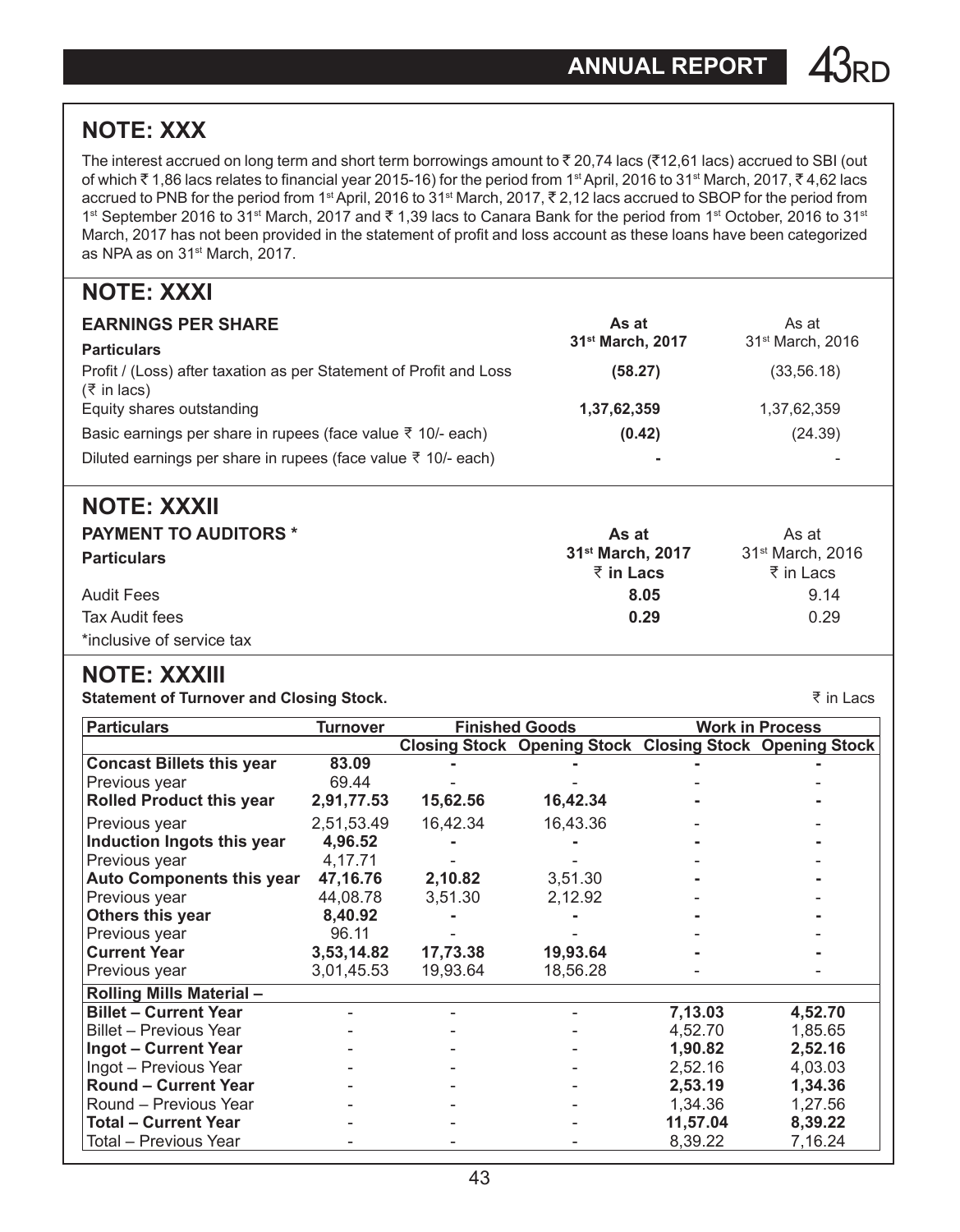

### **NOTE: XXXIV**

**The Information required by paragraph 5 of general instructions for preparation of the Statement of Profit & Loss as per Schedule III of Companies Act, 2013**

#### **a) Value of Imports (CIF Basis)**

| $a)$ value of imports (on Basis)<br><b>Particulars</b><br>1) Raw Material                                                  |         |                                                   | <b>Year Ended</b><br>31 <sup>st</sup> March, 2017<br>₹ in Lacs<br>45,95 | Year Ended<br>31 <sup>st</sup> March, 2016<br>₹ in Lacs<br>48,41 |
|----------------------------------------------------------------------------------------------------------------------------|---------|---------------------------------------------------|-------------------------------------------------------------------------|------------------------------------------------------------------|
| 2) Stores & Spares<br>b) Expenditure in Foreign Currency<br><b>Electrical Repairs</b><br>c) Value of Raw Material Consumed |         |                                                   | 2,09                                                                    | 1,22<br>1.48                                                     |
| <b>Particulars</b>                                                                                                         |         | <b>Year Ended</b><br>31 <sup>st</sup> March, 2017 |                                                                         | <b>Year Ended</b><br>31 <sup>st</sup> March, 2016                |
|                                                                                                                            | $%$ age | <b>Value in Lacs</b>                              | %age                                                                    | <b>Value in Lacs</b>                                             |
| <b>Cost of Materials Consumed</b>                                                                                          |         |                                                   |                                                                         |                                                                  |
| Imported                                                                                                                   | 33.55   | 58,08                                             | 45.76                                                                   | 63,30                                                            |
| Indigenous                                                                                                                 | 66.45   | 1,15,03                                           | 54.24                                                                   | 75,02                                                            |
| Total                                                                                                                      |         | 1,73,11                                           |                                                                         | 1,38,32                                                          |
| <b>Store &amp; Spares</b>                                                                                                  |         |                                                   |                                                                         |                                                                  |
| Imported                                                                                                                   | 21.74   | 5,91                                              | 19.01                                                                   | 4,42                                                             |
| Indigenous                                                                                                                 | 78.26   | 20,80                                             | 80.99                                                                   | 18,83                                                            |
| Total                                                                                                                      |         | 26,71                                             |                                                                         | 23,25                                                            |
|                                                                                                                            |         |                                                   |                                                                         |                                                                  |

### **NOTE: XXXV**

### **TREATMENT OF EXCISE DUTY**

Excise duty amounting to  $\bar{\tau}$  39,11 lacs (Previous year  $\bar{\tau}$ 33,45 lacs) has been reduced from gross turnover as the same is included in the figure of gross turnover. Further the differences of excise duty between the closing stock and opening stock amounting to  $\overline{5}13$  lacs ( $\overline{5}18$  lacs) has been disclosed separately in the Other Expenses forming part of statement of Profit and Loss.

### **NOTE: XXXVI**

### **SEGMENT REPORTING**

The Company is engaged in the business of Steel Manufacturing which in context of Accounting Standards – 17 "Segment Report" issued by the Institute of Chartered Accountants of India is considered the only Business Segment. So separate segment reporting is not necessary.

### **NOTE: XXXVII**

In the opinion of the Board of Directors, Current Assets, Loan and Advances have value on realization in the ordinary course of business at least equal to the amounts at which they are stated and provision for all known liabilities have been made in accounts.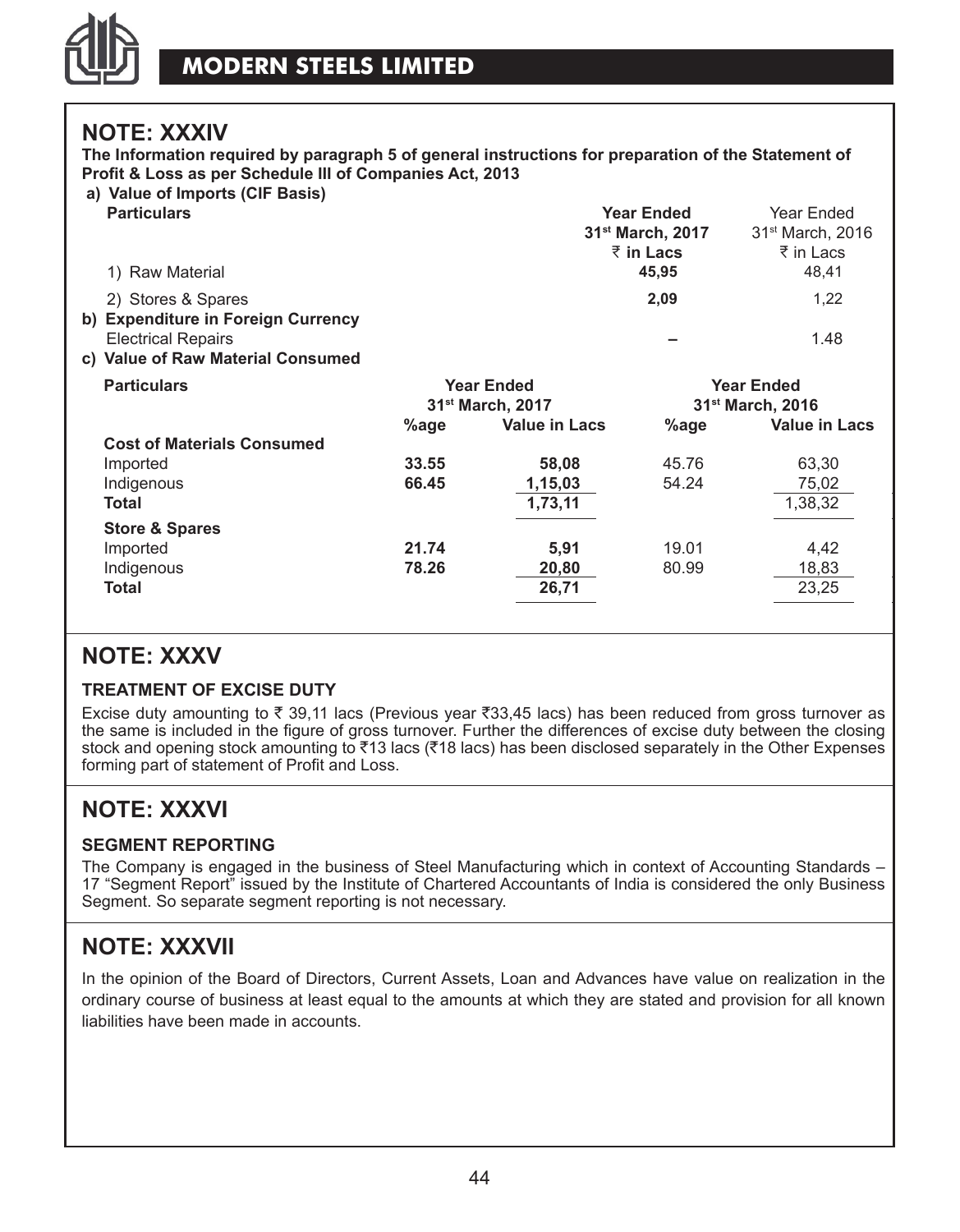## **NOTE: XXXVIII**

The Company has applied for its debts under Corporate Debt Restructuring Mechanism during the financial year 2012-13. The proposal to restructure all the debts from the lenders:

- State Bank of India
- Punjab National Bank
- State Bank of Patiala
- Canara Bank

CDR Empowered Group approved restructuring on 8<sup>th</sup> November, 2012 and CDR Cell issued Letter of Approval (LOA) on dated 27th April, 2013. Master Restructuring Agreement incorporating the terms of LOA was signed with the lenders on 25<sup>th</sup> July, 2013. The Company has created security in favour of the lenders.

## **NOTE: XXXIX**

In term of Letter of Approval (LOA) and Master Restructuring Arrangement (MRA), the Company's debts have been restructured with longer repayment schedule stretching upto FY 2022-23 and low rate of interest. A part of the interest for the period from September 2012 to March 2014 has been funded by the lenders by way of Funded Interest Term Loan (FITL). However, CDR lenders would have the right to recompense for their sacrifices depending upon the profitability and cash flow of the Company, at the time of Company's exit from CDR, the sacrifice amount for which lenders have right to recompense works out to  $\bar{\tau}$ 12.33 Crores during the tenure of CDR, of which the amount for the year ended 31<sup>st</sup> March, 2017 is  $\bar{\tau}$  1.39 Crores and the cumulative amount for the year up to 31<sup>st</sup> March, 2017 is  $\overline{\xi}$  9.01 Crores.

However no provision has been made in the books of accounts of the Company of the lenders right to recompense for their sacrifices as the liability shall arise only at the time of exit from CDR.

## **NOTE: XXXX**

As per the Accounting Standard – 18 issued by the Institute of Chartered Accountants of India "Related Party Disclosure ". In view of this the Company has given the following disclosures for the year.

### **A) Related Party and their relationship**

| <b>Key Management Personnel</b> | Enterprises over which KMP and relatives of such personnel      |
|---------------------------------|-----------------------------------------------------------------|
| Mr. Amarjit Goyal               | are able to exercise significant influence                      |
| Mr. Krishan Kumar Goyal         | M/s Chandigarh Finance Pvt. Ltd., M/s. Modern Dairies Ltd.,     |
| Mr. R.K. Sinha                  | M/s. PHi Business Solutions Ltd., M/s Nabha Commerce Pvt. Ltd., |
| Mr. Ashish Sharma               | M/s Indo Pacific Finlease Ltd., M/s Modern Automotives Ltd.,    |